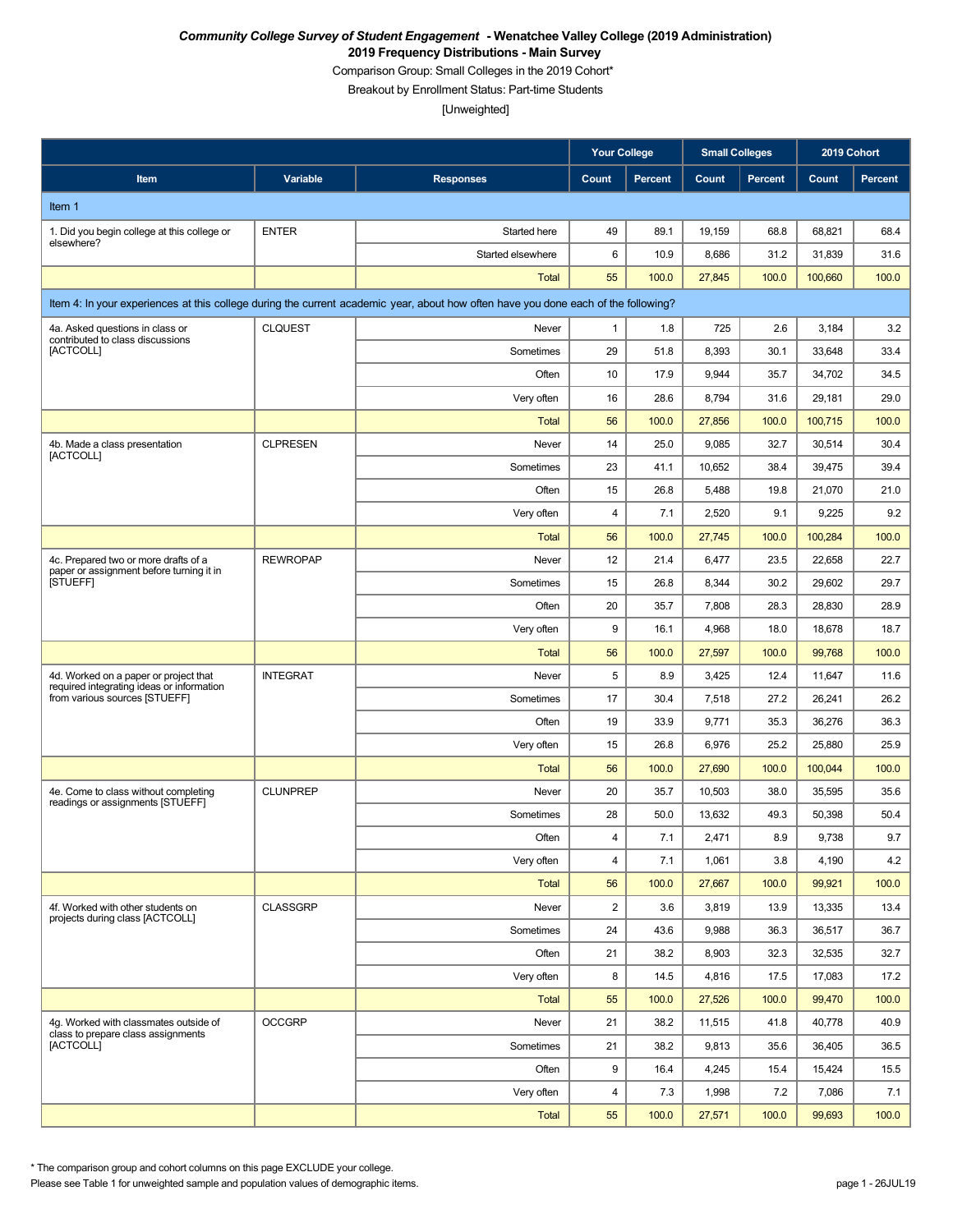Comparison Group: Small Colleges in the 2019 Cohort\*

Breakout by Enrollment Status: Part-time Students

|                                                                                        |                  |                                                                                                                                    | <b>Your College</b> |                | <b>Small Colleges</b> |                | 2019 Cohort |         |
|----------------------------------------------------------------------------------------|------------------|------------------------------------------------------------------------------------------------------------------------------------|---------------------|----------------|-----------------------|----------------|-------------|---------|
| Item                                                                                   | Variable         | <b>Responses</b>                                                                                                                   | Count               | <b>Percent</b> | Count                 | <b>Percent</b> | Count       | Percent |
|                                                                                        |                  | Item 4: In your experiences at this college during the current academic year, about how often have you done each of the following? |                     |                |                       |                |             |         |
| 4h. Tutored or taught other students                                                   | <b>TUTOR</b>     | Never                                                                                                                              | 44                  | 80.0           | 21,091                | 76.4           | 76,322      | 76.5    |
| (paid or voluntary) [ACTCOLL]                                                          |                  | Sometimes                                                                                                                          | 8                   | 14.5           | 4,588                 | 16.6           | 16,483      | 16.5    |
|                                                                                        |                  | Often                                                                                                                              | $\mathbf{1}$        | 1.8            | 1,258                 | 4.6            | 4,455       | 4.5     |
|                                                                                        |                  | Very often                                                                                                                         | $\overline{2}$      | 3.6            | 686                   | 2.5            | 2,453       | 2.5     |
|                                                                                        |                  | <b>Total</b>                                                                                                                       | 55                  | 100.0          | 27,623                | 100.0          | 99,713      | 100.0   |
| 4i. Participated in a community-based<br>project (service-learning activity) as part   | <b>PARTICCBP</b> | Never                                                                                                                              | 43                  | 79.6           | 21,322                | 77.1           | 77,705      | 77.8    |
| of a regular course [ACTCOLL]                                                          |                  | Sometimes                                                                                                                          | $\overline{7}$      | 13.0           | 4,318                 | 15.6           | 15,040      | 15.1    |
|                                                                                        |                  | Often                                                                                                                              | 3                   | 5.6            | 1,302                 | 4.7            | 4,736       | 4.7     |
|                                                                                        |                  | Very often                                                                                                                         | $\mathbf{1}$        | 1.9            | 712                   | 2.6            | 2,398       | 2.4     |
|                                                                                        |                  | <b>Total</b>                                                                                                                       | 54                  | 100.0          | 27,654                | 100.0          | 99,879      | 100.0   |
| 4j. Used e-mail to communicate with an<br>instructor [STUFAC]                          | <b>EMAIL</b>     | Never                                                                                                                              | $\overline{c}$      | 3.6            | 1,840                 | 6.7            | 6,582       | 6.6     |
|                                                                                        |                  | Sometimes                                                                                                                          | 22                  | 40.0           | 7,780                 | 28.2           | 29,931      | 30.1    |
|                                                                                        |                  | Often                                                                                                                              | 20                  | 36.4           | 8,510                 | 30.8           | 30,889      | 31.0    |
|                                                                                        |                  | Very often                                                                                                                         | 11                  | 20.0           | 9,462                 | 34.3           | 32,189      | 32.3    |
|                                                                                        |                  | <b>Total</b>                                                                                                                       | 55                  | 100.0          | 27,592                | 100.0          | 99,591      | 100.0   |
| 4k. Discussed grades or assignments with<br>an instructor [STUFAC]                     | <b>FACGRADE</b>  | Never                                                                                                                              | $\overline{2}$      | 3.6            | 2,498                 | 9.0            | 10,479      | 10.5    |
|                                                                                        |                  | Sometimes                                                                                                                          | 29                  | 51.8           | 10,795                | 39.0           | 40,438      | 40.5    |
|                                                                                        |                  | Often                                                                                                                              | 17                  | 30.4           | 8,632                 | 31.2           | 29,959      | 30.0    |
|                                                                                        |                  | Very often                                                                                                                         | 8                   | 14.3           | 5,742                 | 20.8           | 19,073      | 19.1    |
|                                                                                        |                  | <b>Total</b>                                                                                                                       | 56                  | 100.0          | 27,667                | 100.0          | 99,949      | 100.0   |
| 4I. Talked about career plans with an<br>instructor or advisor [STUFAC]                | <b>FACPLANS</b>  | Never                                                                                                                              | 15                  | 27.3           | 6,597                 | 23.9           | 27,118      | 27.2    |
|                                                                                        |                  | Sometimes                                                                                                                          | 22                  | 40.0           | 11,673                | 42.4           | 42,465      | 42.6    |
|                                                                                        |                  | Often                                                                                                                              | 14                  | 25.5           | 5,941                 | 21.6           | 19,478      | 19.6    |
|                                                                                        |                  | Very often                                                                                                                         | 4                   | 7.3            | 3,341                 | 12.1           | 10,508      | 10.6    |
|                                                                                        |                  | <b>Total</b>                                                                                                                       | 55                  | 100.0          | 27,552                | 100.0          | 99,569      | 100.0   |
| 4m. Discussed ideas from your readings<br>or classes with instructors outside of class | <b>FACIDEAS</b>  | Never                                                                                                                              | 28                  | 50.9           | 12,300                | 44.8           | 47,578      | 47.9    |
| [STUFAC]                                                                               |                  | Sometimes                                                                                                                          | 16                  | 29.1           | 9,890                 | 36.0           | 34,282      | 34.5    |
|                                                                                        |                  | Often                                                                                                                              | 11                  | 20.0           | 3,564                 | 13.0           | 11,785      | 11.9    |
|                                                                                        |                  | Very often                                                                                                                         | 0                   | N/A            | 1,717                 | 6.3            | 5,582       | 5.6     |
|                                                                                        |                  | Total                                                                                                                              | 55                  | 100.0          | 27,471                | 100.0          | 99,227      | 100.0   |
| 4n. Received prompt feedback (written or<br>oral) from instructors on your             | <b>FACFEED</b>   | Never                                                                                                                              | 6                   | 10.9           | 1,940                 | 7.0            | 7,815       | 7.9     |
| performance [STUFAC]                                                                   |                  | Sometimes                                                                                                                          | 19                  | 34.5           | 8,529                 | 30.9           | 31,423      | 31.6    |
|                                                                                        |                  | Often                                                                                                                              | 22                  | 40.0           | 10,617                | 38.5           | 38,082      | 38.3    |
|                                                                                        |                  | Very often                                                                                                                         | 8                   | 14.5           | 6,494                 | 23.5           | 22,228      | 22.3    |
|                                                                                        |                  | <b>Total</b>                                                                                                                       | 55                  | 100.0          | 27,580                | 100.0          | 99,548      | 100.0   |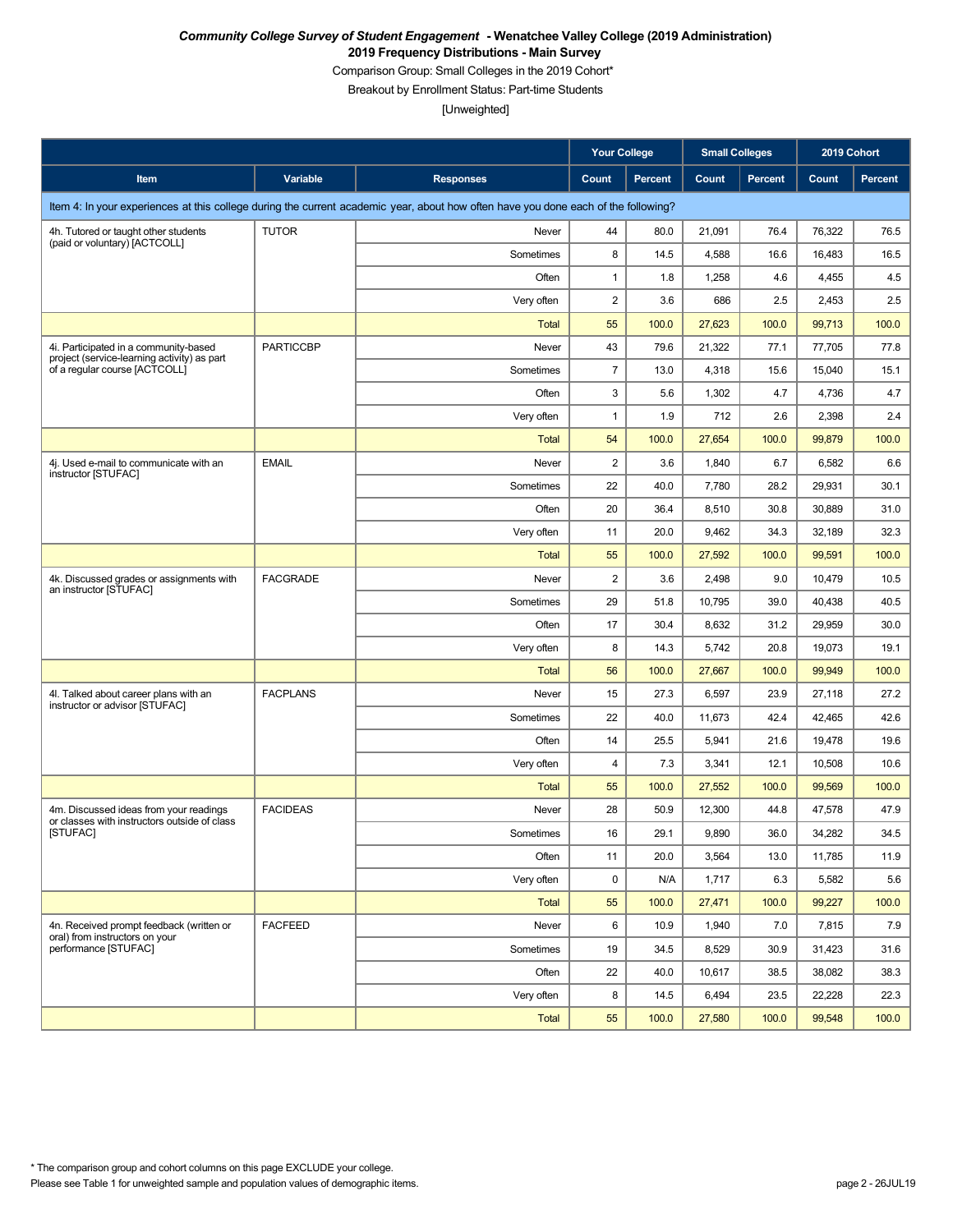Comparison Group: Small Colleges in the 2019 Cohort\*

Breakout by Enrollment Status: Part-time Students

|                                                                                   |                    |                                                                                                                                    | <b>Your College</b> |                | <b>Small Colleges</b> |                | 2019 Cohort |         |
|-----------------------------------------------------------------------------------|--------------------|------------------------------------------------------------------------------------------------------------------------------------|---------------------|----------------|-----------------------|----------------|-------------|---------|
| Item                                                                              | Variable           | <b>Responses</b>                                                                                                                   | Count               | <b>Percent</b> | Count                 | <b>Percent</b> | Count       | Percent |
|                                                                                   |                    | Item 4: In your experiences at this college during the current academic year, about how often have you done each of the following? |                     |                |                       |                |             |         |
| 4o. Worked harder than you thought you                                            | <b>WORKHARD</b>    | Never                                                                                                                              | 3                   | 5.7            | 2,866                 | 10.4           | 11,113      | 11.1    |
| could to meet an instructor's standards or<br>expectations [ACCHALL]              |                    | Sometimes                                                                                                                          | 18                  | 34.0           | 10,356                | 37.5           | 37,834      | 37.9    |
|                                                                                   |                    | Often                                                                                                                              | 18                  | 34.0           | 9,475                 | 34.3           | 33,889      | 34.0    |
|                                                                                   |                    | Very often                                                                                                                         | 14                  | 26.4           | 4,929                 | 17.8           | 16,927      | 17.0    |
|                                                                                   |                    | <b>Total</b>                                                                                                                       | 53                  | 100.0          | 27,626                | 100.0          | 99,763      | 100.0   |
| 4p. Worked with instructors on activities<br>other than coursework [STUFAC]       | <b>FACOTH</b>      | Never                                                                                                                              | 38                  | 69.1           | 18,213                | 66.5           | 68,740      | 69.7    |
|                                                                                   |                    | Sometimes                                                                                                                          | 9                   | 16.4           | 5,964                 | 21.8           | 19,935      | 20.2    |
|                                                                                   |                    | Often                                                                                                                              | $\overline{7}$      | 12.7           | 2,222                 | 8.1            | 7,006       | 7.1     |
|                                                                                   |                    | Very often                                                                                                                         | $\mathbf{1}$        | 1.8            | 969                   | 3.5            | 3,006       | 3.0     |
|                                                                                   |                    | <b>Total</b>                                                                                                                       | 55                  | 100.0          | 27,368                | 100.0          | 98,687      | 100.0   |
| 4g. Discussed ideas from your readings<br>or classes with others outside of class | <b>OOCIDEAS</b>    | Never                                                                                                                              | 11                  | 20.0           | 4,230                 | 15.3           | 15,479      | 15.5    |
| (students, family members, co-workers,<br>etc.) [ACTCOLL]                         |                    | Sometimes                                                                                                                          | 22                  | 40.0           | 10,274                | 37.2           | 37,467      | 37.6    |
|                                                                                   |                    | Often                                                                                                                              | 12                  | 21.8           | 7,893                 | 28.6           | 27,815      | 27.9    |
|                                                                                   |                    | Very often                                                                                                                         | 10                  | 18.2           | 5,220                 | 18.9           | 19,017      | 19.1    |
|                                                                                   |                    | <b>Total</b>                                                                                                                       | 55                  | 100.0          | 27,617                | 100.0          | 99,778      | 100.0   |
| 4r. Had serious conversations with                                                | <b>CONVSTUDIFF</b> | Never                                                                                                                              | 23                  | 41.8           | 9,919                 | 35.9           | 36,948      | 37.0    |
| students who differ from you                                                      |                    | Sometimes                                                                                                                          | 22                  | 40.0           | 10,840                | 39.2           | 38,468      | 38.5    |
|                                                                                   |                    | Often                                                                                                                              | $\overline{7}$      | 12.7           | 4,624                 | 16.7           | 16,573      | 16.6    |
|                                                                                   |                    | Very often                                                                                                                         | 3                   | 5.5            | 2,279                 | 8.2            | 7,845       | 7.9     |
|                                                                                   |                    | <b>Total</b>                                                                                                                       | 55                  | 100.0          | 27,662                | 100.0          | 99,834      | 100.0   |
| 4s. Skipped class                                                                 | <b>SKIPCLAS</b>    | Never                                                                                                                              | 28                  | 50.9           | 16,584                | 59.9           | 55,795      | 55.8    |
|                                                                                   |                    | Sometimes                                                                                                                          | 18                  | 32.7           | 9,728                 | 35.1           | 38,731      | 38.7    |
|                                                                                   |                    | Often                                                                                                                              | $\overline{7}$      | 12.7           | 979                   | 3.5            | 3,855       | 3.9     |
|                                                                                   |                    | Very often                                                                                                                         | $\overline{c}$      | 3.6            | 417                   | 1.5            | 1,623       | 1.6     |
|                                                                                   |                    | <b>Total</b>                                                                                                                       | 55                  | 100.0          | 27,708                | 100.0          | 100,004     | 100.0   |
|                                                                                   |                    | Item 5: During the current academic year, how much has your coursework at this college emphasized the following mental activities? |                     |                |                       |                |             |         |
| 5a. Memorizing facts, ideas, or methods<br>from your courses and readings so you  | MEMORIZE           | Very little                                                                                                                        | 5                   | 8.9            | 2,251                 | 8.1            | 7,956       | 7.9     |
| can repeat them in pretty much the same<br>form                                   |                    | Some                                                                                                                               | 14                  | 25.0           | 8,235                 | 29.7           | 28,844      | 28.8    |
|                                                                                   |                    | Quite a bit                                                                                                                        | 18                  | 32.1           | 10,244                | 36.9           | 37,407      | 37.3    |
|                                                                                   |                    | Very much                                                                                                                          | 19                  | 33.9           | 7,036                 | 25.3           | 26,080      | 26.0    |
|                                                                                   |                    | <b>Total</b>                                                                                                                       | 56                  | 100.0          | 27,766                | 100.0          | 100,287     | 100.0   |
| 5b. Analyzing the basic elements of an<br>idea, experience, or theory [ACCHALL]   | ANALYZE            | Very little                                                                                                                        | 4                   | 7.1            | 1,426                 | 5.2            | 4,966       | 5.0     |
|                                                                                   |                    | Some                                                                                                                               | 19                  | 33.9           | 7,710                 | 27.9           | 26,723      | 26.8    |
|                                                                                   |                    | Quite a bit                                                                                                                        | 19                  | 33.9           | 11,654                | 42.2           | 42,630      | 42.7    |
|                                                                                   |                    | Very much                                                                                                                          | 14                  | 25.0           | 6,839                 | 24.8           | 25,519      | 25.6    |
|                                                                                   |                    | <b>Total</b>                                                                                                                       | 56                  | 100.0          | 27,629                | 100.0          | 99,838      | 100.0   |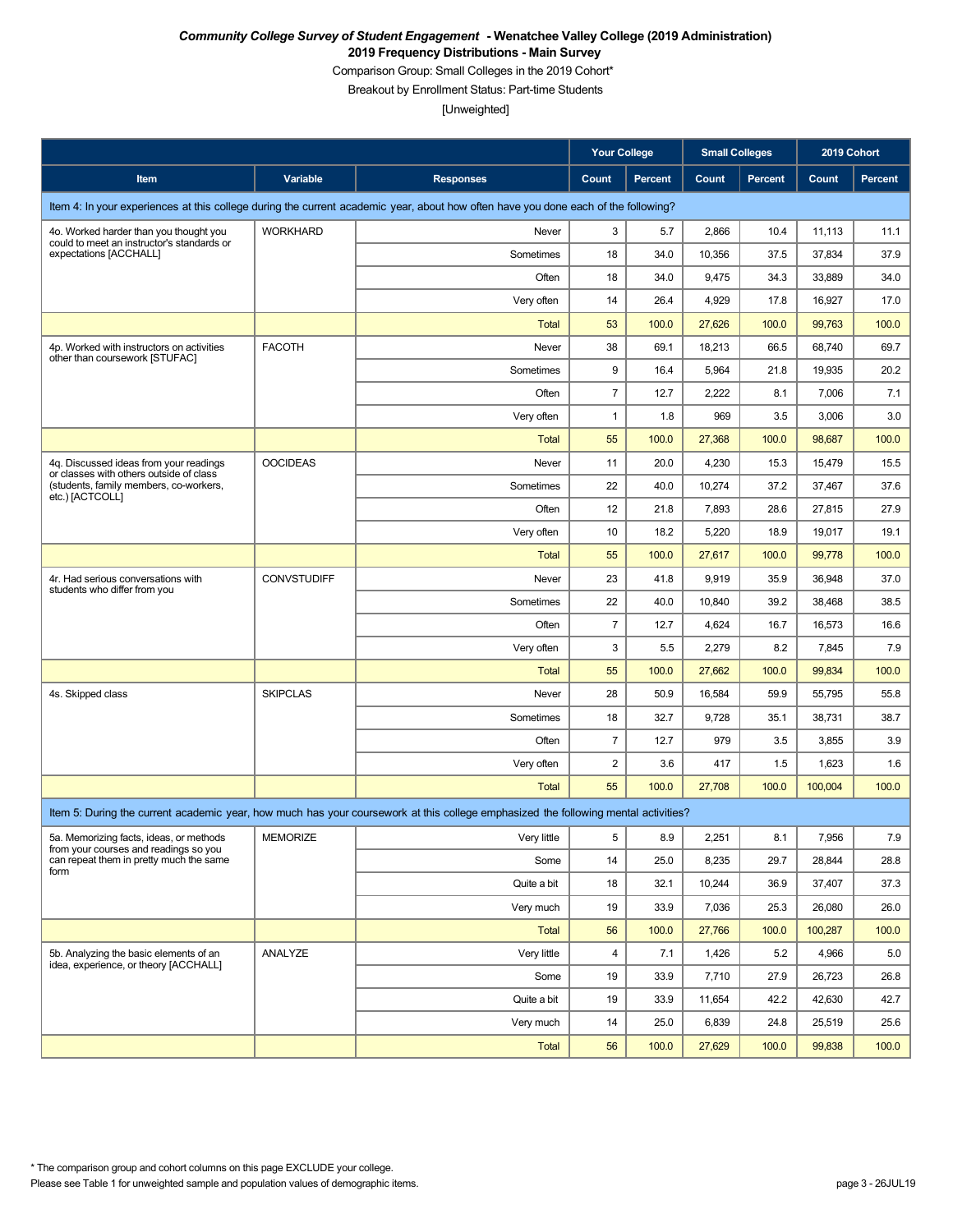Comparison Group: Small Colleges in the 2019 Cohort\*

Breakout by Enrollment Status: Part-time Students

|                                                                                                       |                  |                                                                                                                                    | <b>Your College</b> |                | <b>Small Colleges</b> |                | 2019 Cohort |                |
|-------------------------------------------------------------------------------------------------------|------------------|------------------------------------------------------------------------------------------------------------------------------------|---------------------|----------------|-----------------------|----------------|-------------|----------------|
| Item                                                                                                  | Variable         | <b>Responses</b>                                                                                                                   | Count               | <b>Percent</b> | Count                 | <b>Percent</b> | Count       | <b>Percent</b> |
|                                                                                                       |                  | Item 5: During the current academic year, how much has your coursework at this college emphasized the following mental activities? |                     |                |                       |                |             |                |
| 5c. Forming a new idea or understanding<br>from various pieces of information                         | <b>NEWIDEAS</b>  | Very little                                                                                                                        | $\overline{c}$      | 3.6            | 1,589                 | 5.8            | 5,793       | 5.8            |
| [ACCHALL]                                                                                             |                  | Some                                                                                                                               | 15                  | 27.3           | 7,793                 | 28.3           | 27,847      | 28.0           |
|                                                                                                       |                  | Quite a bit                                                                                                                        | 21                  | 38.2           | 11,236                | 40.8           | 40,429      | 40.7           |
|                                                                                                       |                  | Very much                                                                                                                          | 17                  | 30.9           | 6,910                 | 25.1           | 25,298      | 25.5           |
|                                                                                                       |                  | <b>Total</b>                                                                                                                       | 55                  | 100.0          | 27,528                | 100.0          | 99,367      | 100.0          |
| 5d. Making judgements about the value<br>or soundness of information, arguments,                      | <b>EVALUATE</b>  | Very little                                                                                                                        | 4                   | 7.3            | 3,458                 | 12.5           | 12,597      | 12.6           |
| or methods [ACCHALL]                                                                                  |                  | Some                                                                                                                               | 29                  | 52.7           | 9,568                 | 34.6           | 33,699      | 33.8           |
|                                                                                                       |                  | Quite a bit                                                                                                                        | 13                  | 23.6           | 9,241                 | 33.4           | 34,036      | 34.1           |
|                                                                                                       |                  | Very much                                                                                                                          | 9                   | 16.4           | 5,361                 | 19.4           | 19,355      | 19.4           |
|                                                                                                       |                  | <b>Total</b>                                                                                                                       | 55                  | 100.0          | 27,628                | 100.0          | 99,687      | 100.0          |
| 5e. Applying theories or concepts to<br>practical problems or in new situations                       | <b>APPLYING</b>  | Very little                                                                                                                        | 4                   | 7.3            | 2,716                 | 9.8            | 10,132      | 10.1           |
| [ACCHALL]                                                                                             |                  | Some                                                                                                                               | 23                  | 41.8           | 8,704                 | 31.5           | 31,803      | 31.9           |
|                                                                                                       |                  | Quite a bit                                                                                                                        | 19                  | 34.5           | 9,793                 | 35.4           | 35,349      | 35.4           |
|                                                                                                       |                  | Very much                                                                                                                          | 9                   | 16.4           | 6,425                 | 23.2           | 22,549      | 22.6           |
|                                                                                                       |                  | <b>Total</b>                                                                                                                       | 55                  | 100.0          | 27,638                | 100.0          | 99,833      | 100.0          |
| 5f. Using information you have read or<br>heard to perform a new skill [ACCHALL]                      | <b>PERFORM</b>   | Very little                                                                                                                        | 5                   | 8.9            | 2,141                 | 7.7            | 8,840       | 8.8            |
|                                                                                                       |                  | Some                                                                                                                               | 16                  | 28.6           | 7,633                 | 27.5           | 27,732      | 27.7           |
|                                                                                                       |                  | Quite a bit                                                                                                                        | 21                  | 37.5           | 9,903                 | 35.7           | 35,574      | 35.5           |
|                                                                                                       |                  | Very much                                                                                                                          | 14                  | 25.0           | 8,067                 | 29.1           | 28,044      | 28.0           |
|                                                                                                       |                  | <b>Total</b>                                                                                                                       | 56                  | 100.0          | 27,744                | 100.0          | 100,190     | 100.0          |
| Item 6: During the current academic year, how much reading and writing have you done at this college? |                  |                                                                                                                                    |                     |                |                       |                |             |                |
| 6a. Number of assigned textbooks,<br>manuals, books, or packets of course                             | <b>ASSIGREAD</b> | None                                                                                                                               | $\mathbf{1}$        | 1.8            | 921                   | 3.4            | 3,270       | 3.3            |
| readings [ACCHALL]                                                                                    |                  | $1 - 4$                                                                                                                            | 25                  | 44.6           | 11,547                | 42.3           | 41,819      | 42.4           |
|                                                                                                       |                  | $5 - 10$                                                                                                                           | 18                  | 32.1           | 7,029                 | 25.7           | 26,286      | 26.7           |
|                                                                                                       |                  | $11 - 20$                                                                                                                          | 8                   | 14.3           | 4,036                 | 14.8           | 14,773      | 15.0           |
|                                                                                                       |                  | More than 20                                                                                                                       | 4                   | 7.1            | 3,795                 | 13.9           | 12,450      | 12.6           |
|                                                                                                       |                  | <b>Total</b>                                                                                                                       | 56                  | 100.0          | 27,328                | 100.0          | 98,598      | 100.0          |
| 6b. Number of books read on your own<br>(not assigned) for personal enjoyment or                      | <b>BKREADOWN</b> | None                                                                                                                               | 19                  | 33.9           | 10,009                | 36.5           | 34,762      | 35.1           |
| academic enrichment [STUEFF]                                                                          |                  | $1 - 4$                                                                                                                            | 25                  | 44.6           | 11,910                | 43.4           | 44,484      | 44.9           |
|                                                                                                       |                  | $5 - 10$                                                                                                                           | 8                   | 14.3           | 3,162                 | 11.5           | 11,597      | 11.7           |
|                                                                                                       |                  | $11 - 20$                                                                                                                          | $\mathbf{1}$        | 1.8            | 1,258                 | 4.6            | 4,373       | 4.4            |
|                                                                                                       |                  | More than 20                                                                                                                       | 3                   | 5.4            | 1,077                 | 3.9            | 3,783       | 3.8            |
|                                                                                                       |                  | Total                                                                                                                              | 56                  | 100.0          | 27,416                | 100.0          | 98,999      | 100.0          |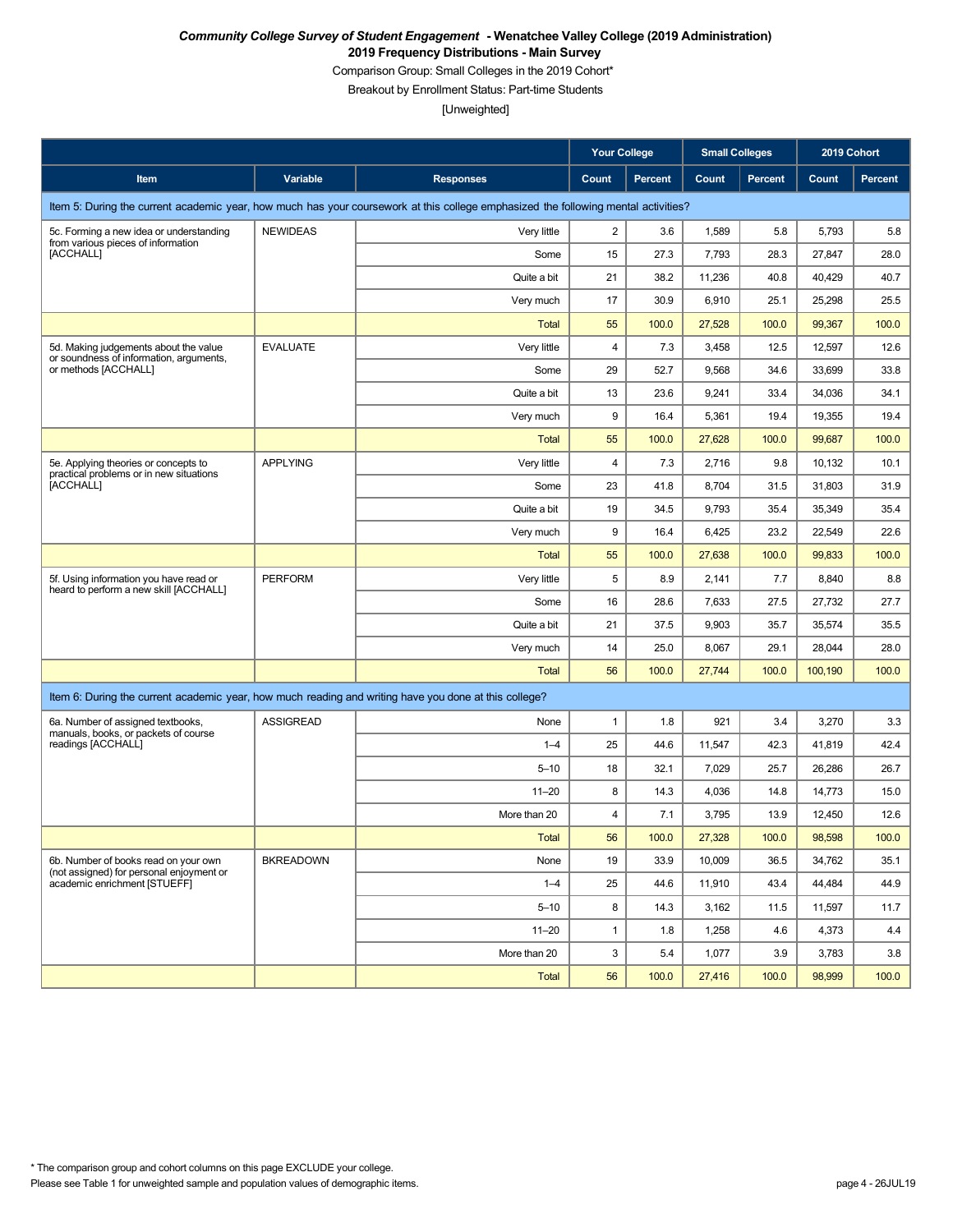Comparison Group: Small Colleges in the 2019 Cohort\*

Breakout by Enrollment Status: Part-time Students

|                                                                                                       |                    |                              | <b>Your College</b> |                | <b>Small Colleges</b> |                | 2019 Cohort |         |  |
|-------------------------------------------------------------------------------------------------------|--------------------|------------------------------|---------------------|----------------|-----------------------|----------------|-------------|---------|--|
| Item                                                                                                  | Variable           | <b>Responses</b>             | Count               | <b>Percent</b> | Count                 | <b>Percent</b> | Count       | Percent |  |
| Item 6: During the current academic year, how much reading and writing have you done at this college? |                    |                              |                     |                |                       |                |             |         |  |
| 6c. Number of written papers or reports of                                                            | <b>NUMPAPRRPTS</b> | None                         | 9                   | 16.1           | 4,065                 | 14.8           | 13,521      | 13.7    |  |
| any length [ACCHALL]                                                                                  |                    | $1 - 4$                      | 17                  | 30.4           | 9,791                 | 35.7           | 34,992      | 35.4    |  |
|                                                                                                       |                    | $5 - 10$                     | 13                  | 23.2           | 7,756                 | 28.3           | 29,447      | 29.8    |  |
|                                                                                                       |                    | $11 - 20$                    | 13                  | 23.2           | 3,878                 | 14.1           | 14,084      | 14.2    |  |
|                                                                                                       |                    | More than 20                 | $\overline{4}$      | 7.1            | 1,920                 | 7.0            | 6,891       | 7.0     |  |
|                                                                                                       |                    | <b>Total</b>                 | 56                  | 100.0          | 27,410                | 100.0          | 98,935      | 100.0   |  |
| Item 7                                                                                                |                    |                              |                     |                |                       |                |             |         |  |
| 7. Mark the response that best<br>represents the extent to which your                                 | CHALNGXAM          | Extremely easy               | $\pmb{0}$           | N/A            | 276                   | 1.1            | 1,008       | 1.1     |  |
| examinations during the current academic<br>year have challenged you to do your best                  |                    | (2)                          | $\sqrt{2}$          | 3.7            | 564                   | 2.2            | 2,176       | 2.3     |  |
| work at this college [ACCHALL]                                                                        |                    | (3)                          | 3                   | 5.6            | 1,793                 | 6.9            | 6,761       | 7.2     |  |
|                                                                                                       |                    | (4)                          | 13                  | 24.1           | 6,739                 | 26.0           | 25,100      | 26.8    |  |
|                                                                                                       |                    | (5)                          | 20                  | 37.0           | 8,538                 | 32.9           | 31,541      | 33.7    |  |
|                                                                                                       |                    | (6)                          | 13                  | 24.1           | 5,358                 | 20.7           | 18,363      | 19.6    |  |
|                                                                                                       |                    | <b>Extremely challenging</b> | 3                   | 5.6            | 2,672                 | 10.3           | 8,702       | 9.3     |  |
|                                                                                                       |                    | <b>Total</b>                 | 54                  | 100.0          | 25,940                | 100.0          | 93,651      | 100.0   |  |
| Item 8: Which of the following have you done, or are you currently doing at this college?             |                    |                              |                     |                |                       |                |             |         |  |
| 8a. Internship, field experience, co-op<br>experience, or clinical assignment                         | <b>DONEINTRN</b>   | No                           | 45                  | 81.8           | 22,058                | 80.6           | 84,479      | 85.6    |  |
|                                                                                                       |                    | Yes                          | 10                  | 18.2           | 5,302                 | 19.4           | 14,259      | 14.4    |  |
|                                                                                                       |                    | <b>Total</b>                 | 55                  | 100.0          | 27,360                | 100.0          | 98,738      | 100.0   |  |
| 8b. An English course taught specifically<br>for students whose first language is not                 | <b>DONEESL</b>     | No                           | 53                  | 94.6           | 25,698                | 94.0           | 91,882      | 93.1    |  |
| English (ESL, ESOL)                                                                                   |                    | Yes                          | 3                   | 5.4            | 1,651                 | 6.0            | 6,799       | 6.9     |  |
|                                                                                                       |                    | <b>Total</b>                 | 56                  | 100.0          | 27,349                | 100.0          | 98,681      | 100.0   |  |
| 8c. Developmental/remedial reading<br>course (also referred to as Basic Skills,                       | <b>DONEDEVRD</b>   | No                           | 50                  | 90.9           | 22,287                | 81.7           | 80,370      | 81.7    |  |
| College Prep, etc.)                                                                                   |                    | Yes                          | 5                   | 9.1            | 4,982                 | 18.3           | 18,023      | 18.3    |  |
|                                                                                                       |                    | <b>Total</b>                 | 55                  | 100.0          | 27,269                | 100.0          | 98,393      | 100.0   |  |
| 8d. Developmental/remedial writing<br>course (also referred to as Basic Skills,                       | <b>DONEDEVWR</b>   | No                           | 50                  | 90.9           | 21,839                | 80.0           | 78,865      | 80.0    |  |
| College Prep, etc.)                                                                                   |                    | Yes                          | 5                   | 9.1            | 5,460                 | 20.0           | 19,694      | 20.0    |  |
|                                                                                                       |                    | <b>Total</b>                 | 55                  | 100.0          | 27,299                | 100.0          | 98,559      | 100.0   |  |
| 8e. Developmental/remedial math course<br>(also referred to as Basic Skills, College                  | <b>DONEDEVMT</b>   | No                           | 48                  | 87.3           | 19,749                | 72.3           | 71,315      | 72.3    |  |
| Prep, etc.)                                                                                           |                    | Yes                          | $\overline{7}$      | 12.7           | 7,581                 | 27.7           | 27,290      | 27.7    |  |
|                                                                                                       |                    | <b>Total</b>                 | 55                  | 100.0          | 27,330                | 100.0          | 98,605      | 100.0   |  |
| 8f. Honors course                                                                                     | <b>DONEHNRS</b>    | No                           | 55                  | 100.0          | 25,830                | 95.0           | 93,318      | 95.1    |  |
|                                                                                                       |                    | Yes                          | 0                   | N/A            | 1,350                 | 5.0            | 4,772       | 4.9     |  |
|                                                                                                       |                    | <b>Total</b>                 | 55                  | 100.0          | 27,180                | 100.0          | 98,090      | 100.0   |  |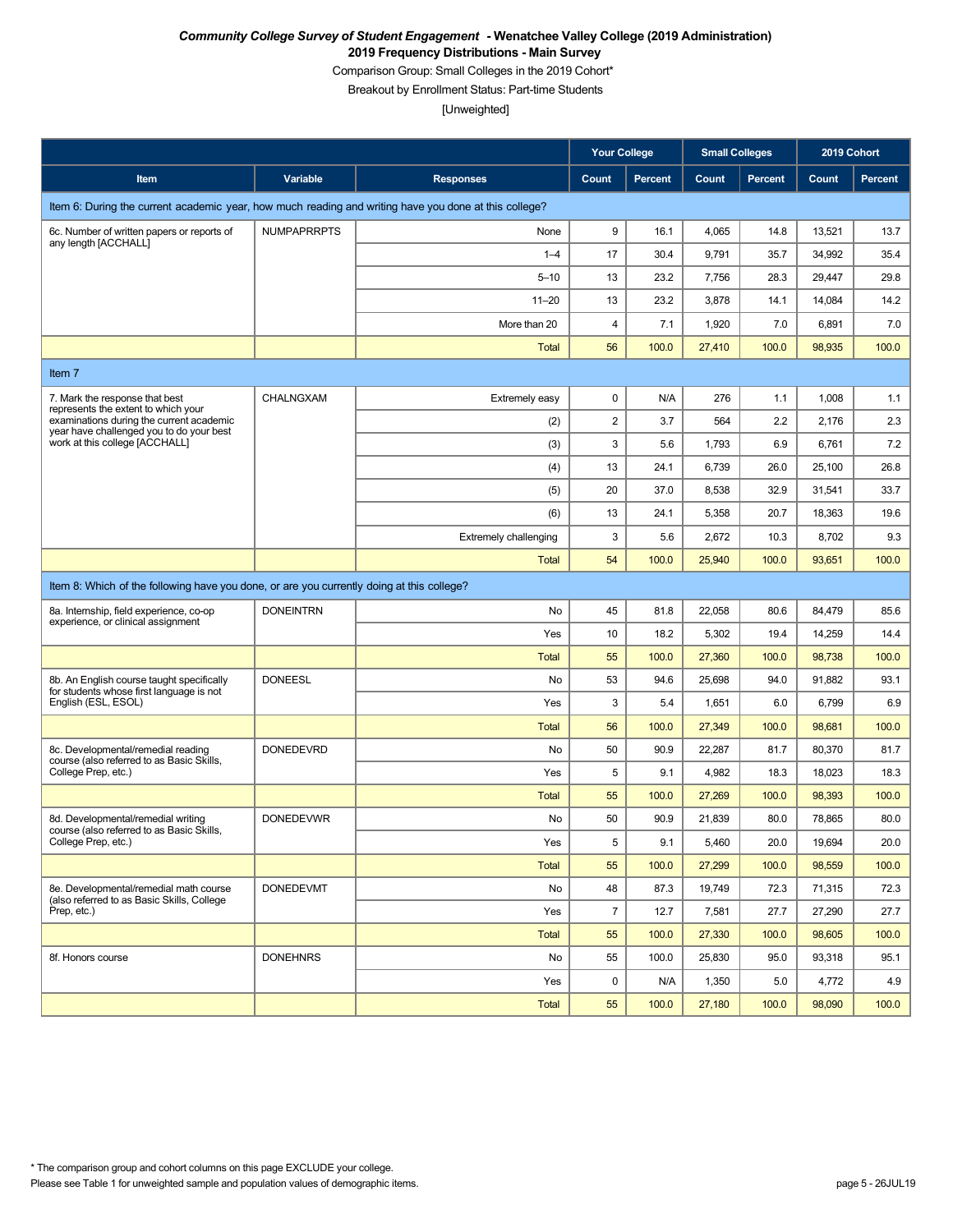Comparison Group: Small Colleges in the 2019 Cohort\*

Breakout by Enrollment Status: Part-time Students

|                                                                                       |                 |                  | <b>Your College</b>     |                | <b>Small Colleges</b> |                | 2019 Cohort |                |
|---------------------------------------------------------------------------------------|-----------------|------------------|-------------------------|----------------|-----------------------|----------------|-------------|----------------|
| Item                                                                                  | Variable        | <b>Responses</b> | Count                   | <b>Percent</b> | Count                 | <b>Percent</b> | Count       | <b>Percent</b> |
| Item 9: How much does this college emphasize the following?                           |                 |                  |                         |                |                       |                |             |                |
| 9a. Encouraging you to spend significant                                              | <b>ENVSCHOL</b> | Very little      | 3                       | 5.4            | 1,166                 | 4.2            | 4,317       | 4.3            |
| amounts of time studying [ACCHALL]                                                    |                 | Some             | 11                      | 19.6           | 6,225                 | 22.6           | 22,557      | 22.7           |
|                                                                                       |                 | Quite a bit      | 24                      | 42.9           | 11,528                | 41.9           | 41,835      | 42.1           |
|                                                                                       |                 | Very much        | 18                      | 32.1           | 8,593                 | 31.2           | 30,564      | 30.8           |
|                                                                                       |                 | <b>Total</b>     | 56                      | 100.0          | 27,512                | 100.0          | 99,273      | 100.0          |
| 9b. Providing the support you need to                                                 | <b>ENVSUPRT</b> | Very little      | 3                       | 5.5            | 1,179                 | 4.3            | 4,414       | 4.5            |
| help you succeed at this college<br><b>ISUPPORTI</b>                                  |                 | Some             | 9                       | 16.4           | 5,379                 | 19.6           | 20,904      | 21.1           |
|                                                                                       |                 | Quite a bit      | 24                      | 43.6           | 11,046                | 40.2           | 40,035      | 40.4           |
|                                                                                       |                 | Very much        | 19                      | 34.5           | 9,848                 | 35.9           | 33,634      | 34.0           |
|                                                                                       |                 | <b>Total</b>     | 55                      | 100.0          | 27,452                | 100.0          | 98,987      | 100.0          |
| 9c. Encouraging contact among students<br>from different economic, social, and racial | <b>ENVDIVRS</b> | Very little      | 9                       | 16.1           | 4,223                 | 15.4           | 15,094      | 15.3           |
| or ethnic backgrounds [SUPPORT]                                                       |                 | Some             | 12                      | 21.4           | 8,436                 | 30.8           | 29,561      | 29.9           |
|                                                                                       |                 | Quite a bit      | 20                      | 35.7           | 8,442                 | 30.8           | 30,591      | 31.0           |
|                                                                                       |                 | Very much        | 15                      | 26.8           | 6,269                 | 22.9           | 23,469      | 23.8           |
|                                                                                       |                 | <b>Total</b>     | 56                      | 100.0          | 27,370                | 100.0          | 98,715      | 100.0          |
| 9d. Helping you cope with your<br>non-academic responsibilities (work,                | <b>ENVNACAD</b> | Very little      | 26                      | 46.4           | 9,600                 | 35.1           | 36,915      | 37.5           |
| family, etc.) [SUPPORT]                                                               |                 | Some             | 12                      | 21.4           | 9,333                 | 34.2           | 33,066      | 33.6           |
|                                                                                       |                 | Quite a bit      | 14                      | 25.0           | 5,325                 | 19.5           | 18,163      | 18.4           |
|                                                                                       |                 | Very much        | $\overline{\mathbf{4}}$ | 7.1            | 3,060                 | 11.2           | 10,354      | 10.5           |
|                                                                                       |                 | <b>Total</b>     | 56                      | 100.0          | 27,318                | 100.0          | 98,498      | 100.0          |
| 9e. Providing the support you need to<br>thrive socially [SUPPORT]                    | <b>ENVSOCAL</b> | Very little      | 17                      | 30.4           | 6,769                 | 24.8           | 26,244      | 26.6           |
|                                                                                       |                 | Some             | 20                      | 35.7           | 10,196                | 37.3           | 37,213      | 37.8           |
|                                                                                       |                 | Quite a bit      | 14                      | 25.0           | 6,739                 | 24.6           | 22,927      | 23.3           |
|                                                                                       |                 | Very much        | 5                       | 8.9            | 3,643                 | 13.3           | 12,148      | 12.3           |
|                                                                                       |                 | <b>Total</b>     | 56                      | 100.0          | 27,347                | 100.0          | 98,532      | 100.0          |
| 9f. Providing the financial support you<br>need to afford your education              | <b>FINSUPP</b>  | Very little      | 18                      | 32.7           | 5,876                 | 21.5           | 23,632      | 24.0           |
| [SUPPORT]                                                                             |                 | Some             | 10                      | 18.2           | 7,242                 | 26.5           | 26,715      | 27.1           |
|                                                                                       |                 | Quite a bit      | 16                      | 29.1           | 7,144                 | 26.1           | 24,652      | 25.0           |
|                                                                                       |                 | Very much        | 11                      | 20.0           | 7,078                 | 25.9           | 23,533      | 23.9           |
|                                                                                       |                 | <b>Total</b>     | 55                      | 100.0          | 27,340                | 100.0          | 98.532      | 100.0          |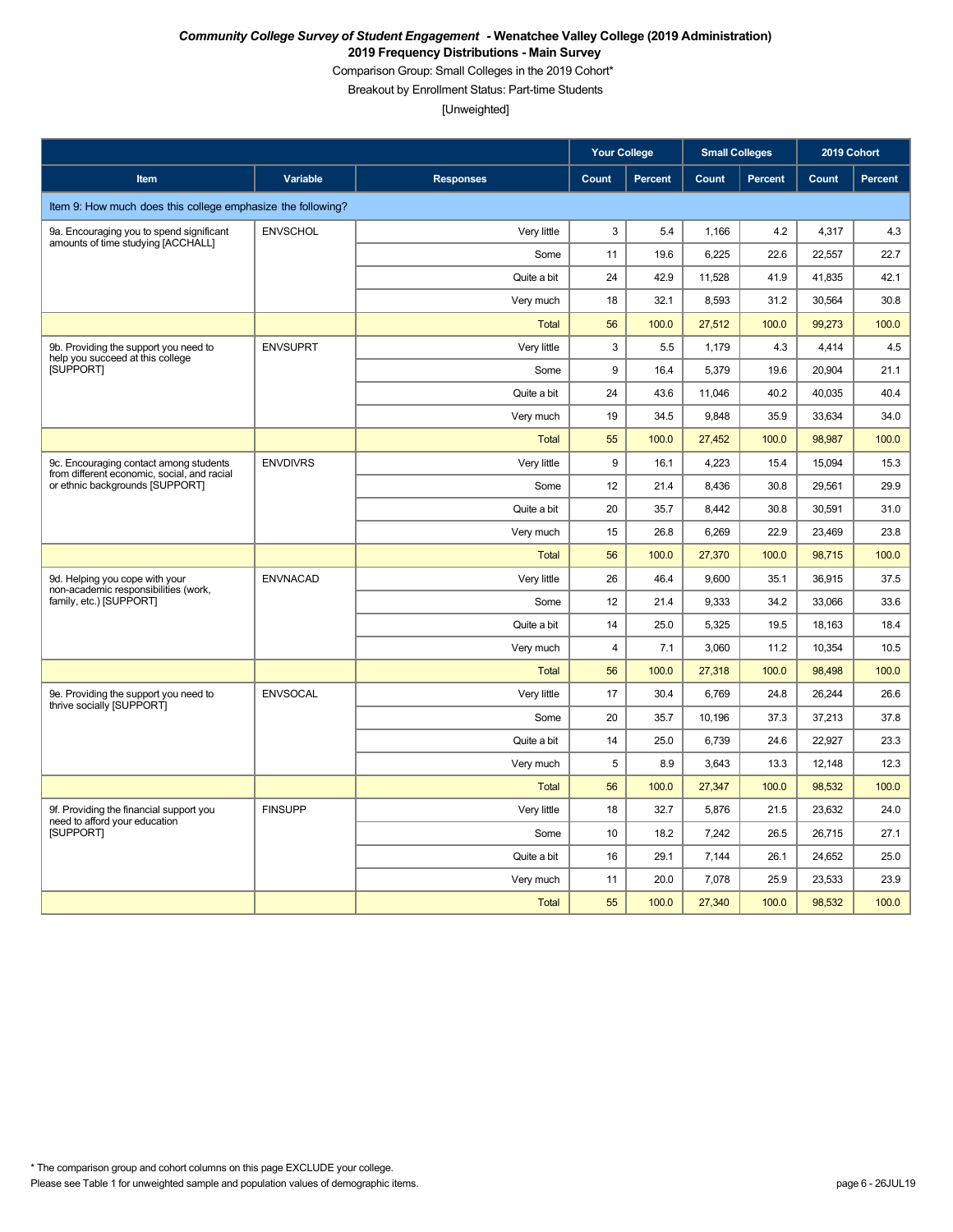Comparison Group: Small Colleges in the 2019 Cohort\*

Breakout by Enrollment Status: Part-time Students

|                                                                                                 |                   |                  | Your College            |         | <b>Small Colleges</b> |                | 2019 Cohort |         |
|-------------------------------------------------------------------------------------------------|-------------------|------------------|-------------------------|---------|-----------------------|----------------|-------------|---------|
| Item                                                                                            | Variable          | <b>Responses</b> | Count                   | Percent | Count                 | <b>Percent</b> | Count       | Percent |
| Item 10: About how many hours do you spend in a typical 7-day week doing each of the following? |                   |                  |                         |         |                       |                |             |         |
| 10a. Preparing for class (studying,                                                             | ACADPR01          | None             | 4                       | 7.1     | 519                   | 1.9            | 1,720       | 1.7     |
| reading, writing, rehearsing, doing<br>homework, etc.) [STUEFF]                                 |                   | $1 - 5$          | 17                      | 30.4    | 12,089                | 44.0           | 43,515      | 43.9    |
|                                                                                                 |                   | $6 - 10$         | 23                      | 41.1    | 8,017                 | 29.2           | 29,936      | 30.2    |
|                                                                                                 |                   | $11 - 20$        | 8                       | 14.3    | 4,484                 | 16.3           | 16,195      | 16.4    |
|                                                                                                 |                   | $21 - 30$        | $\overline{c}$          | 3.6     | 1,546                 | 5.6            | 5,181       | 5.2     |
|                                                                                                 |                   | More than 30     | $\overline{\mathbf{c}}$ | 3.6     | 809                   | 2.9            | 2,481       | 2.5     |
|                                                                                                 |                   | <b>Total</b>     | 56                      | 100.0   | 27,464                | 100.0          | 99,028      | 100.0   |
| 10b. Working for pay                                                                            | <b>PAYWORK</b>    | None             | 12                      | 21.8    | 5,354                 | 19.7           | 18,246      | 18.6    |
|                                                                                                 |                   | $1 - 5$          | 4                       | 7.3     | 1,751                 | 6.4            | 5,881       | 6.0     |
|                                                                                                 |                   | $6 - 10$         | $\mathbf{1}$            | 1.8     | 2,076                 | 7.6            | 7,598       | 7.7     |
|                                                                                                 |                   | $11 - 20$        | 6                       | 10.9    | 3,353                 | 12.3           | 12,324      | 12.5    |
|                                                                                                 |                   | $21 - 30$        | 14                      | 25.5    | 4,761                 | 17.5           | 18,455      | 18.8    |
|                                                                                                 |                   | More than 30     | 18                      | 32.7    | 9,950                 | 36.5           | 35,806      | 36.4    |
|                                                                                                 |                   | <b>Total</b>     | 55                      | 100.0   | 27,245                | 100.0          | 98,310      | 100.0   |
| 10c. Participating in college-sponsored<br>activities (organizations, campus                    | <b>PARTICXCUR</b> | None             | 44                      | 80.0    | 22,429                | 82.0           | 82,740      | 83.8    |
| publications, student government,                                                               |                   | $1 - 5$          | $\overline{7}$          | 12.7    | 3,642                 | 13.3           | 11,472      | 11.6    |
| intramural sports, etc.)                                                                        |                   | $6 - 10$         | $\mathbf{1}$            | 1.8     | 663                   | 2.4            | 2,338       | 2.4     |
|                                                                                                 |                   | $11 - 20$        | $\overline{c}$          | 3.6     | 332                   | 1.2            | 1,202       | 1.2     |
|                                                                                                 |                   | $21 - 30$        | $\mathbf{1}$            | 1.8     | 133                   | 0.5            | 434         | 0.4     |
|                                                                                                 |                   | More than 30     | $\mathbf 0$             | N/A     | 158                   | 0.6            | 506         | 0.5     |
|                                                                                                 |                   | <b>Total</b>     | 55                      | 100.0   | 27,357                | 100.0          | 98,692      | 100.0   |
| 10d. Providing care for dependents living<br>with you (parents, children, spouse, etc.)         | CAREDE01          | None             | 29                      | 52.7    | 11,586                | 42.5           | 45,160      | 46.0    |
|                                                                                                 |                   | $1 - 5$          | 4                       | 7.3     | 4,269                 | 15.7           | 16,396      | 16.7    |
|                                                                                                 |                   | $6 - 10$         | 5                       | 9.1     | 2,183                 | 8.0            | 8,218       | 8.4     |
|                                                                                                 |                   | $11 - 20$        | 0                       | N/A     | 1,604                 | 5.9            | 5,859       | 6.0     |
|                                                                                                 |                   | $21 - 30$        | 4                       | 7.3     | 1,061                 | 3.9            | 3,834       | 3.9     |
|                                                                                                 |                   | More than 30     | $13\,$                  | 23.6    | 6,538                 | 24.0           | 18,764      | 19.1    |
|                                                                                                 |                   | <b>Total</b>     | 55                      | 100.0   | 27,241                | 100.0          | 98,231      | 100.0   |
| 10e. Commuting to and from classes                                                              | COMMUTE           | None             | 5                       | 9.1     | 2,009                 | 7.3            | 7,398       | 7.5     |
|                                                                                                 |                   | $1 - 5$          | 35                      | 63.6    | 19,199                | 70.2           | 70,050      | 71.1    |
|                                                                                                 |                   | $6 - 10$         | 8                       | 14.5    | 3,873                 | 14.2           | 13,412      | 13.6    |
|                                                                                                 |                   | $11 - 20$        | 3                       | 5.5     | 1,177                 | 4.3            | 4,136       | 4.2     |
|                                                                                                 |                   | $21 - 30$        | $\mathbf{1}$            | 1.8     | 411                   | 1.5            | 1,384       | 1.4     |
|                                                                                                 |                   | More than 30     | 3                       | $5.5\,$ | 677                   | $2.5\,$        | 2,181       | 2.2     |
|                                                                                                 |                   | Total            | 55                      | 100.0   | 27,346                | 100.0          | 98,561      | 100.0   |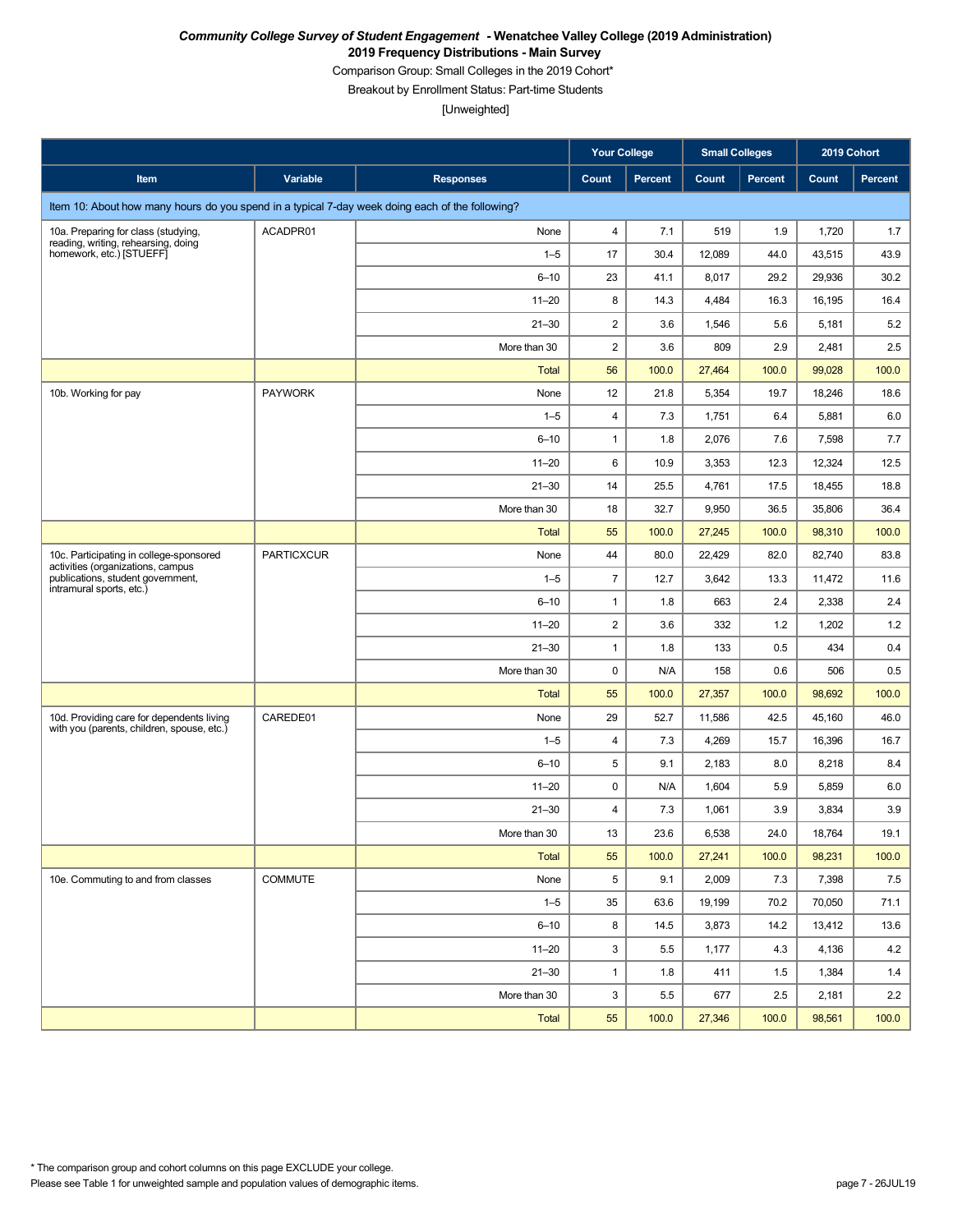Comparison Group: Small Colleges in the 2019 Cohort\*

Breakout by Enrollment Status: Part-time Students

|                                           |                 |                                                                                                                                               | <b>Your College</b> |         | <b>Small Colleges</b> |                | 2019 Cohort |                |
|-------------------------------------------|-----------------|-----------------------------------------------------------------------------------------------------------------------------------------------|---------------------|---------|-----------------------|----------------|-------------|----------------|
| Item                                      | Variable        | <b>Responses</b>                                                                                                                              | Count               | Percent | Count                 | <b>Percent</b> | Count       | <b>Percent</b> |
|                                           |                 | Item 11: How much has your experience at this college contributed to your knowledge, skills, and personal development in the following areas? |                     |         |                       |                |             |                |
| 11a. Acquiring job- or work-related       | <b>GNWORK</b>   | Very little                                                                                                                                   | 14                  | 25.5    | 5,535                 | 20.2           | 23,744      | 24.1           |
| knowledge and skills                      |                 | Some                                                                                                                                          | 14                  | 25.5    | 7,830                 | 28.6           | 29,514      | 29.9           |
|                                           |                 | Quite a bit                                                                                                                                   | 11                  | 20.0    | 7,296                 | 26.7           | 24,937      | 25.3           |
|                                           |                 | Very much                                                                                                                                     | 16                  | 29.1    | 6,699                 | 24.5           | 20,413      | 20.7           |
|                                           |                 | <b>Total</b>                                                                                                                                  | 55                  | 100.0   | 27,360                | 100.0          | 98,608      | 100.0          |
| 11b. Writing clearly and effectively      | <b>GNWRITE</b>  | Very little                                                                                                                                   | 6                   | 10.7    | 3,634                 | 13.3           | 13,003      | 13.2           |
|                                           |                 | Some                                                                                                                                          | 12                  | 21.4    | 7,822                 | 28.6           | 28,428      | 28.8           |
|                                           |                 | Quite a bit                                                                                                                                   | 20                  | 35.7    | 9,825                 | 35.9           | 35,532      | 36.0           |
|                                           |                 | Very much                                                                                                                                     | 18                  | 32.1    | 6,109                 | 22.3           | 21,796      | 22.1           |
|                                           |                 | <b>Total</b>                                                                                                                                  | 56                  | 100.0   | 27,390                | 100.0          | 98,759      | 100.0          |
| 11c. Speaking clearly and effectively     | <b>GNSPEAK</b>  | Very little                                                                                                                                   | 5                   | 8.9     | 4,129                 | 15.1           | 15,350      | 15.6           |
|                                           |                 | Some                                                                                                                                          | 17                  | 30.4    | 8,194                 | 30.0           | 29,443      | 29.9           |
|                                           |                 | Quite a bit                                                                                                                                   | 20                  | 35.7    | 9,160                 | 33.5           | 32,932      | 33.4           |
|                                           |                 | Very much                                                                                                                                     | 14                  | 25.0    | 5,860                 | 21.4           | 20,882      | 21.2           |
|                                           |                 | <b>Total</b>                                                                                                                                  | 56                  | 100.0   | 27,343                | 100.0          | 98,607      | 100.0          |
| 11d. Thinking critically and analytically | <b>GNANALY</b>  | Very little                                                                                                                                   | 5                   | 8.9     | 1,811                 | 6.6            | 7,097       | 7.2            |
|                                           |                 | Some                                                                                                                                          | 13                  | 23.2    | 6,508                 | 23.8           | 23,749      | 24.1           |
|                                           |                 | Quite a bit                                                                                                                                   | 22                  | 39.3    | 10,911                | 39.9           | 39,230      | 39.8           |
|                                           |                 | Very much                                                                                                                                     | 16                  | 28.6    | 8,111                 | 29.7           | 28,478      | 28.9           |
|                                           |                 | <b>Total</b>                                                                                                                                  | 56                  | 100.0   | 27,341                | 100.0          | 98,554      | 100.0          |
| 11e. Solving numerical problems           | <b>GNSOLVE</b>  | Very little                                                                                                                                   | 12                  | 21.4    | 4,863                 | 17.8           | 18,165      | 18.4           |
|                                           |                 | Some                                                                                                                                          | 16                  | 28.6    | 7,995                 | 29.2           | 28,596      | 29.0           |
|                                           |                 | Quite a bit                                                                                                                                   | 17                  | 30.4    | 8,656                 | 31.7           | 30,947      | 31.4           |
|                                           |                 | Very much                                                                                                                                     | 11                  | 19.6    | 5,822                 | 21.3           | 20,848      | 21.2           |
|                                           |                 | <b>Total</b>                                                                                                                                  | 56                  | 100.0   | 27,336                | 100.0          | 98,556      | 100.0          |
| 11f. Working effectively with others      | <b>GNOTHERS</b> | Very little                                                                                                                                   | 5                   | 8.9     | 2,728                 | 10.0           | 10,744      | 10.9           |
|                                           |                 | Some                                                                                                                                          | 19                  | 33.9    | 7,749                 | 28.3           | 28,582      | 29.0           |
|                                           |                 | Quite a bit                                                                                                                                   | 17                  | 30.4    | 9,645                 | 35.3           | 34,252      | 34.7           |
|                                           |                 | Very much                                                                                                                                     | 15                  | 26.8    | 7,228                 | 26.4           | 25,003      | 25.4           |
|                                           |                 | <b>Total</b>                                                                                                                                  | 56                  | 100.0   | 27,350                | 100.0          | 98,581      | 100.0          |
| 11g. Learning effectively on your own     | <b>GNINQ</b>    | Very little                                                                                                                                   | 4                   | 7.1     | 1,883                 | 6.9            | 7,510       | 7.6            |
|                                           |                 | Some                                                                                                                                          | 16                  | 28.6    | 6,299                 | 23.0           | 23,359      | 23.7           |
|                                           |                 | Quite a bit                                                                                                                                   | 21                  | 37.5    | 10,523                | 38.5           | 37,445      | 38.0           |
|                                           |                 | Very much                                                                                                                                     | 15                  | 26.8    | 8,645                 | 31.6           | 30,311      | 30.7           |
|                                           |                 | <b>Total</b>                                                                                                                                  | 56                  | 100.0   | 27,350                | 100.0          | 98,625      | 100.0          |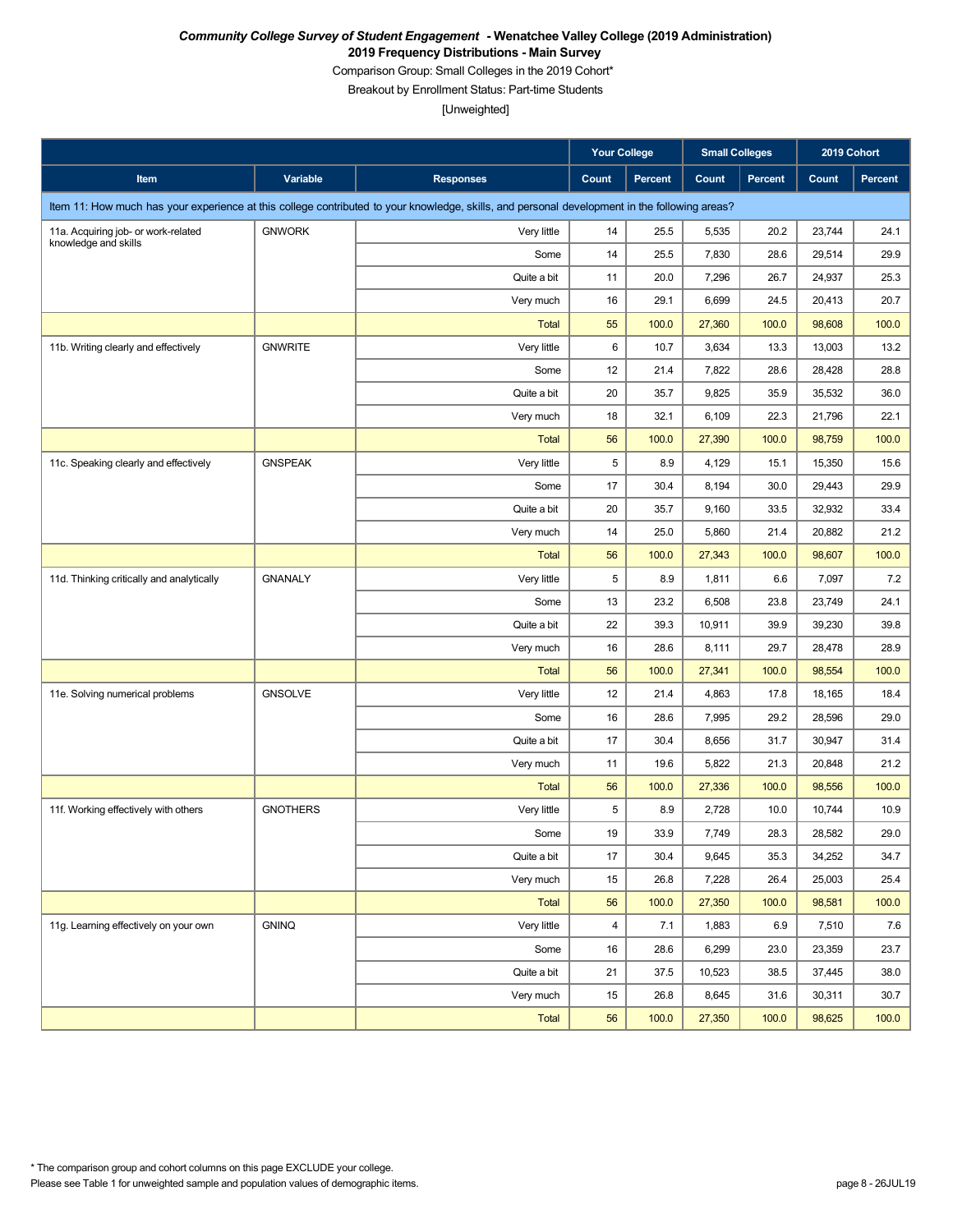Comparison Group: Small Colleges in the 2019 Cohort\*

Breakout by Enrollment Status: Part-time Students

|                                                                                             |                  |                                                                                                                                               | <b>Your College</b>     |         | <b>Small Colleges</b> |                | 2019 Cohort |                |
|---------------------------------------------------------------------------------------------|------------------|-----------------------------------------------------------------------------------------------------------------------------------------------|-------------------------|---------|-----------------------|----------------|-------------|----------------|
| <b>Item</b>                                                                                 | Variable         | <b>Responses</b>                                                                                                                              | Count                   | Percent | Count                 | <b>Percent</b> | Count       | <b>Percent</b> |
|                                                                                             |                  | Item 11: How much has your experience at this college contributed to your knowledge, skills, and personal development in the following areas? |                         |         |                       |                |             |                |
| 11h. Developing clearer career goals                                                        | <b>GNCARGOAL</b> | Very little                                                                                                                                   | 14                      | 25.0    | 4,114                 | 15.1           | 16,961      | 17.2           |
|                                                                                             |                  | Some                                                                                                                                          | 17                      | 30.4    | 7,266                 | 26.6           | 26,932      | 27.3           |
|                                                                                             |                  | Quite a bit                                                                                                                                   | 14                      | 25.0    | 8,349                 | 30.6           | 29,131      | 29.6           |
|                                                                                             |                  | Very much                                                                                                                                     | 11                      | 19.6    | 7,579                 | 27.8           | 25,482      | 25.9           |
|                                                                                             |                  | <b>Total</b>                                                                                                                                  | 56                      | 100.0   | 27,308                | 100.0          | 98,506      | 100.0          |
| 11i. Gaining information about career<br>opportunities                                      | <b>GNGAINCAR</b> | Very little                                                                                                                                   | 18                      | 32.1    | 5,252                 | 19.2           | 21,495      | 21.8           |
|                                                                                             |                  | Some                                                                                                                                          | 13                      | 23.2    | 7,744                 | 28.3           | 29,024      | 29.4           |
|                                                                                             |                  | Quite a bit                                                                                                                                   | 12                      | 21.4    | 7,645                 | 27.9           | 26,184      | 26.5           |
|                                                                                             |                  | Very much                                                                                                                                     | 13                      | 23.2    | 6,723                 | 24.6           | 22,005      | 22.3           |
|                                                                                             |                  | <b>Total</b>                                                                                                                                  | 56                      | 100.0   | 27,364                | 100.0          | 98,708      | 100.0          |
| Item 12.1: How often have you used the following services during the current academic year? |                  |                                                                                                                                               |                         |         |                       |                |             |                |
| 12.1a. Academic advising/planning<br>[SUPPORT]                                              | FREQACAD         | Never                                                                                                                                         | 9                       | 16.4    | 4,566                 | 17.0           | 18,118      | 18.7           |
|                                                                                             |                  | 1 time                                                                                                                                        | 17                      | 30.9    | 6,454                 | 24.1           | 24,965      | 25.8           |
|                                                                                             |                  | 2-4 times                                                                                                                                     | 25                      | 45.5    | 12,278                | 45.8           | 42,327      | 43.7           |
|                                                                                             |                  | 5 or more times                                                                                                                               | $\overline{\mathbf{4}}$ | 7.3     | 3,525                 | 13.1           | 11,441      | 11.8           |
|                                                                                             |                  | <b>Total</b>                                                                                                                                  | 55                      | 100.0   | 26,823                | 100.0          | 96,851      | 100.0          |
| 12.1b. Career counseling [SUPPORT]                                                          | <b>FREQCACOU</b> | Never                                                                                                                                         | 41                      | 75.9    | 17,382                | 65.1           | 61,770      | 64.1           |
|                                                                                             |                  | 1 time                                                                                                                                        | $\overline{7}$          | 13.0    | 4,579                 | 17.2           | 16,903      | 17.5           |
|                                                                                             |                  | 2-4 times                                                                                                                                     | $\overline{\mathbf{4}}$ | 7.4     | 3,797                 | 14.2           | 14,298      | 14.8           |
|                                                                                             |                  | 5 or more times                                                                                                                               | $\overline{\mathbf{c}}$ | 3.7     | 933                   | 3.5            | 3,357       | 3.5            |
|                                                                                             |                  | <b>Total</b>                                                                                                                                  | 54                      | 100.0   | 26,691                | 100.0          | 96,328      | 100.0          |
| 12.1c. Job placement assistance                                                             | <b>FREQJOBPL</b> | Never                                                                                                                                         | 49                      | 90.7    | 23,265                | 87.9           | 85,815      | 89.7           |
|                                                                                             |                  | 1 time                                                                                                                                        | 3                       | 5.6     | 1,696                 | 6.4            | 5,526       | 5.8            |
|                                                                                             |                  | 2-4 times                                                                                                                                     | $\overline{\mathbf{c}}$ | 3.7     | 1,142                 | 4.3            | 3,263       | 3.4            |
|                                                                                             |                  | 5 or more times                                                                                                                               | 0                       | N/A     | 367                   | 1.4            | 1,051       | 1.1            |
|                                                                                             |                  | <b>Total</b>                                                                                                                                  | 54                      | 100.0   | 26,470                | 100.0          | 95,655      | 100.0          |
| 12.1d. Peer or other tutoring [STUEFF]                                                      | <b>FREQTUTOR</b> | Never                                                                                                                                         | 35                      | 66.0    | 17,412                | 65.8           | 61,969      | 64.9           |
|                                                                                             |                  | 1 time                                                                                                                                        | 6                       | 11.3    | 2,950                 | 11.1           | 10,719      | 11.2           |
|                                                                                             |                  | 2-4 times                                                                                                                                     | $\overline{7}$          | 13.2    | 3,481                 | 13.2           | 12,920      | 13.5           |
|                                                                                             |                  | 5 or more times                                                                                                                               | 5                       | 9.4     | 2,622                 | 9.9            | 9,903       | 10.4           |
|                                                                                             |                  | Total                                                                                                                                         | 53                      | 100.0   | 26,465                | 100.0          | 95,511      | 100.0          |
| 12.1e. Skill labs (writing, math, etc.)<br>[STUEFF]                                         | <b>FREQLAB</b>   | Never                                                                                                                                         | 29                      | 54.7    | 15,380                | 58.2           | 56,829      | 59.6           |
|                                                                                             |                  | 1 time                                                                                                                                        | 8                       | 15.1    | 2,700                 | 10.2           | 10,070      | 10.6           |
|                                                                                             |                  | 2-4 times                                                                                                                                     | 10                      | 18.9    | 4,228                 | 16.0           | 14,834      | 15.6           |
|                                                                                             |                  | 5 or more times                                                                                                                               | 6                       | 11.3    | 4,135                 | 15.6           | 13,596      | 14.3           |
|                                                                                             |                  | Total                                                                                                                                         | 53                      | 100.0   | 26,443                | 100.0          | 95,329      | 100.0          |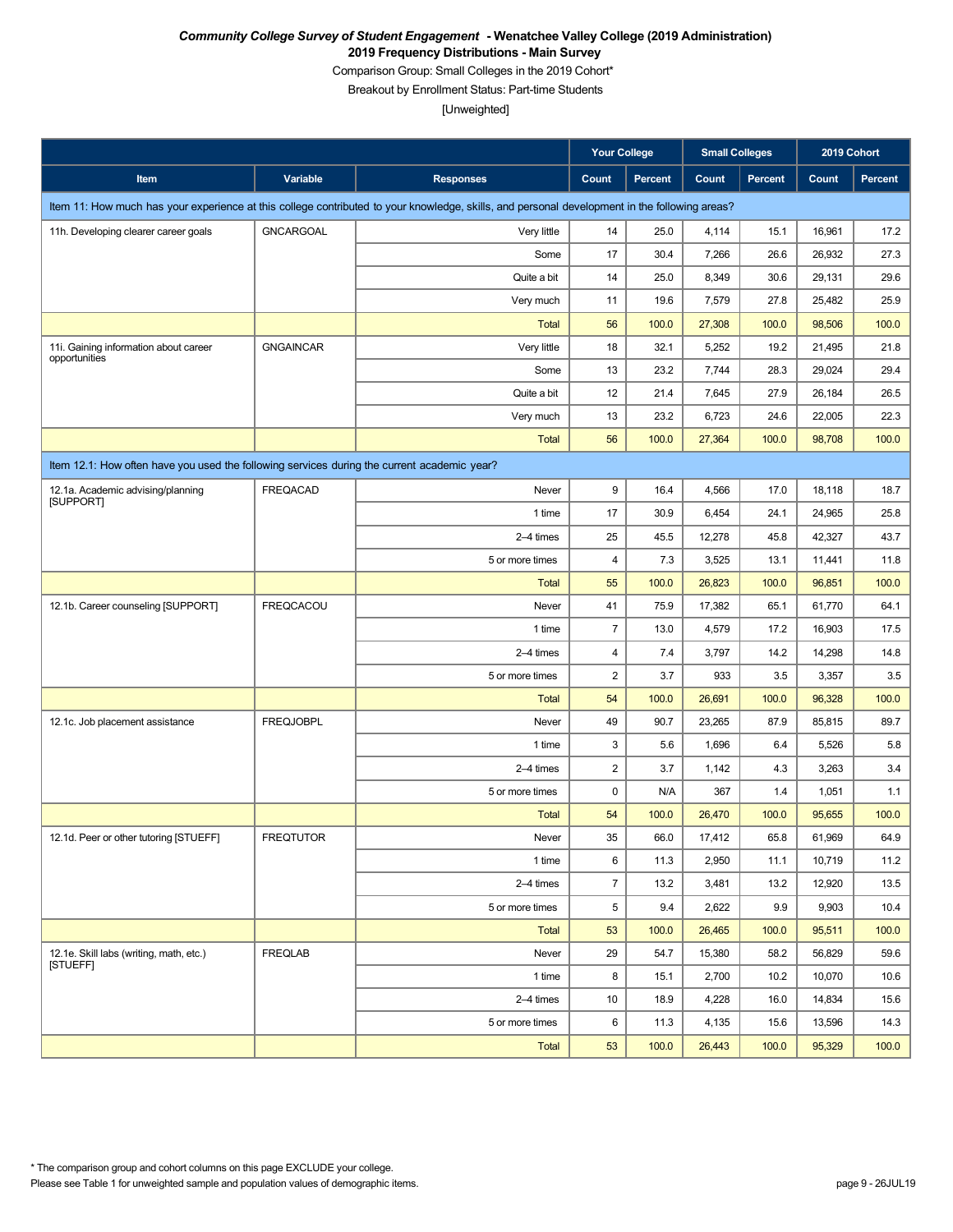Comparison Group: Small Colleges in the 2019 Cohort\*

Breakout by Enrollment Status: Part-time Students

|                                                                                             |                     |                  | <b>Your College</b> |                | <b>Small Colleges</b> |         | 2019 Cohort |         |
|---------------------------------------------------------------------------------------------|---------------------|------------------|---------------------|----------------|-----------------------|---------|-------------|---------|
| Item                                                                                        | Variable            | <b>Responses</b> | <b>Count</b>        | <b>Percent</b> | Count                 | Percent | Count       | Percent |
| Item 12.1: How often have you used the following services during the current academic year? |                     |                  |                     |                |                       |         |             |         |
| 12.1f. Child care                                                                           | <b>FREQCHLD</b>     | Never            | 54                  | 98.2           | 24,900                | 94.2    | 90,950      | 95.4    |
|                                                                                             |                     | 1 time           | $\mathbf{1}$        | 1.8            | 436                   | 1.6     | 1,401       | 1.5     |
|                                                                                             |                     | 2-4 times        | $\mathbf 0$         | N/A            | 449                   | 1.7     | 1,415       | 1.5     |
|                                                                                             |                     | 5 or more times  | $\mathbf 0$         | N/A            | 645                   | 2.4     | 1,589       | 1.7     |
|                                                                                             |                     | <b>Total</b>     | 55                  | 100.0          | 26,430                | 100.0   | 95,355      | 100.0   |
| 12.1g. Financial aid advising                                                               | <b>FREQFAADV</b>    | Never            | 24                  | 44.4           | 10,749                | 40.5    | 43,837      | 45.8    |
|                                                                                             |                     | 1 time           | 9                   | 16.7           | 5,375                 | 20.3    | 18,470      | 19.3    |
|                                                                                             |                     | 2-4 times        | 13                  | 24.1           | 7,315                 | 27.6    | 23,219      | 24.3    |
|                                                                                             |                     | 5 or more times  | 8                   | 14.8           | 3,070                 | 11.6    | 10,088      | 10.6    |
|                                                                                             |                     | <b>Total</b>     | 54                  | 100.0          | 26,509                | 100.0   | 95,614      | 100.0   |
| 12.1h. Computer lab [STUEFF]                                                                | <b>FREQCOMLB</b>    | Never            | 20                  | 37.7           | 10,629                | 40.1    | 39,694      | 41.6    |
|                                                                                             |                     | 1 time           | 5                   | 9.4            | 2,987                 | 11.3    | 11,173      | 11.7    |
|                                                                                             |                     | 2-4 times        | 14                  | 26.4           | 5,283                 | 19.9    | 19,077      | 20.0    |
|                                                                                             |                     | 5 or more times  | 14                  | 26.4           | 7,592                 | 28.7    | 25,530      | 26.7    |
|                                                                                             |                     | <b>Total</b>     | 53                  | 100.0          | 26,491                | 100.0   | 95,474      | 100.0   |
| 12.1i. Student organizations                                                                | <b>FREQSTORG</b>    | Never            | 44                  | 84.6           | 20,803                | 78.9    | 77,010      | 80.9    |
|                                                                                             |                     | 1 time           | 4                   | 7.7            | 2,316                 | 8.8     | 7,876       | 8.3     |
|                                                                                             |                     | 2-4 times        | $\overline{c}$      | 3.8            | 2,025                 | 7.7     | 6,434       | 6.8     |
|                                                                                             |                     | 5 or more times  | $\overline{c}$      | 3.8            | 1,227                 | 4.7     | 3,823       | 4.0     |
|                                                                                             |                     | <b>Total</b>     | 52                  | 100.0          | 26,371                | 100.0   | 95,143      | 100.0   |
| 12.1j. Transfer advising/planning                                                           | <b>FREQTRADV</b>    | Never            | 34                  | 69.4           | 17,958                | 68.6    | 62,783      | 66.5    |
|                                                                                             |                     | 1 time           | 9                   | 18.4           | 4,300                 | 16.4    | 16,412      | 17.4    |
|                                                                                             |                     | 2-4 times        | 6                   | 12.2           | 3,031                 | 11.6    | 11,641      | 12.3    |
|                                                                                             |                     | 5 or more times  | $\mathbf 0$         | N/A            | 901                   | 3.4     | 3,553       | 3.8     |
|                                                                                             |                     | <b>Total</b>     | 49                  | 100.0          | 26,190                | 100.0   | 94,389      | 100.0   |
| 12.1k. Library resources and services                                                       | <b>FREQLIB</b>      | Never            | 15                  | 27.3           | 9,319                 | 35.2    | 32,067      | 33.6    |
|                                                                                             |                     | 1 time           | 8                   | 14.5           | 4,115                 | 15.6    | 14,840      | 15.6    |
|                                                                                             |                     | 2-4 times        | 16                  | 29.1           | 6,553                 | 24.8    | 24,308      | 25.5    |
|                                                                                             |                     | 5 or more times  | 16                  | 29.1           | 6,471                 | 24.5    | 24,174      | 25.3    |
|                                                                                             |                     | <b>Total</b>     | 55                  | 100.0          | 26,458                | 100.0   | 95,389      | 100.0   |
| 12.1I. Services for students with<br>disabilities                                           | <b>FREQDISABSVC</b> | Never            | 49                  | 89.1           | 23,989                | 90.2    | 86,699      | 90.4    |
|                                                                                             |                     | 1 time           | $\overline{4}$      | 7.3            | 897                   | 3.4     | 3,140       | 3.3     |
|                                                                                             |                     | 2-4 times        | $\mathbf{1}$        | 1.8            | 886                   | 3.3     | 3,029       | 3.2     |
|                                                                                             |                     | 5 or more times  | $\mathbf{1}$        | 1.8            | 831                   | 3.1     | 3,027       | 3.2     |
|                                                                                             |                     | <b>Total</b>     | 55                  | 100.0          | 26,603                | 100.0   | 95,895      | 100.0   |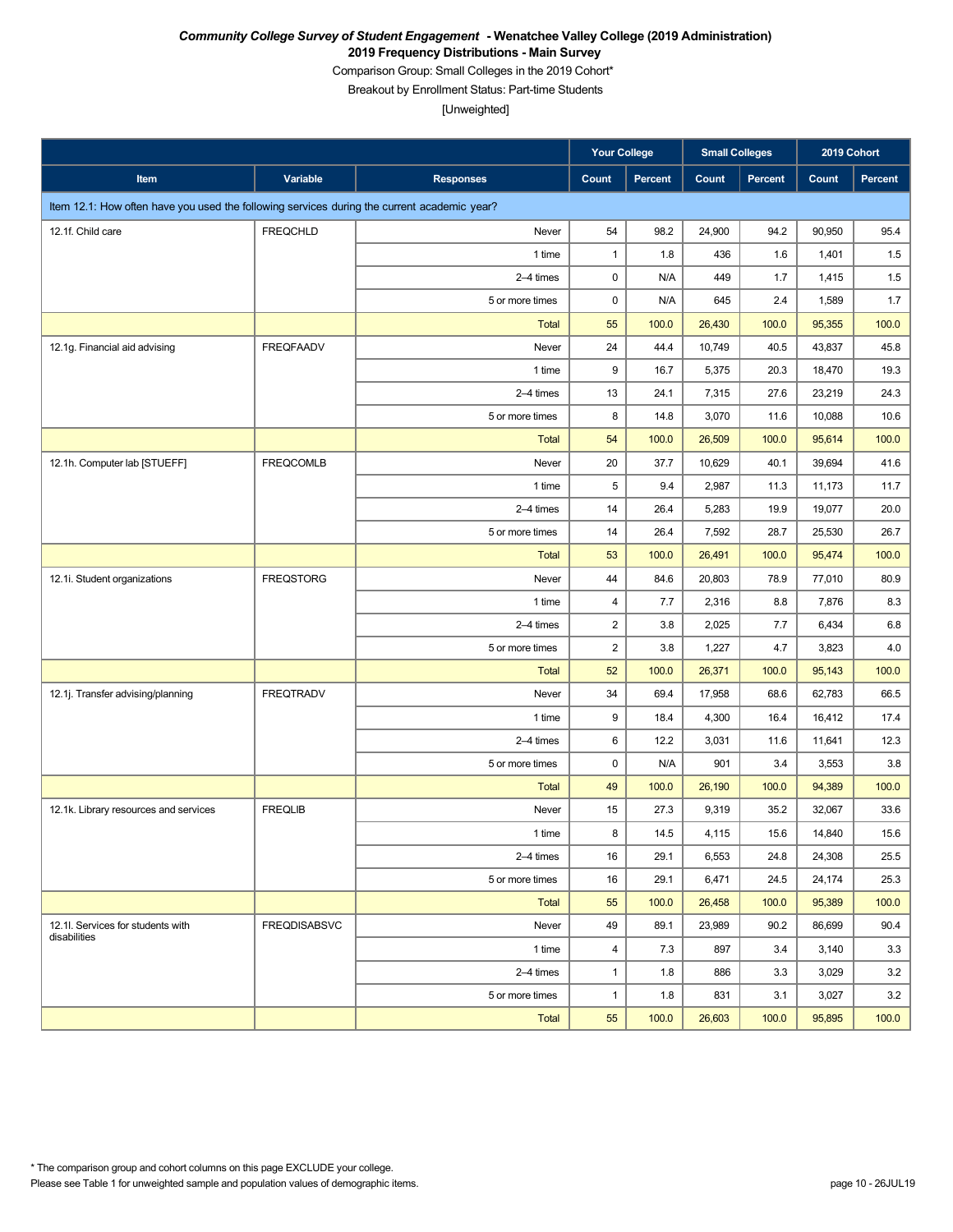Comparison Group: Small Colleges in the 2019 Cohort\*

Breakout by Enrollment Status: Part-time Students

|                                                                                             |                    |                  | <b>Your College</b>     |         | <b>Small Colleges</b> |                | 2019 Cohort |         |
|---------------------------------------------------------------------------------------------|--------------------|------------------|-------------------------|---------|-----------------------|----------------|-------------|---------|
| Item                                                                                        | Variable           | <b>Responses</b> | <b>Count</b>            | Percent | Count                 | <b>Percent</b> | Count       | Percent |
| Item 12.1: How often have you used the following services during the current academic year? |                    |                  |                         |         |                       |                |             |         |
| 12.1m. Services for active military and                                                     | <b>FREQMILSVCS</b> | Never            | 52                      | 98.1    | 24,902                | 93.7           | 90,374      | 94.3    |
| veterans                                                                                    |                    | 1 time           | $\mathbf{1}$            | 1.9     | 626                   | 2.4            | 1,985       | 2.1     |
|                                                                                             |                    | 2-4 times        | 0                       | N/A     | 594                   | 2.2            | 1,932       | 2.0     |
|                                                                                             |                    | 5 or more times  | 0                       | N/A     | 442                   | 1.7            | 1,542       | 1.6     |
|                                                                                             |                    | Total            | 53                      | 100.0   | 26,564                | 100.0          | 95,833      | 100.0   |
| Item 12.2: How satisfied are you with the services?                                         |                    |                  |                         |         |                       |                |             |         |
| 12.2a. Academic advising/planning                                                           | <b>SATACAD</b>     | Not at all       | 6                       | 10.9    | 1,515                 | 5.8            | 6,632       | 7.1     |
|                                                                                             |                    | Somewhat         | 27                      | 49.1    | 9,685                 | 37.2           | 36,269      | 38.6    |
|                                                                                             |                    | Very             | 12                      | 21.8    | 10,771                | 41.4           | 34,651      | 36.9    |
|                                                                                             |                    | N.A.             | 10                      | 18.2    | 4,057                 | 15.6           | 16,362      | 17.4    |
|                                                                                             |                    | <b>Total</b>     | 55                      | 100.0   | 26,028                | 100.0          | 93,914      | 100.0   |
| 12.2b. Career counseling                                                                    | SATCACOU           | Not at all       | 5                       | 9.3     | 1,843                 | 7.2            | 6,656       | 7.2     |
|                                                                                             |                    | Somewhat         | 8                       | 14.8    | 4,630                 | 18.1           | 17,143      | 18.6    |
|                                                                                             |                    | Very             | 8                       | 14.8    | 4,417                 | 17.3           | 15,120      | 16.4    |
|                                                                                             |                    | N.A.             | 33                      | 61.1    | 14,707                | 57.5           | 53,382      | 57.8    |
|                                                                                             |                    | <b>Total</b>     | 54                      | 100.0   | 25,597                | 100.0          | 92,301      | 100.0   |
| 12.2c. Job placement assistance                                                             | <b>SATJOBPL</b>    | Not at all       | $\overline{2}$          | 3.8     | 1,926                 | 7.6            | 6,474       | 7.1     |
|                                                                                             |                    | Somewhat         | 6                       | 11.5    | 2,356                 | 9.3            | 7,433       | 8.2     |
|                                                                                             |                    | Very             | $\overline{c}$          | 3.8     | 1,691                 | 6.7            | 4,981       | 5.5     |
|                                                                                             |                    | N.A.             | 42                      | 80.8    | 19,333                | 76.4           | 72,155      | 79.3    |
|                                                                                             |                    | <b>Total</b>     | 52                      | 100.0   | 25,306                | 100.0          | 91,043      | 100.0   |
| 12.2d. Peer or other tutoring                                                               | <b>SATTUTOR</b>    | Not at all       | 3                       | 5.7     | 1,506                 | 5.9            | 5,071       | 5.6     |
|                                                                                             |                    | Somewhat         | 12                      | 22.6    | 4,035                 | 15.9           | 14,913      | 16.4    |
|                                                                                             |                    | Very             | 8                       | 15.1    | 5,107                 | 20.2           | 18,236      | 20.0    |
|                                                                                             |                    | N.A.             | 30                      | 56.6    | 14,694                | 58.0           | 52,977      | 58.1    |
|                                                                                             |                    | <b>Total</b>     | 53                      | 100.0   | 25,342                | 100.0          | 91,197      | 100.0   |
| 12.2e. Skill labs (writing, math, etc.)                                                     | SATLAB             | Not at all       | 2                       | 3.8     | 1,189                 | 4.7            | 4,222       | 4.6     |
|                                                                                             |                    | Somewhat         | 13                      | 24.5    | 4,985                 | 19.7           | 17,309      | 19.0    |
|                                                                                             |                    | Very             | 9                       | 17.0    | 5,718                 | 22.6           | 19,630      | 21.6    |
|                                                                                             |                    | N.A.             | 29                      | 54.7    | 13,369                | 52.9           | 49,774      | 54.7    |
|                                                                                             |                    | Total            | 53                      | 100.0   | 25,261                | 100.0          | 90,935      | 100.0   |
| 12.2f. Child care                                                                           | <b>SATCHLD</b>     | Not at all       | $\overline{\mathbf{4}}$ | 7.8     | 1,494                 | 5.9            | 4,984       | $5.5\,$ |
|                                                                                             |                    | Somewhat         | $\overline{c}$          | 3.9     | 1,238                 | 4.9            | 3,792       | 4.2     |
|                                                                                             |                    | Very             | $\pmb{0}$               | N/A     | 1,268                 | 5.0            | 3,669       | 4.1     |
|                                                                                             |                    | N.A.             | 45                      | 88.2    | 21,110                | 84.1           | 77,911      | 86.2    |
|                                                                                             |                    | Total            | 51                      | 100.0   | 25,110                | 100.0          | 90,356      | 100.0   |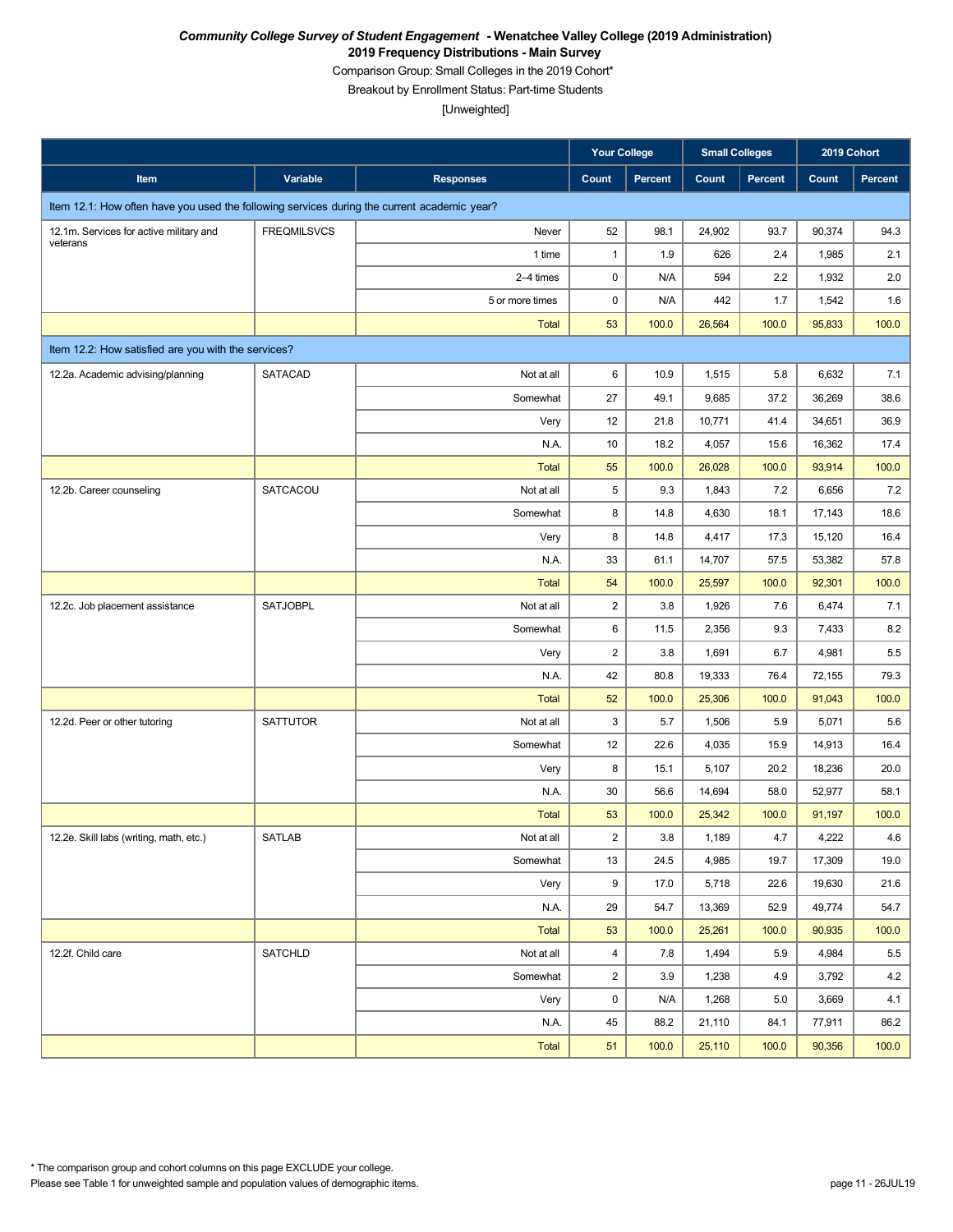Comparison Group: Small Colleges in the 2019 Cohort\*

Breakout by Enrollment Status: Part-time Students

|                                                     |                   |                  | <b>Your College</b>     |         | <b>Small Colleges</b> |                | 2019 Cohort |                |
|-----------------------------------------------------|-------------------|------------------|-------------------------|---------|-----------------------|----------------|-------------|----------------|
| Item                                                | Variable          | <b>Responses</b> | Count                   | Percent | Count                 | <b>Percent</b> | Count       | <b>Percent</b> |
| Item 12.2: How satisfied are you with the services? |                   |                  |                         |         |                       |                |             |                |
| 12.2g. Financial aid advising                       | <b>SATFAADV</b>   | Not at all       | 3                       | 5.7     | 2,109                 | 8.3            | 7,990       | 8.8            |
|                                                     |                   | Somewhat         | 16                      | 30.2    | 5,680                 | 22.4           | 19,681      | 21.6           |
|                                                     |                   | Very             | 12                      | 22.6    | 8,375                 | 33.0           | 25,734      | 28.2           |
|                                                     |                   | N.A.             | 22                      | 41.5    | 9,221                 | 36.3           | 37,885      | 41.5           |
|                                                     |                   | <b>Total</b>     | 53                      | 100.0   | 25,385                | 100.0          | 91,290      | 100.0          |
| 12.2h. Computer lab                                 | <b>SATCOMLB</b>   | Not at all       | 5                       | 9.1     | 987                   | 3.9            | 3,456       | 3.8            |
|                                                     |                   | Somewhat         | 15                      | 27.3    | 5,246                 | 20.7           | 18,612      | 20.4           |
|                                                     |                   | Very             | 16                      | 29.1    | 9,859                 | 38.9           | 34,212      | 37.5           |
|                                                     |                   | N.A.             | 19                      | 34.5    | 9,245                 | 36.5           | 34,849      | 38.2           |
|                                                     |                   | <b>Total</b>     | 55                      | 100.0   | 25,337                | 100.0          | 91,129      | 100.0          |
| 12.2i. Student organizations                        | <b>SATSTORG</b>   | Not at all       | 5                       | 9.8     | 1,508                 | 6.0            | 5,125       | 5.7            |
|                                                     |                   | Somewhat         | $\overline{7}$          | 13.7    | 3,344                 | 13.3           | 10,994      | 12.2           |
|                                                     |                   | Very             | $\boldsymbol{2}$        | 3.9     | 2,618                 | 10.4           | 8,249       | 9.1            |
|                                                     |                   | N.A.             | 37                      | 72.5    | 17,639                | 70.2           | 65,833      | 73.0           |
|                                                     |                   | <b>Total</b>     | 51                      | 100.0   | 25,109                | 100.0          | 90,201      | 100.0          |
| 12.2j. Transfer advising/planning                   | <b>SATTRADV</b>   | Not at all       | $\overline{\mathbf{c}}$ | 4.3     | 1,686                 | 6.8            | 6,147       | 6.9            |
|                                                     |                   | Somewhat         | 9                       | 19.1    | 4,063                 | 16.3           | 15,416      | 17.2           |
|                                                     |                   | Very             | 6                       | 12.8    | 4,048                 | 16.3           | 14,533      | 16.2           |
|                                                     |                   | N.A.             | 30                      | 63.8    | 15,105                | 60.7           | 53,427      | 59.7           |
|                                                     |                   | <b>Total</b>     | 47                      | 100.0   | 24,902                | 100.0          | 89,523      | 100.0          |
| 12.2k. Library resources and services               | <b>SATLIB</b>     | Not at all       | $\overline{2}$          | 3.7     | 1,006                 | 4.0            | 3,334       | 3.7            |
|                                                     |                   | Somewhat         | 8                       | 14.8    | 5,658                 | 22.3           | 20,867      | 22.9           |
|                                                     |                   | Very             | 30                      | 55.6    | 10,638                | 41.9           | 38,831      | 42.6           |
|                                                     |                   | N.A.             | 14                      | 25.9    | 8,059                 | 31.8           | 28,156      | 30.9           |
|                                                     |                   | <b>Total</b>     | 54                      | 100.0   | 25,361                | 100.0          | 91,188      | 100.0          |
| 12.2l. Services for students with<br>disabilities   | SATDISABSVC       | Not at all       | 4                       | 7.4     | 1,292                 | 5.1            | 4,185       | 4.6            |
|                                                     |                   | Somewhat         | 3                       | $5.6\,$ | 1,490                 | 5.9            | 4,972       | $5.5\,$        |
|                                                     |                   | Very             | 4                       | 7.4     | 2,067                 | 8.2            | 6,997       | 7.7            |
|                                                     |                   | N.A.             | 43                      | 79.6    | 20,486                | 80.9           | 74,923      | 82.3           |
|                                                     |                   | <b>Total</b>     | 54                      | 100.0   | 25,335                | 100.0          | 91,077      | 100.0          |
| 12.2m. Services for active military and<br>veterans | <b>SATMILSVCS</b> | Not at all       | $\overline{c}$          | 3.8     | 1,358                 | 5.4            | 4,557       | 5.0            |
|                                                     |                   | Somewhat         | $\mathsf 3$             | 5.7     | 1,252                 | 4.9            | 3,935       | 4.3            |
|                                                     |                   | Very             | $\mathbf{1}$            | 1.9     | 1,522                 | 6.0            | 4,823       | 5.3            |
|                                                     |                   | N.A.             | 47                      | 88.7    | 21,161                | 83.7           | 77,641      | 85.4           |
|                                                     |                   | Total            | 53                      | 100.0   | 25,293                | 100.0          | 90,956      | 100.0          |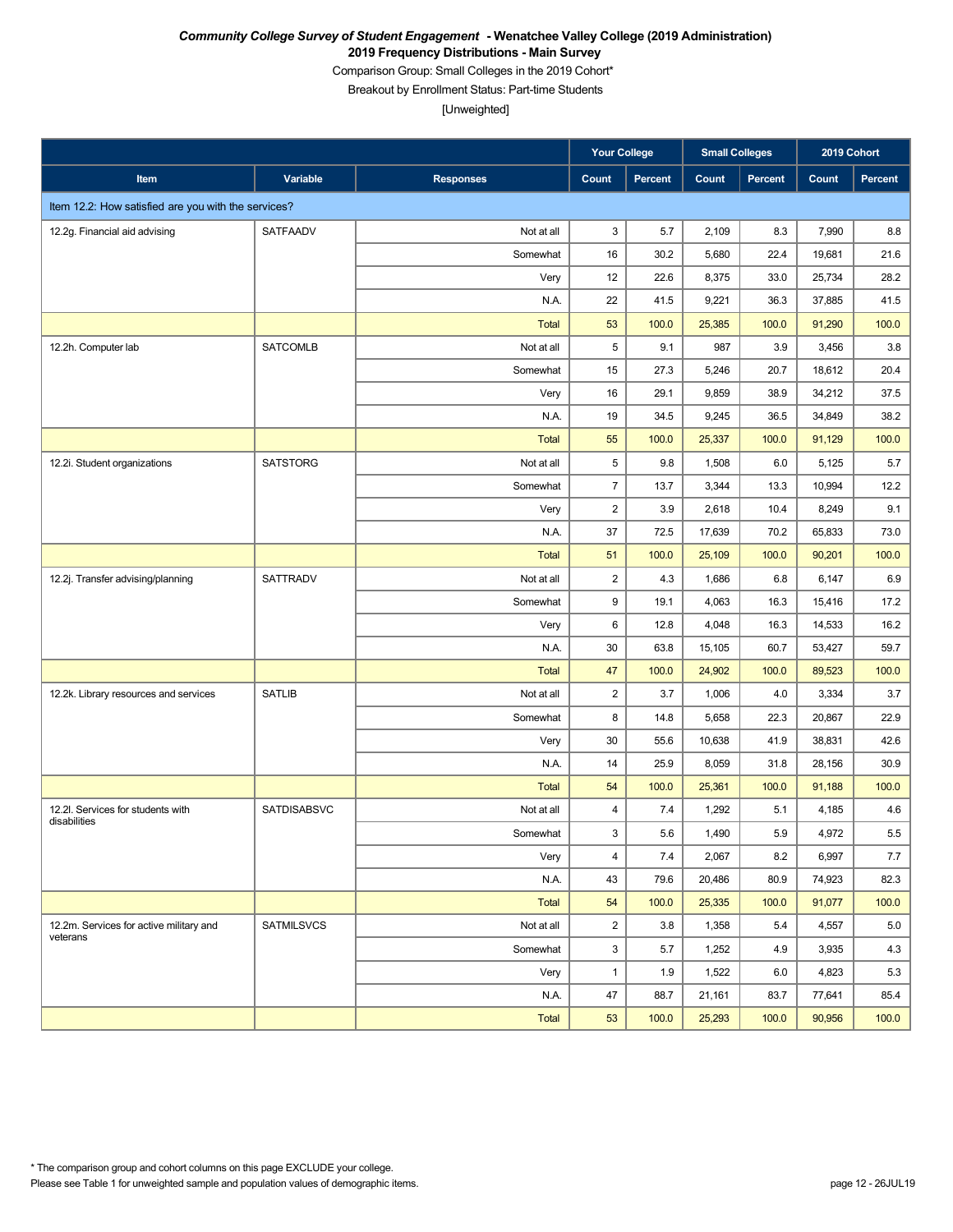Comparison Group: Small Colleges in the 2019 Cohort\*

Breakout by Enrollment Status: Part-time Students

|                                                                   |                 |                  | <b>Your College</b> |         | <b>Small Colleges</b> |                | 2019 Cohort |                |
|-------------------------------------------------------------------|-----------------|------------------|---------------------|---------|-----------------------|----------------|-------------|----------------|
| Item                                                              | Variable        | <b>Responses</b> | Count               | Percent | Count                 | <b>Percent</b> | Count       | <b>Percent</b> |
| Item 12.3: How important are the services to you at this college? |                 |                  |                     |         |                       |                |             |                |
| 12.3a. Academic advising/planning                                 | <b>IMPACAD</b>  | Not at all       | 5                   | 9.3     | 2,139                 | 8.3            | 7,932       | 8.5            |
|                                                                   |                 | Somewhat         | 18                  | 33.3    | 6,103                 | 23.7           | 22,087      | 23.7           |
|                                                                   |                 | Very             | 31                  | 57.4    | 17,559                | 68.1           | 63,144      | 67.8           |
|                                                                   |                 | <b>Total</b>     | 54                  | 100.0   | 25,801                | 100.0          | 93,163      | 100.0          |
| 12.3b. Career counseling                                          | <b>IMPCACOU</b> | Not at all       | 15                  | 28.3    | 6,416                 | 25.4           | 21,609      | 23.7           |
|                                                                   |                 | Somewhat         | 18                  | 34.0    | 7,075                 | 28.0           | 24,598      | 27.0           |
|                                                                   |                 | Very             | 20                  | 37.7    | 11,756                | 46.6           | 44,828      | 49.2           |
|                                                                   |                 | <b>Total</b>     | 53                  | 100.0   | 25,247                | 100.0          | 91,035      | 100.0          |
| 12.3c. Job placement assistance                                   | <b>IMPJOBPL</b> | Not at all       | 20                  | 37.7    | 9,070                 | 36.4           | 32,584      | 36.4           |
|                                                                   |                 | Somewhat         | 18                  | 34.0    | 7,058                 | 28.3           | 25,518      | 28.5           |
|                                                                   |                 | Very             | 15                  | 28.3    | 8,785                 | 35.3           | 31,514      | 35.2           |
|                                                                   |                 | <b>Total</b>     | 53                  | 100.0   | 24,913                | 100.0          | 89,616      | 100.0          |
| 12.3d. Peer or other tutoring                                     | <b>IMPTUTOR</b> | Not at all       | 18                  | 34.6    | 7,379                 | 29.5           | 25,425      | 28.3           |
|                                                                   |                 | Somewhat         | 15                  | 28.8    | 7,044                 | 28.2           | 25,536      | 28.4           |
|                                                                   |                 | Very             | 19                  | 36.5    | 10,571                | 42.3           | 38,935      | 43.3           |
|                                                                   |                 | <b>Total</b>     | 52                  | 100.0   | 24,994                | 100.0          | 89,896      | 100.0          |
| 12.3e. Skill labs (writing, math, etc.)                           | <b>IMPLAB</b>   | Not at all       | 13                  | 24.5    | 6,784                 | 27.3           | 24,116      | 26.9           |
|                                                                   |                 | Somewhat         | 20                  | 37.7    | 7,373                 | 29.6           | 26,292      | 29.4           |
|                                                                   |                 | Very             | 20                  | 37.7    | 10,737                | 43.1           | 39,105      | 43.7           |
|                                                                   |                 | <b>Total</b>     | 53                  | 100.0   | 24,894                | 100.0          | 89,513      | 100.0          |
| 12.3f. Child care                                                 | <b>IMPCHLD</b>  | Not at all       | 32                  | 61.5    | 12,783                | 51.9           | 46,721      | 52.7           |
|                                                                   |                 | Somewhat         | 9                   | 17.3    | 4,493                 | 18.3           | 15,825      | 17.9           |
|                                                                   |                 | Very             | 11                  | 21.2    | 7,341                 | 29.8           | 26,092      | 29.4           |
|                                                                   |                 | <b>Total</b>     | 52                  | 100.0   | 24,617                | 100.0          | 88,638      | 100.0          |
| 12.3g. Financial aid advising                                     | <b>IMPFAADV</b> | Not at all       | 8                   | 14.8    | 4,841                 | 19.3           | 18,789      | 20.8           |
|                                                                   |                 | Somewhat         | $\overline{7}$      | 13.0    | 4,331                 | 17.3           | 15,808      | 17.5           |
|                                                                   |                 | Very             | $39\,$              | $72.2$  | 15,899                | 63.4           | 55,595      | 61.6           |
|                                                                   |                 | <b>Total</b>     | 54                  | 100.0   | 25,071                | 100.0          | 90,192      | 100.0          |
| 12.3h. Computer lab                                               | <b>IMPCOMLB</b> | Not at all       | 12                  | 21.8    | 5,380                 | 21.5           | 19,522      | 21.7           |
|                                                                   |                 | Somewhat         | 17                  | 30.9    | 6,535                 | 26.1           | 23,788      | 26.4           |
|                                                                   |                 | Very             | 26                  | 47.3    | 13,113                | 52.4           | 46,697      | 51.9           |
|                                                                   |                 | Total            | 55                  | 100.0   | 25,028                | 100.0          | 90,007      | 100.0          |
| 12.3i. Student organizations                                      | <b>IMPSTORG</b> | Not at all       | 24                  | 48.0    | 10,428                | 42.2           | 37,297      | 42.0           |
|                                                                   |                 | Somewhat         | 14                  | 28.0    | 7,963                 | 32.2           | 28,690      | 32.3           |
|                                                                   |                 | Very             | 12                  | 24.0    | 6,322                 | 25.6           | 22,712      | 25.6           |
|                                                                   |                 | Total            | 50                  | 100.0   | 24,713                | 100.0          | 88,699      | 100.0          |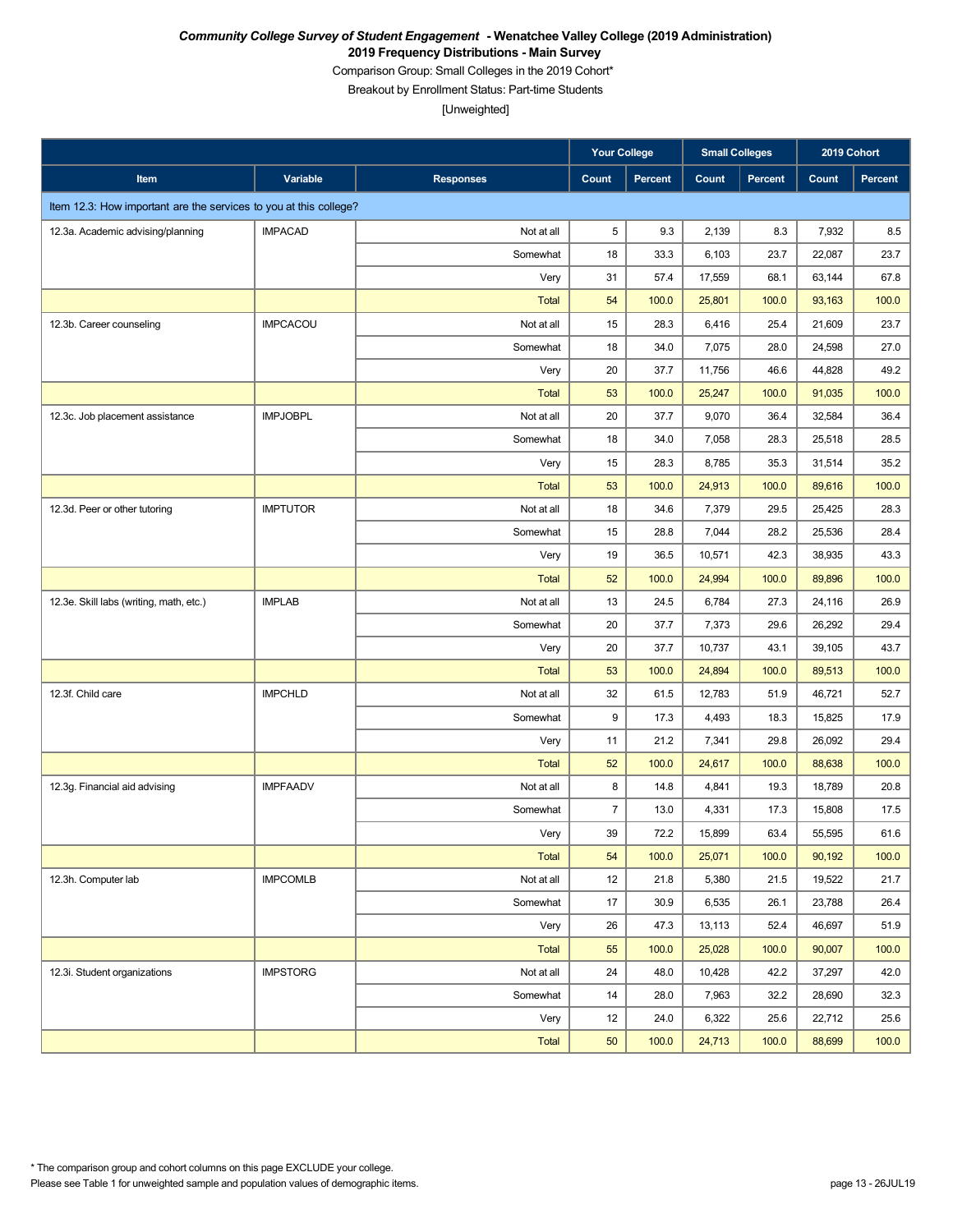Comparison Group: Small Colleges in the 2019 Cohort\*

Breakout by Enrollment Status: Part-time Students

|                                                                                         |                    |                                                                                                       | <b>Your College</b>     |                | <b>Small Colleges</b> |                | 2019 Cohort |                |
|-----------------------------------------------------------------------------------------|--------------------|-------------------------------------------------------------------------------------------------------|-------------------------|----------------|-----------------------|----------------|-------------|----------------|
| Item                                                                                    | Variable           | <b>Responses</b>                                                                                      | Count                   | <b>Percent</b> | Count                 | <b>Percent</b> | Count       | <b>Percent</b> |
| Item 12.3: How important are the services to you at this college?                       |                    |                                                                                                       |                         |                |                       |                |             |                |
| 12.3j. Transfer advising/planning                                                       | <b>IMPTRADV</b>    | Not at all                                                                                            | 18                      | 37.5           | 7,789                 | 31.7           | 25,608      | 29.0           |
|                                                                                         |                    | Somewhat                                                                                              | 8                       | 16.7           | 6,138                 | 25.0           | 20,622      | 23.4           |
|                                                                                         |                    | Very                                                                                                  | 22                      | 45.8           | 10,616                | 43.3           | 42,083      | 47.7           |
|                                                                                         |                    | Total                                                                                                 | 48                      | 100.0          | 24,543                | 100.0          | 88,313      | 100.0          |
| 12.3k. Library resources and services                                                   | <b>IMPLIB</b>      | Not at all                                                                                            | $\overline{7}$          | 13.2           | 4,479                 | 17.8           | 15,209      | 16.8           |
|                                                                                         |                    | Somewhat                                                                                              | 9                       | 17.0           | 6,391                 | 25.4           | 22,166      | 24.5           |
|                                                                                         |                    | Very                                                                                                  | 37                      | 69.8           | 14,264                | 56.8           | 53,040      | 58.7           |
|                                                                                         |                    | <b>Total</b>                                                                                          | 53                      | 100.0          | 25,134                | 100.0          | 90,415      | 100.0          |
| 12.3I. Services for students with<br>disabilities                                       | <b>IMPDISABSVC</b> | Not at all                                                                                            | 19                      | 36.5           | 10,181                | 40.8           | 36,698      | 40.9           |
|                                                                                         |                    | Somewhat                                                                                              | 9                       | 17.3           | 3,605                 | 14.4           | 12,727      | 14.2           |
|                                                                                         |                    | Very                                                                                                  | 24                      | 46.2           | 11,182                | 44.8           | 40,372      | 45.0           |
|                                                                                         |                    | <b>Total</b>                                                                                          | 52                      | 100.0          | 24,968                | 100.0          | 89,797      | 100.0          |
| 12.3m. Services for active military and<br>veterans                                     | <b>IMPMILSVCS</b>  | Not at all                                                                                            | 28                      | 54.9           | 11,079                | 44.4           | 40,473      | 45.1           |
|                                                                                         |                    | Somewhat                                                                                              | 8                       | 15.7           | 3,680                 | 14.8           | 13,539      | 15.1           |
|                                                                                         |                    | Very                                                                                                  | 15                      | 29.4           | 10,166                | 40.8           | 35,634      | 39.7           |
|                                                                                         |                    | Total                                                                                                 | 51                      | 100.0          | 24,925                | 100.0          | 89,646      | 100.0          |
| Item 13                                                                                 |                    |                                                                                                       |                         |                |                       |                |             |                |
| 13. During the current academic term at<br>this college, I completed registration       | <b>COMPLREG</b>    | No; I was not registered for any of my<br>courses before the first class session(s)                   | $\overline{\mathbf{c}}$ | 3.6            | 695                   | 2.5            | 2,335       | 2.4            |
| before the first class session(s).                                                      |                    | Partly; I was registered for some of my<br>courses before the first class session(s)                  | $\mathbf{1}$            | 1.8            | 778                   | 2.9            | 3,170       | 3.2            |
|                                                                                         |                    | Mostly; I was registered for most of my<br>courses before the first class session(s)                  | 4                       | 7.1            | 1,697                 | 6.2            | 7,269       | 7.4            |
|                                                                                         |                    | Yes; I was registered for all of my courses<br>before the first class session(s)                      | 49                      | 87.5           | 24,112                | 88.4           | 85,642      | 87.0           |
|                                                                                         |                    | <b>Total</b>                                                                                          | 56                      | 100.0          | 27,282                | 100.0          | 98,416      | 100.0          |
| Item 14                                                                                 |                    |                                                                                                       |                         |                |                       |                |             |                |
| 14. The one response that best describes<br>my experience with orientation when I first | <b>EXPORIENT</b>   | I was unable to participate in orientation<br>due to scheduling or other issues                       | 8                       | 14.5           | 5,816                 | 21.4           | 18,007      | 18.4           |
| came to this college is:                                                                |                    | I was not aware of a college orientation                                                              | 16                      | 29.1           | 4,855                 | 17.9           | 19,019      | 19.5           |
|                                                                                         |                    | I enrolled in an orientation course as part<br>of my course schedule during my first<br>academic term | $\mathsf 3$             | 5.5            | 2,018                 | 7.4            | 6,626       | 6.8            |
|                                                                                         |                    | I attended an on-campus orientation prior<br>to the beginning of classes                              | 22                      | 40.0           | 11,170                | 41.2           | 37,868      | 38.8           |
|                                                                                         |                    | I took part in an online orientation prior to<br>the beginning of classes                             | 6                       | 10.9           | 3,269                 | 12.1           | 16,195      | 16.6           |
|                                                                                         |                    | <b>Total</b>                                                                                          | 55                      | 100.0          | 27,128                | 100.0          | 97,715      | 100.0          |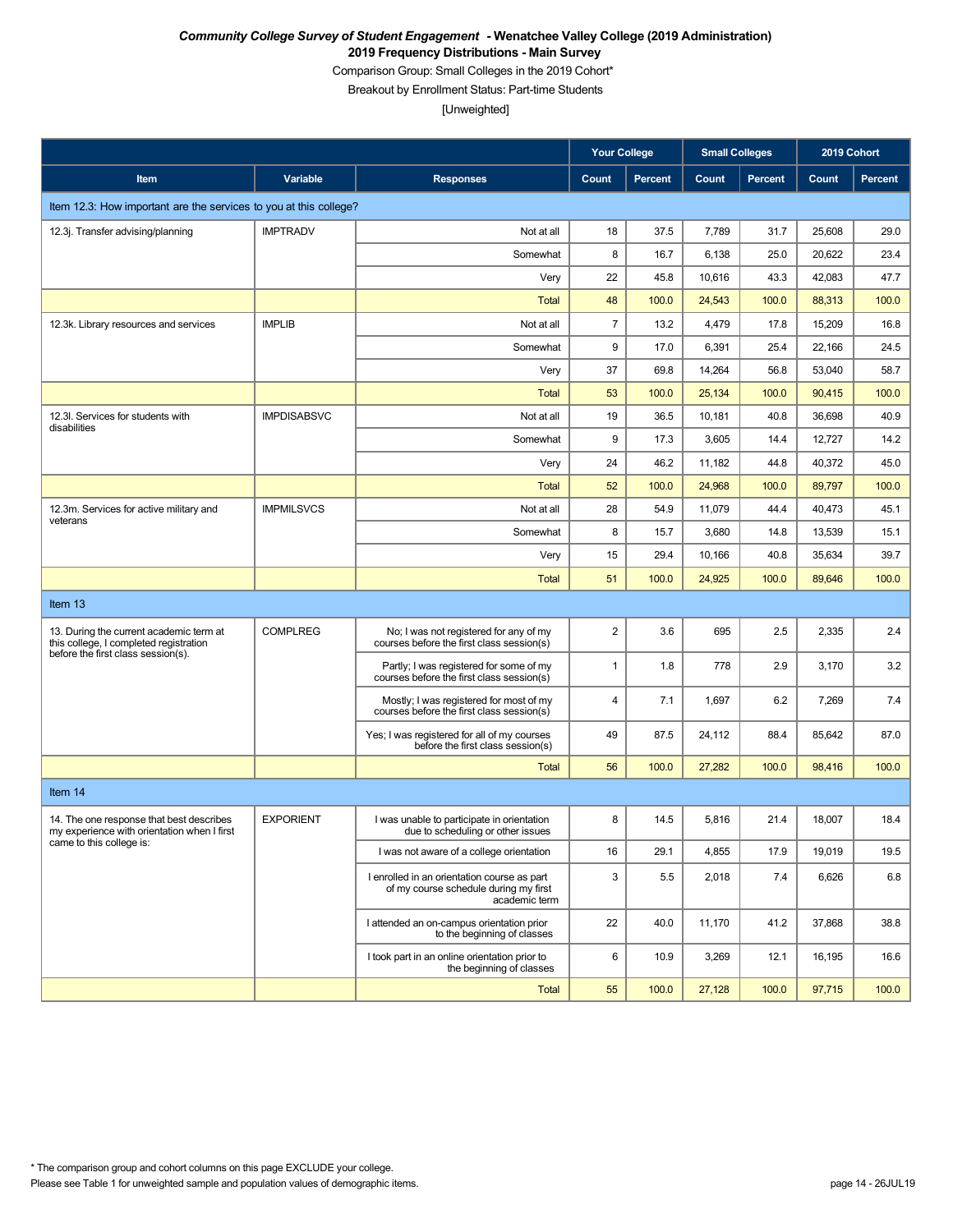Comparison Group: Small Colleges in the 2019 Cohort\*

Breakout by Enrollment Status: Part-time Students

[Unweighted]

|                                                                                                                                                                                            |                    |                                                                                    | <b>Your College</b> |                | <b>Small Colleges</b> |                | 2019 Cohort |                |
|--------------------------------------------------------------------------------------------------------------------------------------------------------------------------------------------|--------------------|------------------------------------------------------------------------------------|---------------------|----------------|-----------------------|----------------|-------------|----------------|
| Item                                                                                                                                                                                       | Variable           | <b>Responses</b>                                                                   | Count               | <b>Percent</b> | Count                 | <b>Percent</b> | Count       | <b>Percent</b> |
| Item 15                                                                                                                                                                                    |                    |                                                                                    |                     |                |                       |                |             |                |
| 15. During my first academic year at this<br>college, I participated in a first-year                                                                                                       | <b>PARTICFYE</b>   | No                                                                                 | 53                  | 94.6           | 22,251                | 81.8           | 82,395      | 84.1           |
| experience program.                                                                                                                                                                        |                    | Yes                                                                                | 3                   | 5.4            | 4,947                 | 18.2           | 15,619      | 15.9           |
|                                                                                                                                                                                            |                    | <b>Total</b>                                                                       | 56                  | 100.0          | 27,198                | 100.0          | 98,014      | 100.0          |
| Item 16                                                                                                                                                                                    |                    |                                                                                    |                     |                |                       |                |             |                |
| 16. During my first academic term at this<br>college, I participated in an organized<br>learning community (a formal program in                                                            | <b>PARTICLRNC</b>  | No                                                                                 | 52                  | 94.5           | 24,468                | 90.2           | 89,973      | 92.0           |
| which groups of students take two or<br>more classes together).                                                                                                                            |                    | Yes                                                                                | 3                   | 5.5            | 2,672                 | 9.8            | 7,867       | 8.0            |
|                                                                                                                                                                                            |                    | <b>Total</b>                                                                       | 55                  | 100.0          | 27,140                | 100.0          | 97,840      | 100.0          |
| Item 17                                                                                                                                                                                    |                    |                                                                                    |                     |                |                       |                |             |                |
| 17. During my first academic term at this<br>college, I participated in a student                                                                                                          | <b>PARTICSSC</b>   | No                                                                                 | 47                  | 83.9           | 19,574                | 72.1           | 71,978      | 73.6           |
| success course (a course that teaches<br>the skills needed to succeed in college).                                                                                                         |                    | Yes                                                                                | 9                   | 16.1           | 7,571                 | 27.9           | 25,881      | 26.4           |
|                                                                                                                                                                                            |                    | <b>Total</b>                                                                       | 56                  | 100.0          | 27,145                | 100.0          | 97,859      | 100.0          |
| Item 18                                                                                                                                                                                    |                    |                                                                                    |                     |                |                       |                |             |                |
| 18. I was told that I should enroll in a<br>developmental/remedial course (also<br>referred to as Basic Skills, College Prep,<br>etc.) in my first academic term at this<br>college, and I | <b>TOLDENRDEV</b>  | Did not enroll in any of these courses                                             | 14                  | 25.5           | 4,864                 | 17.9           | 17,177      | 17.5           |
|                                                                                                                                                                                            |                    | Did enroll in one of these courses                                                 | $\overline{7}$      | 12.7           | 5,343                 | 19.7           | 19,322      | 19.7           |
|                                                                                                                                                                                            |                    | Did enroll in more than one of these<br>courses                                    | 4                   | 7.3            | 3,763                 | 13.8           | 13,916      | 14.2           |
|                                                                                                                                                                                            |                    | N.A.                                                                               | 30                  | 54.5           | 13,209                | 48.6           | 47,470      | 48.5           |
|                                                                                                                                                                                            |                    | <b>Total</b>                                                                       | 55                  | 100.0          | 27,179                | 100.0          | 97,885      | 100.0          |
| Item 19                                                                                                                                                                                    |                    |                                                                                    |                     |                |                       |                |             |                |
| 19. During the current academic term at<br>this college, my instructors clearly                                                                                                            | <b>ATTNDPOLICY</b> | None of my instructors explained a class<br>attendance policy                      | $\overline{c}$      | 3.6            | 868                   | 3.2            | 2,695       | 2.8            |
| explained a class attendance policy that<br>specified how many classes I could miss<br>without a penalty.                                                                                  |                    | Some of my instructors explained a class<br>attendance policy                      | 4                   | 7.3            | 1,724                 | 6.3            | 6,230       | 6.4            |
|                                                                                                                                                                                            |                    | Most of my instructors explained a class<br>attendance policy                      | 13                  | 23.6           | 2,935                 | 10.8           | 11,408      | 11.6           |
|                                                                                                                                                                                            |                    | All of my instructors explained a class<br>attendance policy                       | 36                  | 65.5           | 21,673                | 79.7           | 77,630      | 79.2           |
|                                                                                                                                                                                            |                    | <b>Total</b>                                                                       | 55                  | 100.0          | 27,200                | 100.0          | 97,963      | 100.0          |
| Item 20                                                                                                                                                                                    |                    |                                                                                    |                     |                |                       |                |             |                |
| 20. Before the end of my first academic<br>term at this college, an advisor helped me                                                                                                      | <b>DEVACADPLN</b>  | No                                                                                 | 28                  | 51.9           | 9,159                 | 33.8           | 36,303      | 37.2           |
| develop an academic plan (a<br>personalized plan with a defined<br>sequence of courses for completing a                                                                                    |                    | Yes                                                                                | 17                  | 31.5           | 13,189                | 48.6           | 45,697      | 46.8           |
| college certificate or degree and/or for<br>transferring to a 4-year college or<br>university).                                                                                            |                    | I'm still in my first academic term; I have<br>not yet developed an academic plan. | 9                   | 16.7           | 4,765                 | 17.6           | 15,596      | 16.0           |
|                                                                                                                                                                                            |                    | Total                                                                              | 54                  | 100.0          | 27,113                | 100.0          | 97,596      | 100.0          |
| Item 21                                                                                                                                                                                    |                    |                                                                                    |                     |                |                       |                |             |                |
| 21. Someone at this college contacts me<br>if I am struggling with my studies to help                                                                                                      | <b>STRGLASSIST</b> | No                                                                                 | 25                  | 45.5           | 11,761                | 43.4           | 49,808      | 51.0           |
| me get the assistance I need.                                                                                                                                                              |                    | Yes                                                                                | 14                  | 25.5           | 6,671                 | 24.6           | 18,329      | 18.8           |
|                                                                                                                                                                                            |                    | N.A.                                                                               | 16                  | 29.1           | 8,691                 | 32.0           | 29,507      | 30.2           |
|                                                                                                                                                                                            |                    | Total                                                                              | 55                  | 100.0          | 27,123                | 100.0          | 97,644      | 100.0          |

\* The comparison group and cohort columns on this page EXCLUDE your college.

Please see Table 1 for unweighted sample and population values of demographic items. page 15 - 26JUL19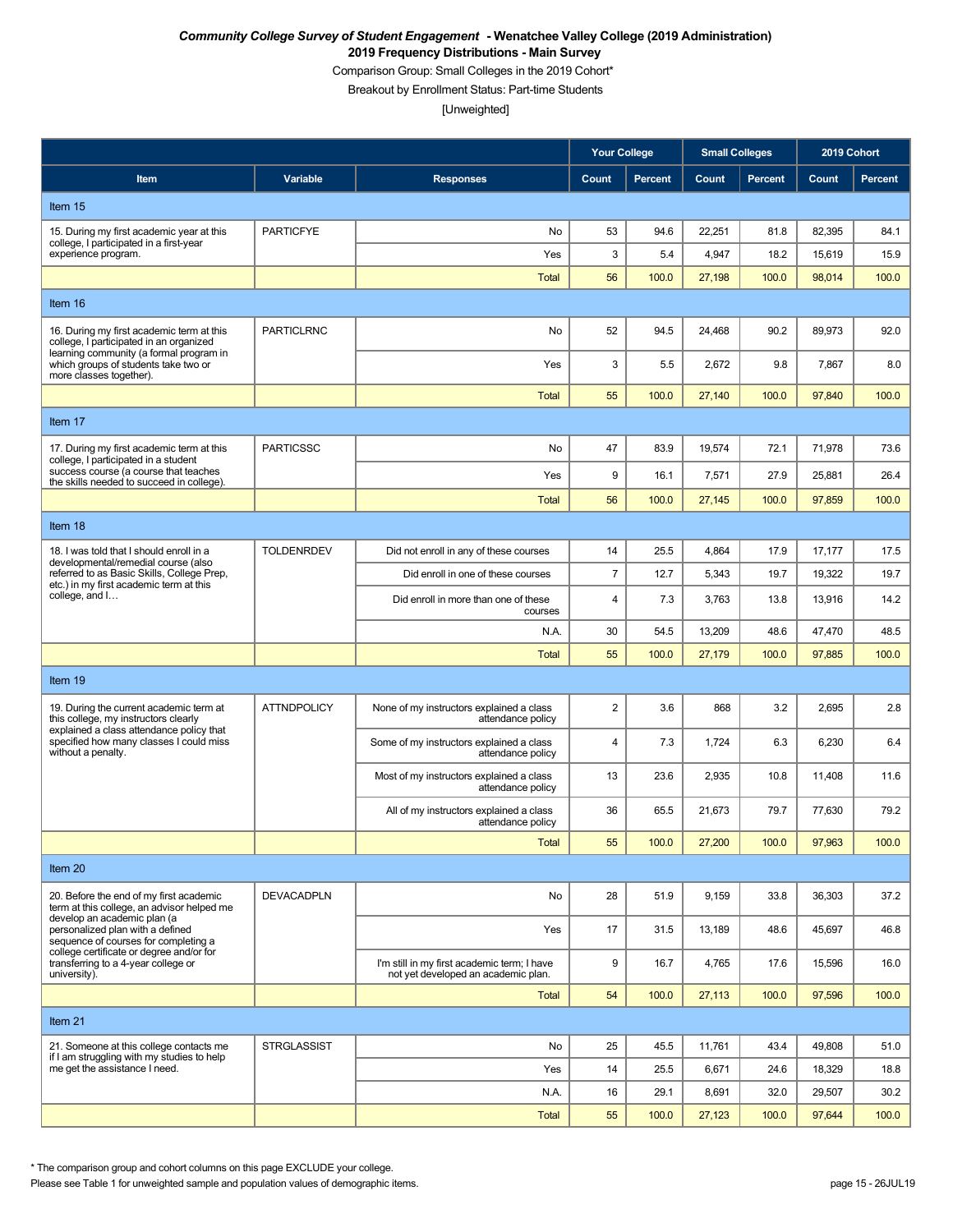Comparison Group: Small Colleges in the 2019 Cohort\*

Breakout by Enrollment Status: Part-time Students

[Unweighted]

|                                                                                   |                 |                                                                                                                  | <b>Your College</b> |                | <b>Small Colleges</b> |                | 2019 Cohort |                |
|-----------------------------------------------------------------------------------|-----------------|------------------------------------------------------------------------------------------------------------------|---------------------|----------------|-----------------------|----------------|-------------|----------------|
| Item                                                                              | Variable        | <b>Responses</b>                                                                                                 | Count               | <b>Percent</b> | Count                 | <b>Percent</b> | Count       | <b>Percent</b> |
| Item 22                                                                           |                 |                                                                                                                  |                     |                |                       |                |             |                |
| 22. During the current academic year at                                           | <b>PARTICSI</b> | Never                                                                                                            | 42                  | 80.8           | 21,417                | 78.9           | 78,067      | 80.0           |
| this college, I have participated in<br>supplemental instruction/supplemental     |                 | Less than 1 time a week                                                                                          | 5                   | 9.6            | 2,980                 | 11.0           | 10,315      | 10.6           |
| learning (extra class sessions with the<br>instructor or an experienced student). |                 | 1-2 times a week                                                                                                 | $\mathsf 3$         | 5.8            | 2,130                 | 7.9            | 7,258       | 7.4            |
|                                                                                   |                 | 3-4 times a week                                                                                                 | $\sqrt{2}$          | 3.8            | 394                   | 1.5            | 1,326       | 1.4            |
|                                                                                   |                 | More than 4 times a week                                                                                         | $\pmb{0}$           | N/A            | 208                   | 0.8            | 673         | 0.7            |
|                                                                                   |                 | Total                                                                                                            | 52                  | 100.0          | 27,129                | 100.0          | 97,639      | 100.0          |
|                                                                                   |                 | Item 23: How likely is it that the following issues would cause you to withdraw from class or from this college? |                     |                |                       |                |             |                |
| 23a. Working full-time                                                            | <b>WRKFULL</b>  | Not likely                                                                                                       | 12                  | 22.6           | 10,608                | 39.3           | 35,891      | 37.0           |
|                                                                                   |                 | Somewhat likely                                                                                                  | 12                  | 22.6           | 5,802                 | 21.5           | 20,779      | 21.4           |
|                                                                                   |                 | Likely                                                                                                           | 13                  | 24.5           | 4,715                 | 17.5           | 17,688      | 18.2           |
|                                                                                   |                 | Very likely                                                                                                      | 16                  | 30.2           | 5,841                 | 21.7           | 22,673      | 23.4           |
|                                                                                   |                 | <b>Total</b>                                                                                                     | 53                  | 100.0          | 26,966                | 100.0          | 97,031      | 100.0          |
| 23b. Caring for dependents                                                        | CAREDEP         | Not likely                                                                                                       | 23                  | 44.2           | 13,497                | 50.3           | 48,623      | 50.4           |
|                                                                                   |                 | Somewhat likely                                                                                                  | 8                   | 15.4           | 5,857                 | 21.8           | 20,348      | 21.1           |
|                                                                                   |                 | Likely                                                                                                           | 12                  | 23.1           | 3,989                 | 14.9           | 14,819      | 15.4           |
|                                                                                   |                 | Very likely                                                                                                      | 9                   | 17.3           | 3,495                 | 13.0           | 12,671      | 13.1           |
|                                                                                   |                 | <b>Total</b>                                                                                                     | 52                  | 100.0          | 26,838                | 100.0          | 96,461      | 100.0          |
| 23c. Academically unprepared                                                      | <b>ACADUNP</b>  | Not likely                                                                                                       | 21                  | 42.0           | 15,212                | 57.0           | 52,173      | 54.4           |
|                                                                                   |                 | Somewhat likely                                                                                                  | 14                  | 28.0           | 6,240                 | 23.4           | 23,377      | 24.4           |
|                                                                                   |                 | Likely                                                                                                           | 9                   | 18.0           | 3,126                 | 11.7           | 12,115      | 12.6           |
|                                                                                   |                 | Very likely                                                                                                      | 6                   | 12.0           | 2,112                 | 7.9            | 8,258       | 8.6            |
|                                                                                   |                 | <b>Total</b>                                                                                                     | 50                  | 100.0          | 26,690                | 100.0          | 95,923      | 100.0          |
| 23d. Lack of finances                                                             | <b>LACKFIN</b>  | Not likely                                                                                                       | $\overline{7}$      | 13.0           | 8,894                 | 33.1           | 30,797      | 31.9           |
|                                                                                   |                 | Somewhat likely                                                                                                  | 11                  | 20.4           | 6,071                 | 22.6           | 21,402      | 22.2           |
|                                                                                   |                 | Likely                                                                                                           | 9                   | 16.7           | 4,676                 | 17.4           | 17,341      | 18.0           |
|                                                                                   |                 | Very likely                                                                                                      | 27                  | 50.0           | 7,195                 | 26.8           | 26,919      | 27.9           |
|                                                                                   |                 | Total                                                                                                            | 54                  | 100.0          | 26,836                | 100.0          | 96,459      | 100.0          |
| 23e. Transfer to a 4-year college or<br>university                                | <b>TRANSFER</b> | Not likely                                                                                                       | 23                  | 43.4           | 12,837                | 47.8           | 40,667      | 42.2           |
|                                                                                   |                 | Somewhat likely                                                                                                  | $\overline{7}$      | 13.2           | 4,844                 | 18.1           | 17,475      | 18.1           |
|                                                                                   |                 | Likely                                                                                                           | $\overline{7}$      | 13.2           | 3,914                 | 14.6           | 15,722      | 16.3           |
|                                                                                   |                 | Very likely                                                                                                      | 16                  | 30.2           | 5,235                 | 19.5           | 22,579      | 23.4           |
|                                                                                   |                 | <b>Total</b>                                                                                                     | 53                  | 100.0          | 26,830                | 100.0          | 96,443      | 100.0          |
| Item 24                                                                           |                 |                                                                                                                  |                     |                |                       |                |             |                |
| 24. How supportive are your friends of<br>your attending this college?            | <b>FRNDSUPP</b> | Not very                                                                                                         | $\overline{4}$      | 7.5            | 1,114                 | 4.1            | 4,274       | 4.4            |
|                                                                                   |                 | Somewhat                                                                                                         | 6                   | 11.3           | 3,863                 | 14.3           | 14,750      | 15.1           |
|                                                                                   |                 | Quite a bit                                                                                                      | 15                  | 28.3           | 7,837                 | 28.9           | 28,385      | 29.1           |
|                                                                                   |                 | Extremely                                                                                                        | 28                  | 52.8           | 14,275                | 52.7           | 50,093      | 51.4           |
|                                                                                   |                 | <b>Total</b>                                                                                                     | 53                  | 100.0          | 27,089                | 100.0          | 97,502      | 100.0          |

\* The comparison group and cohort columns on this page EXCLUDE your college.

Please see Table 1 for unweighted sample and population values of demographic items. page 16 - 26JUL19 page 16 - 26JUL19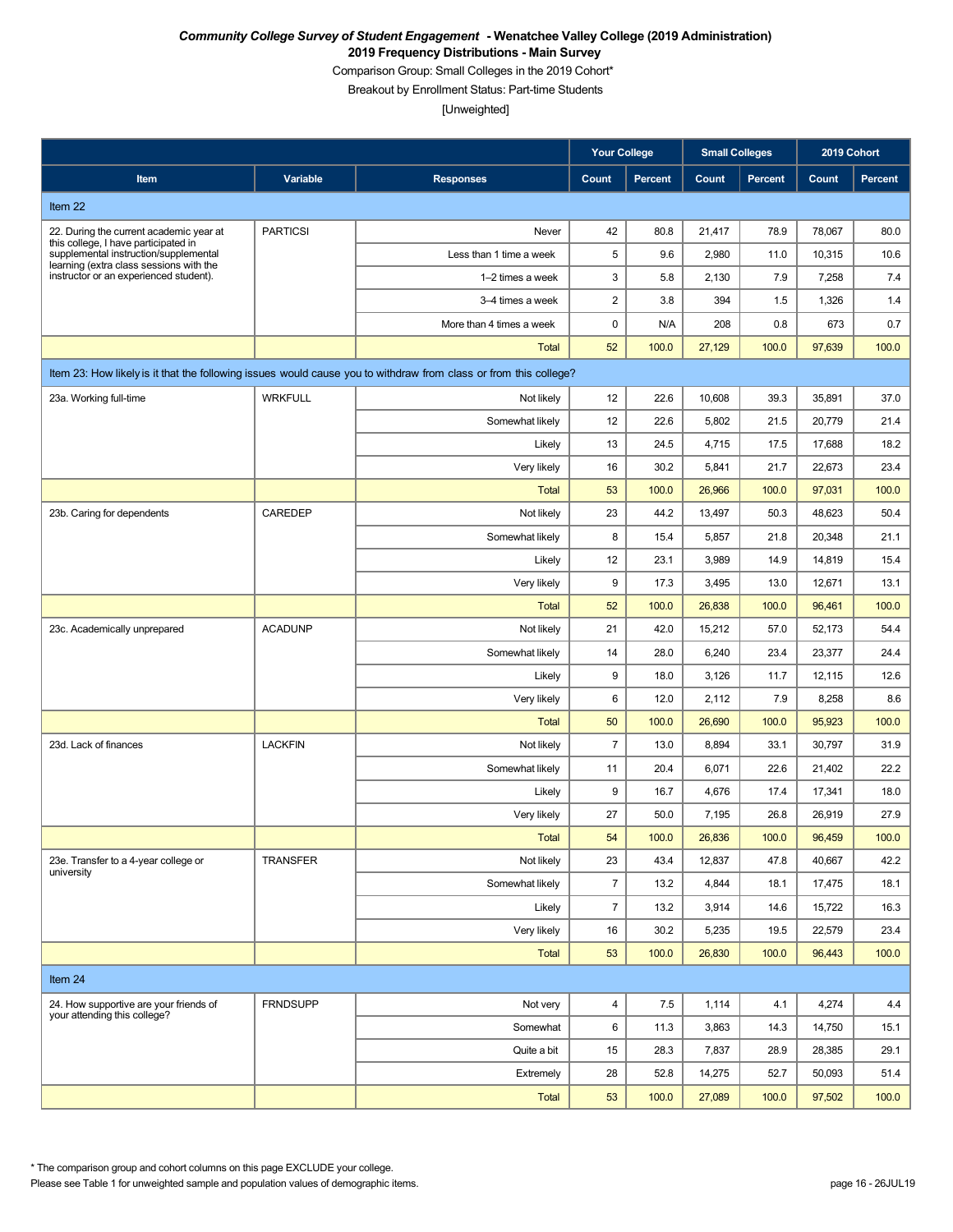Comparison Group: Small Colleges in the 2019 Cohort\*

Breakout by Enrollment Status: Part-time Students

|                                                                                                       |                     |                  | <b>Your College</b> |                | <b>Small Colleges</b> |                | 2019 Cohort |                |
|-------------------------------------------------------------------------------------------------------|---------------------|------------------|---------------------|----------------|-----------------------|----------------|-------------|----------------|
| Item                                                                                                  | Variable            | <b>Responses</b> | Count               | <b>Percent</b> | Count                 | <b>Percent</b> | Count       | <b>Percent</b> |
| Item 25                                                                                               |                     |                  |                     |                |                       |                |             |                |
| 25. How supportive is your immediate                                                                  | <b>FAMSUPP</b>      | Not very         | $\overline{c}$      | 3.8            | 747                   | 2.8            | 2,917       | 3.0            |
| family of your attending this college?                                                                |                     | Somewhat         | 4                   | 7.5            | 2,344                 | 8.7            | 9,091       | 9.3            |
|                                                                                                       |                     | Quite a bit      | 12                  | 22.6           | 5,666                 | 20.9           | 20,964      | 21.5           |
|                                                                                                       |                     | Extremely        | 35                  | 66.0           | 18,327                | 67.7           | 64,555      | 66.2           |
|                                                                                                       |                     | <b>Total</b>     | 53                  | 100.0          | 27,084                | 100.0          | 97,527      | 100.0          |
| Item 26: Indicate which of the following are your reasons/goals for attending this college.           |                     |                  |                     |                |                       |                |             |                |
| 26a. Complete a certificate program                                                                   | <b>GOALCERT</b>     | No               | 29                  | 58.0           | 14,295                | 53.9           | 54,758      | 57.5           |
|                                                                                                       |                     | Yes              | 21                  | 42.0           | 12,238                | 46.1           | 40,435      | 42.5           |
|                                                                                                       |                     | Total            | 50                  | 100.0          | 26,533                | 100.0          | 95,193      | 100.0          |
| 26b. Obtain an associate degree                                                                       | <b>GOALAA</b>       | No               | 21                  | 42.9           | 6,306                 | 23.6           | 23,611      | 24.6           |
|                                                                                                       |                     | Yes              | 28                  | 57.1           | 20,373                | 76.4           | 72,194      | 75.4           |
|                                                                                                       |                     | <b>Total</b>     | 49                  | 100.0          | 26,679                | 100.0          | 95,805      | 100.0          |
| 26c. Transfer to a 4-year college or<br>university                                                    | GOALTR4YR           | No               | 19                  | 38.8           | 11,827                | 44.6           | 34,472      | 36.0           |
|                                                                                                       |                     | Yes              | 30                  | 61.2           | 14,718                | 55.4           | 61,179      | 64.0           |
|                                                                                                       |                     | <b>Total</b>     | 49                  | 100.0          | 26,545                | 100.0          | 95,651      | 100.0          |
| 26d. Obtain or update job-related skills                                                              | <b>GOALJOBSKILL</b> | No               | 19                  | 38.0           | 9,734                 | 36.9           | 37,351      | 39.4           |
|                                                                                                       |                     | Yes              | 31                  | 62.0           | 16,644                | 63.1           | 57,413      | 60.6           |
|                                                                                                       |                     | <b>Total</b>     | 50                  | 100.0          | 26,378                | 100.0          | 94,764      | 100.0          |
| 26e. Change careers                                                                                   | <b>GOALCHGCAR</b>   | No               | 34                  | 66.7           | 16,419                | 62.2           | 60,693      | 64.0           |
|                                                                                                       |                     | Yes              | 17                  | 33.3           | 9,971                 | 37.8           | 34,066      | 36.0           |
|                                                                                                       |                     | <b>Total</b>     | 51                  | 100.0          | 26,390                | 100.0          | 94,759      | 100.0          |
| 26f. Self-improvement/personal<br>enjoyment                                                           | <b>GOALSELFIMP</b>  | No               | 20                  | 37.7           | 8,490                 | 32.0           | 31,510      | 33.1           |
|                                                                                                       |                     | Yes              | 33                  | 62.3           | 18,052                | 68.0           | 63,797      | 66.9           |
|                                                                                                       |                     | <b>Total</b>     | 53                  | 100.0          | 26,542                | 100.0          | 95,307      | 100.0          |
| Item 27: Indicate which of the following are sources you use to pay for your tuition at this college. |                     |                  |                     |                |                       |                |             |                |
| 27a. My own income/savings                                                                            | <b>PAYOWNINC</b>    | Not a source     | 12                  | 22.6           | 8,584                 | 32.2           | 27,994      | 29.1           |
|                                                                                                       |                     | Minor source     | 16                  | 30.2           | 7,977                 | 29.9           | 27,912      | 29.0           |
|                                                                                                       |                     | Major source     | 25                  | 47.2           | 10,132                | 38.0           | 40,335      | 41.9           |
|                                                                                                       |                     | <b>Total</b>     | 53                  | 100.0          | 26,693                | 100.0          | 96,241      | 100.0          |
| 27b. Income/savings from family                                                                       | PAYFAM              | Not a source     | 22                  | 40.7           | 15,878                | 59.9           | 53,174      | 55.6           |
|                                                                                                       |                     | Minor source     | 14                  | 25.9           | 4,760                 | 18.0           | 17,340      | 18.1           |
|                                                                                                       |                     | Major source     | 18                  | 33.3           | 5,863                 | 22.1           | 25,044      | 26.2           |
|                                                                                                       |                     | <b>Total</b>     | 54                  | 100.0          | 26,501                | 100.0          | 95,558      | 100.0          |
| 27c. Employer contributions                                                                           | PAYEMPLOYER         | Not a source     | 43                  | 81.1           | 22,739                | 86.1           | 82,856      | 87.1           |
|                                                                                                       |                     | Minor source     | 6                   | 11.3           | 1,856                 | 7.0            | 6,415       | 6.7            |
|                                                                                                       |                     | Major source     | $\overline{4}$      | 7.5            | 1,826                 | 6.9            | 5,842       | 6.1            |
|                                                                                                       |                     | Total            | 53                  | 100.0          | 26,421                | 100.0          | 95,113      | 100.0          |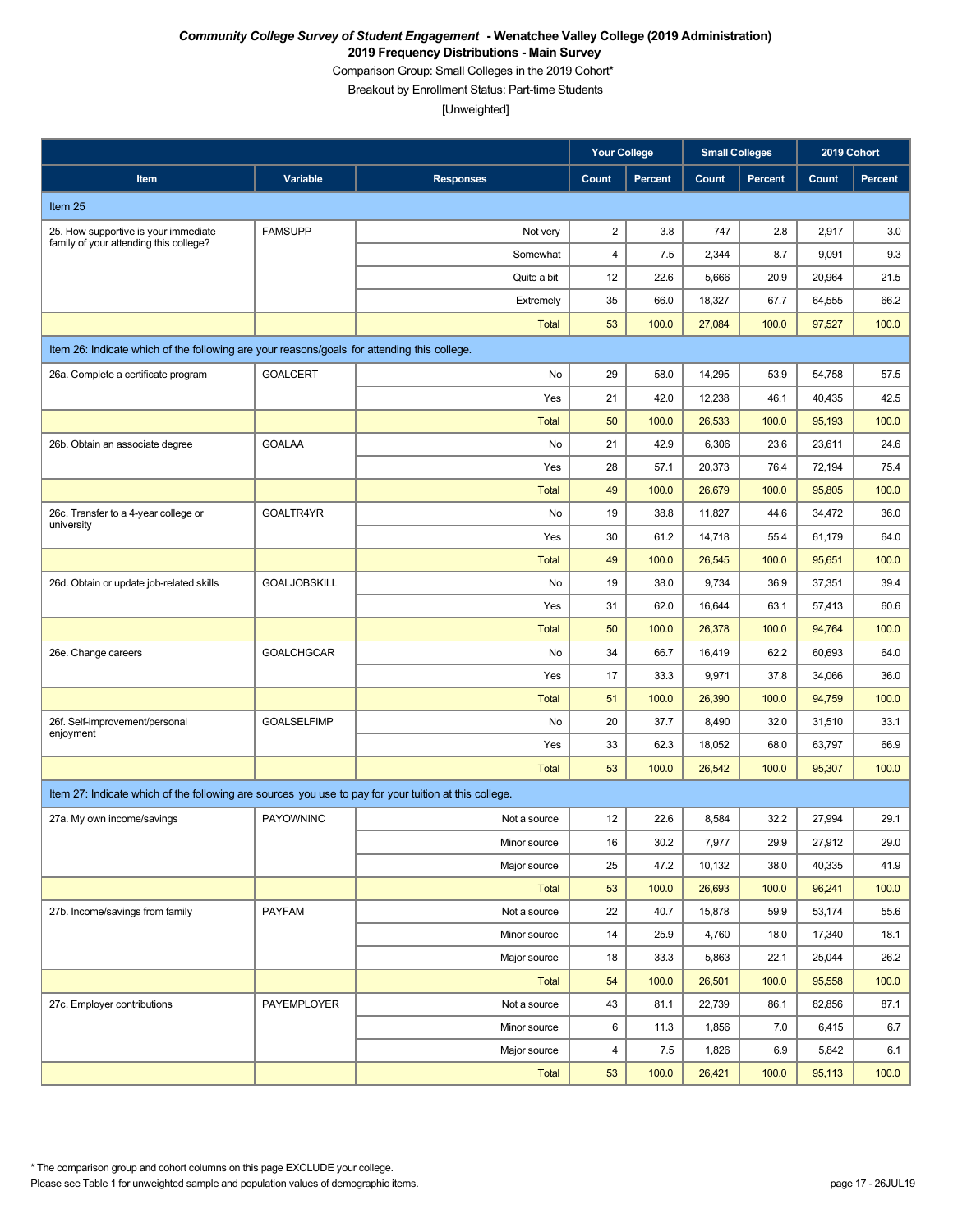Comparison Group: Small Colleges in the 2019 Cohort\*

Breakout by Enrollment Status: Part-time Students

|                                                                                                       |                    |                                                                                     | <b>Your College</b>     |                | <b>Small Colleges</b> |                | 2019 Cohort |                |
|-------------------------------------------------------------------------------------------------------|--------------------|-------------------------------------------------------------------------------------|-------------------------|----------------|-----------------------|----------------|-------------|----------------|
| Item                                                                                                  | Variable           | <b>Responses</b>                                                                    | Count                   | <b>Percent</b> | Count                 | <b>Percent</b> | Count       | <b>Percent</b> |
| Item 27: Indicate which of the following are sources you use to pay for your tuition at this college. |                    |                                                                                     |                         |                |                       |                |             |                |
| 27d. Active military or veterans benefits                                                             | <b>PAYMILBEN</b>   | Not a source                                                                        | 50                      | 96.2           | 24,875                | 94.3           | 89,842      | 94.6           |
|                                                                                                       |                    | Minor source                                                                        | $\overline{\mathbf{c}}$ | 3.8            | 505                   | 1.9            | 1,752       | 1.8            |
|                                                                                                       |                    | Major source                                                                        | 0                       | N/A            | 1,007                 | 3.8            | 3,356       | 3.5            |
|                                                                                                       |                    | <b>Total</b>                                                                        | 52                      | 100.0          | 26,387                | 100.0          | 94,950      | 100.0          |
| 27e. Grants                                                                                           | PAYGRANT           | Not a source                                                                        | 41                      | 78.8           | 14,855                | 55.8           | 58,416      | 61.0           |
|                                                                                                       |                    | Minor source                                                                        | $\overline{\mathbf{4}}$ | 7.7            | 2,935                 | 11.0           | 9,627       | 10.1           |
|                                                                                                       |                    | Major source                                                                        | $\overline{7}$          | 13.5           | 8,839                 | 33.2           | 27,701      | 28.9           |
|                                                                                                       |                    | <b>Total</b>                                                                        | 52                      | 100.0          | 26,629                | 100.0          | 95,744      | 100.0          |
| 27f. Scholarships                                                                                     | PAYSCHOL           | Not a source                                                                        | 41                      | 78.8           | 18,787                | 71.0           | 73,543      | 77.3           |
|                                                                                                       |                    | Minor source                                                                        | 4                       | 7.7            | 3,469                 | 13.1           | 10,141      | 10.7           |
|                                                                                                       |                    | Major source                                                                        | $\overline{7}$          | 13.5           | 4,196                 | 15.9           | 11,428      | 12.0           |
|                                                                                                       |                    | <b>Total</b>                                                                        | 52                      | 100.0          | 26,452                | 100.0          | 95,112      | 100.0          |
| 27g. Student loans (bank, etc.)                                                                       | <b>PAYSTULOANS</b> | Not a source                                                                        | 47                      | 87.0           | 18,806                | 70.9           | 72,244      | 75.7           |
|                                                                                                       |                    | Minor source                                                                        | $\overline{\mathbf{c}}$ | 3.7            | 2,193                 | 8.3            | 7,247       | 7.6            |
|                                                                                                       |                    | Major source                                                                        | 5                       | 9.3            | 5,521                 | 20.8           | 15,892      | 16.7           |
|                                                                                                       |                    | <b>Total</b>                                                                        | 54                      | 100.0          | 26.520                | 100.0          | 95,383      | 100.0          |
| 27h. Public assistance                                                                                | PAYPUBASSIST       | Not a source                                                                        | 45                      | 88.2           | 23,221                | 87.7           | 84,618      | 88.9           |
|                                                                                                       |                    | Minor source                                                                        | 3                       | 5.9            | 1,292                 | 4.9            | 4,340       | 4.6            |
|                                                                                                       |                    | Major source                                                                        | 3                       | 5.9            | 1,954                 | 7.4            | 6,255       | 6.6            |
|                                                                                                       |                    | <b>Total</b>                                                                        | 51                      | 100.0          | 26,467                | 100.0          | 95,213      | 100.0          |
| Item 28                                                                                               |                    |                                                                                     |                         |                |                       |                |             |                |
| 28. When do you plan to take classes at<br>this college again?                                        | <b>WHENTKAGN</b>   | I will accomplish my goal(s) during this<br>academic term and will not be returning | 11                      | 20.4           | 4,251                 | 15.7           | 14,733      | 15.1           |
|                                                                                                       |                    | I have no current plan to return                                                    | $\mathbf{1}$            | 1.9            | 1,653                 | 6.1            | 4,974       | 5.1            |
|                                                                                                       |                    | Within the next 12 months                                                           | 26                      | 48.1           | 15,884                | 58.8           | 59,589      | 61.3           |
|                                                                                                       |                    | Uncertain                                                                           | 16                      | 29.6           | 5,248                 | 19.4           | 17,990      | 18.5           |
|                                                                                                       |                    | <b>Total</b>                                                                        | 54                      | 100.0          | 27,036                | 100.0          | 97,286      | 100.0          |
| Item 29                                                                                               |                    |                                                                                     |                         |                |                       |                |             |                |
| 29. At this college, in what range is your                                                            | <b>COLGPA</b>      | D or lower                                                                          | $\overline{2}$          | 3.8            | 716                   | 2.7            | 3,104       | 3.2            |
| overall college grade point average<br>(GPA)?                                                         |                    | С                                                                                   | 13                      | 25.0           | 5,047                 | 18.8           | 19,107      | 19.7           |
|                                                                                                       |                    | В                                                                                   | 26                      | 50.0           | 11,695                | 43.5           | 42,021      | 43.4           |
|                                                                                                       |                    | Α                                                                                   | 8                       | 15.4           | 7,867                 | 29.2           | 26,729      | 27.6           |
|                                                                                                       |                    | I do not have a GPA at this college                                                 | 3                       | 5.8            | 1,582                 | 5.9            | 5,818       | 6.0            |
|                                                                                                       |                    | Total                                                                               | 52                      | 100.0          | 26,907                | 100.0          | 96,779      | 100.0          |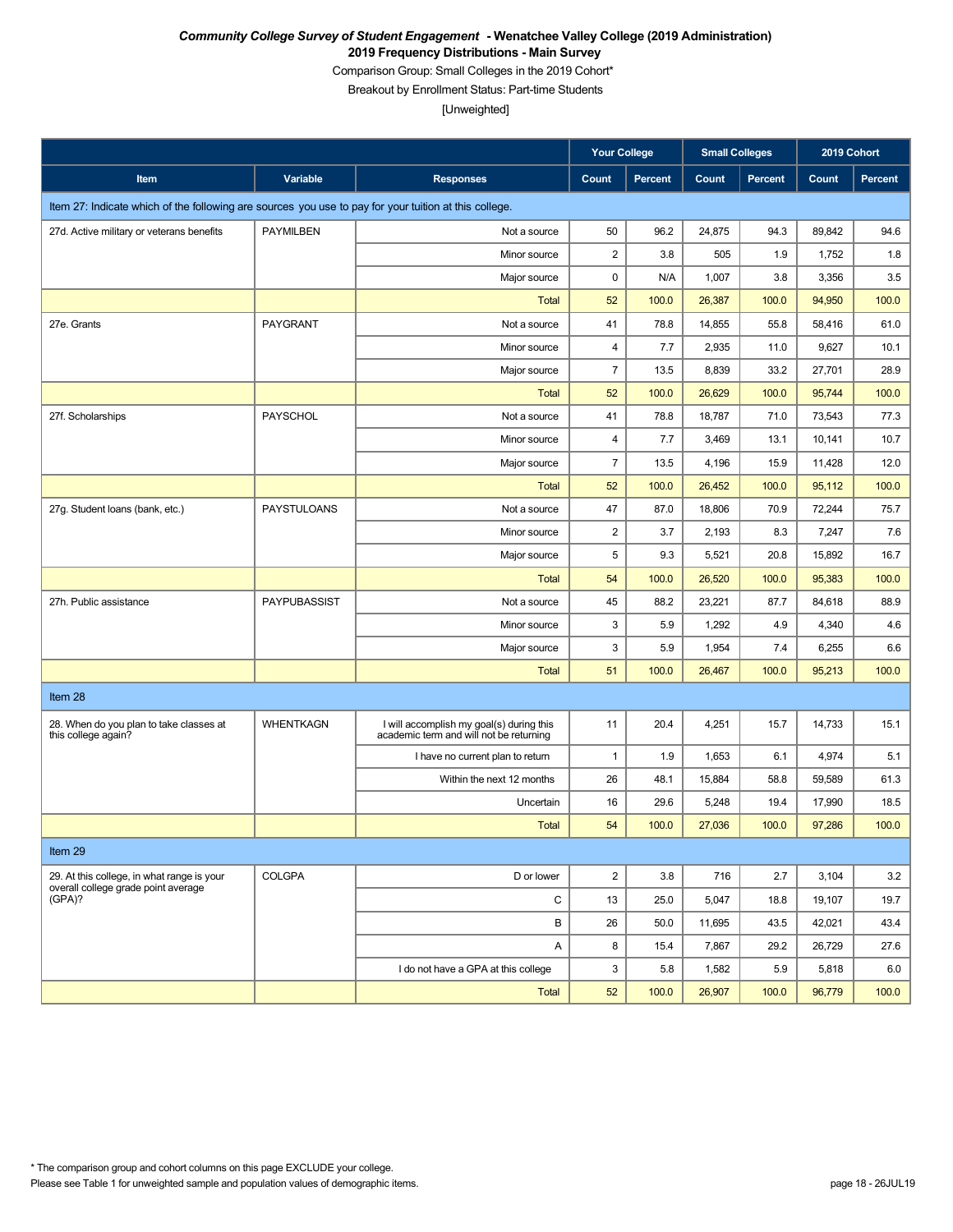Comparison Group: Small Colleges in the 2019 Cohort\*

Breakout by Enrollment Status: Part-time Students

|                                                                                        |                 |                                    | <b>Your College</b>     |         | <b>Small Colleges</b> |                | 2019 Cohort |         |
|----------------------------------------------------------------------------------------|-----------------|------------------------------------|-------------------------|---------|-----------------------|----------------|-------------|---------|
| Item                                                                                   | Variable        | <b>Responses</b>                   | Count                   | Percent | Count                 | <b>Percent</b> | Count       | Percent |
| Item 30                                                                                |                 |                                    |                         |         |                       |                |             |         |
| 30. In what range was your overall high<br>school grade point average (GPA)?           | <b>HSGPA</b>    | D or lower                         | $\overline{4}$          | 7.4     | 999                   | 3.7            | 3,549       | 3.7     |
|                                                                                        |                 | $\mathbf C$                        | 8                       | 14.8    | 5,557                 | 20.6           | 20,170      | 20.8    |
|                                                                                        |                 | В                                  | 25                      | 46.3    | 11,103                | 41.1           | 40,679      | 41.9    |
|                                                                                        |                 | Α                                  | 10                      | 18.5    | 6,691                 | 24.8           | 23,294      | 24.0    |
|                                                                                        |                 | I do not remember                  | $\overline{7}$          | 13.0    | 2,649                 | 9.8            | 9,452       | 9.7     |
|                                                                                        |                 | <b>Total</b>                       | 54                      | 100.0   | 26,999                | 100.0          | 97,144      | 100.0   |
| Item 31                                                                                |                 |                                    |                         |         |                       |                |             |         |
| 31. When do you most frequently take<br>classes at this college?                       | <b>TIMCLASS</b> | Day classes (morning or afternoon) | 42                      | 79.2    | 19,665                | 73.2           | 69,115      | 71.6    |
|                                                                                        |                 | Evening classes                    | 11                      | 20.8    | 7,064                 | 26.3           | 26,646      | 27.6    |
|                                                                                        |                 | Weekend classes                    | $\pmb{0}$               | N/A     | 145                   | 0.5            | 721         | 0.7     |
|                                                                                        |                 | <b>Total</b>                       | 53                      | 100.0   | 26,874                | 100.0          | 96,482      | 100.0   |
| Item 32: During the current academic term, how many classes are you taking             |                 |                                    |                         |         |                       |                |             |         |
| 32a. Face-to-face (a class in which all<br>instruction is face-to-face in a classroom) | NUMCLF2F        | None                               | $\mathbf{1}$            | 1.9     | 1,169                 | 4.4            | 2,899       | 3.0     |
|                                                                                        |                 | 1                                  | 28                      | 51.9    | 7,995                 | 29.8           | 26,560      | 27.5    |
|                                                                                        |                 | $\overline{\mathbf{c}}$            | 14                      | 25.9    | 9,444                 | 35.2           | 35,899      | 37.1    |
|                                                                                        |                 | 3                                  | 9                       | 16.7    | 5,288                 | 19.7           | 21,427      | 22.2    |
|                                                                                        |                 | 4                                  | 0                       | N/A     | 1,689                 | 6.3            | 5,903       | 6.1     |
|                                                                                        |                 | 5 or more                          | $\overline{2}$          | 3.7     | 1,242                 | 4.6            | 3,984       | 4.1     |
|                                                                                        |                 | <b>Total</b>                       | 54                      | 100.0   | 26,827                | 100.0          | 96,672      | 100.0   |
| 32b. Online (a class in which all<br>instruction is online)                            | <b>NUMCLOL</b>  | None                               | 34                      | 64.2    | 17,995                | 70.2           | 69,385      | 75.6    |
|                                                                                        |                 | 1                                  | 12                      | 22.6    | 5,400                 | 21.1           | 16,163      | 17.6    |
|                                                                                        |                 | $\overline{2}$                     | 3                       | 5.7     | 1,457                 | 5.7            | 4,154       | 4.5     |
|                                                                                        |                 | 3                                  | 0                       | N/A     | 450                   | 1.8            | 1,203       | 1.3     |
|                                                                                        |                 | 4                                  | $\sqrt{2}$              | 3.8     | 137                   | 0.5            | 374         | 0.4     |
|                                                                                        |                 | 5 or more                          | $\sqrt{2}$              | 3.8     | 184                   | 0.7            | 544         | 0.6     |
|                                                                                        |                 | <b>Total</b>                       | 53                      | 100.0   | 25,623                | 100.0          | 91,823      | 100.0   |
| 32c. Hybrid (a class that is a mixture of<br>face-to-face and online instruction)      | <b>NUMCLHYB</b> | None                               | 38                      | 73.1    | 19,305                | 75.9           | 73,050      | 80.0    |
|                                                                                        |                 | $\mathbf{1}$                       | 8                       | 15.4    | 3,942                 | 15.5           | 11,911      | 13.0    |
|                                                                                        |                 | $\overline{2}$                     | $\overline{c}$          | 3.8     | 1,306                 | 5.1            | 3,699       | 4.1     |
|                                                                                        |                 | 3                                  | 0                       | N/A     | 510                   | 2.0            | 1,514       | 1.7     |
|                                                                                        |                 | 4                                  | $\overline{\mathbf{c}}$ | 3.8     | 159                   | 0.6            | 471         | 0.5     |
|                                                                                        |                 | 5 or more                          | $\overline{c}$          | 3.8     | 220                   | 0.9            | 646         | 0.7     |
|                                                                                        |                 | Total                              | 52                      | 100.0   | 25,442                | 100.0          | 91,291      | 100.0   |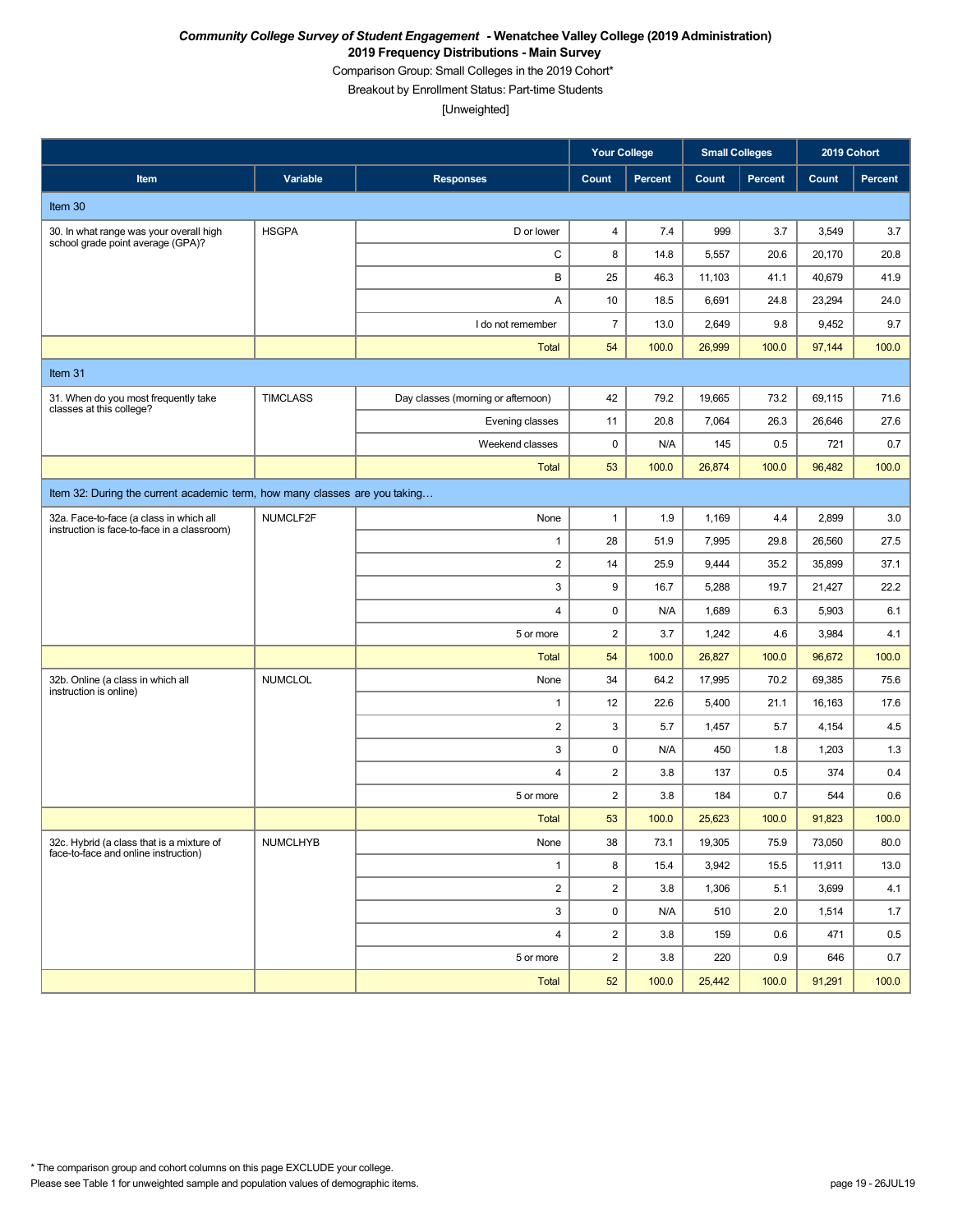Comparison Group: Small Colleges in the 2019 Cohort\*

Breakout by Enrollment Status: Part-time Students

|                                                                                                     |                   |                                                      | <b>Your College</b> |                | <b>Small Colleges</b> |                | 2019 Cohort |         |  |
|-----------------------------------------------------------------------------------------------------|-------------------|------------------------------------------------------|---------------------|----------------|-----------------------|----------------|-------------|---------|--|
| Item                                                                                                | Variable          | <b>Responses</b>                                     | Count               | <b>Percent</b> | Count                 | <b>Percent</b> | Count       | Percent |  |
| Item 33                                                                                             |                   |                                                      |                     |                |                       |                |             |         |  |
| 33. How many total credit hours have you                                                            | <b>TOTCREARND</b> | None                                                 | 5                   | 9.4            | 3,158                 | 11.8           | 11,003      | 11.4    |  |
| earned at this college, not counting the<br>courses you are currently taking this<br>academic term? |                   | 1-14 credits                                         | $\overline{7}$      | 13.2           | 9,945                 | 37.1           | 35,393      | 36.7    |  |
|                                                                                                     |                   | 15-29 credits                                        | 12                  | 22.6           | 5,594                 | 20.9           | 19,811      | 20.6    |  |
|                                                                                                     |                   | 30-44 credits                                        | 6                   | 11.3           | 3,316                 | 12.4           | 12,137      | 12.6    |  |
|                                                                                                     |                   | 45-60 credits                                        | $\sqrt{5}$          | 9.4            | 2,539                 | 9.5            | 9,902       | 10.3    |  |
|                                                                                                     |                   | Over 60 credits                                      | 18                  | 34.0           | 2,264                 | 8.4            | 8,150       | 8.5     |  |
|                                                                                                     |                   | <b>Total</b>                                         | 53                  | 100.0          | 26,816                | 100.0          | 96,396      | 100.0   |  |
| Item 34                                                                                             |                   |                                                      |                     |                |                       |                |             |         |  |
| 34. How many total academic terms have<br>you been enrolled at this college?                        | <b>TOTTERMS</b>   | This is my first academic term                       | 11                  | 20.0           | 6,106                 | 22.5           | 20,236      | 20.7    |  |
|                                                                                                     |                   | This is my second academic term                      | 9                   | 16.4           | 7,335                 | 27.1           | 25,031      | 25.7    |  |
|                                                                                                     |                   | This is my third or fourth academic term             | 17                  | 30.9           | 7,526                 | 27.8           | 28,089      | 28.8    |  |
|                                                                                                     |                   | This is my fifth or sixth academic term              | 5                   | 9.1            | 3,540                 | 13.1           | 13,600      | 13.9    |  |
|                                                                                                     |                   | I have been enrolled more than six<br>academic terms | 13                  | 23.6           | 2,599                 | 9.6            | 10,576      | 10.8    |  |
|                                                                                                     |                   | <b>Total</b>                                         | 55                  | 100.0          | 27,106                | 100.0          | 97,532      | 100.0   |  |
| Item 35                                                                                             |                   |                                                      |                     |                |                       |                |             |         |  |
| 35. Would you recommend this college to<br>a friend or family member?                               | <b>RECOMMEN</b>   | No                                                   | 4                   | 7.4            | 1,745                 | 6.4            | 5,600       | 5.7     |  |
|                                                                                                     |                   | Yes                                                  | 50                  | 92.6           | 25,442                | 93.6           | 92,192      | 94.3    |  |
|                                                                                                     |                   | <b>Total</b>                                         | 54                  | 100.0          | 27,187                | 100.0          | 97,792      | 100.0   |  |
| Item 36                                                                                             |                   |                                                      |                     |                |                       |                |             |         |  |
| 36. How would you evaluate your overall<br>educational experience at this college?                  | OVRALLEXPER       | Poor                                                 | $\overline{2}$      | 3.6            | 413                   | 1.5            | 1,433       | 1.5     |  |
|                                                                                                     |                   | Fair                                                 | $\overline{7}$      | 12.7           | 3,382                 | 12.4           | 12,590      | 12.9    |  |
|                                                                                                     |                   | Good                                                 | 32                  | 58.2           | 13,704                | 50.3           | 51,074      | 52.2    |  |
|                                                                                                     |                   | Excellent                                            | 14                  | 25.5           | 9,724                 | 35.7           | 32,819      | 33.5    |  |
|                                                                                                     |                   | <b>Total</b>                                         | 55                  | 100.0          | 27,223                | 100.0          | 97,916      | 100.0   |  |
| Item 37                                                                                             |                   |                                                      |                     |                |                       |                |             |         |  |
| 37. Do you have children who live with<br>you and depend on you for their care?                     | <b>CHILDREN</b>   | No                                                   | 45                  | 81.8           | 19,326                | 71.1           | 74,641      | 76.4    |  |
|                                                                                                     |                   | Yes                                                  | 10                  | 18.2           | 7,851                 | 28.9           | 23,077      | 23.6    |  |
|                                                                                                     |                   | Total                                                | 55                  | 100.0          | 27,177                | 100.0          | 97,718      | 100.0   |  |
| Item 40                                                                                             |                   |                                                      |                     |                |                       |                |             |         |  |
| 40. Are you married?                                                                                | <b>MARRIED</b>    | No                                                   | 46                  | 85.2           | 21,416                | 78.8           | 79,804      | 81.6    |  |
|                                                                                                     |                   | Yes                                                  | 8                   | 14.8           | 5,759                 | 21.2           | 17,940      | 18.4    |  |
|                                                                                                     |                   | Total                                                | 54                  | 100.0          | 27,175                | 100.0          | 97,744      | 100.0   |  |
| Item 41                                                                                             |                   |                                                      |                     |                |                       |                |             |         |  |
| 41. Is English your native (first)                                                                  | <b>ENGFIRST</b>   | No                                                   | 25                  | 47.2           | 3,670                 | 13.5           | 19,976      | 20.5    |  |
| language?                                                                                           |                   | Yes                                                  | 28                  | 52.8           | 23,415                | 86.5           | 77,524      | 79.5    |  |
|                                                                                                     |                   | <b>Total</b>                                         | 53                  | 100.0          | 27,085                | 100.0          | 97,500      | 100.0   |  |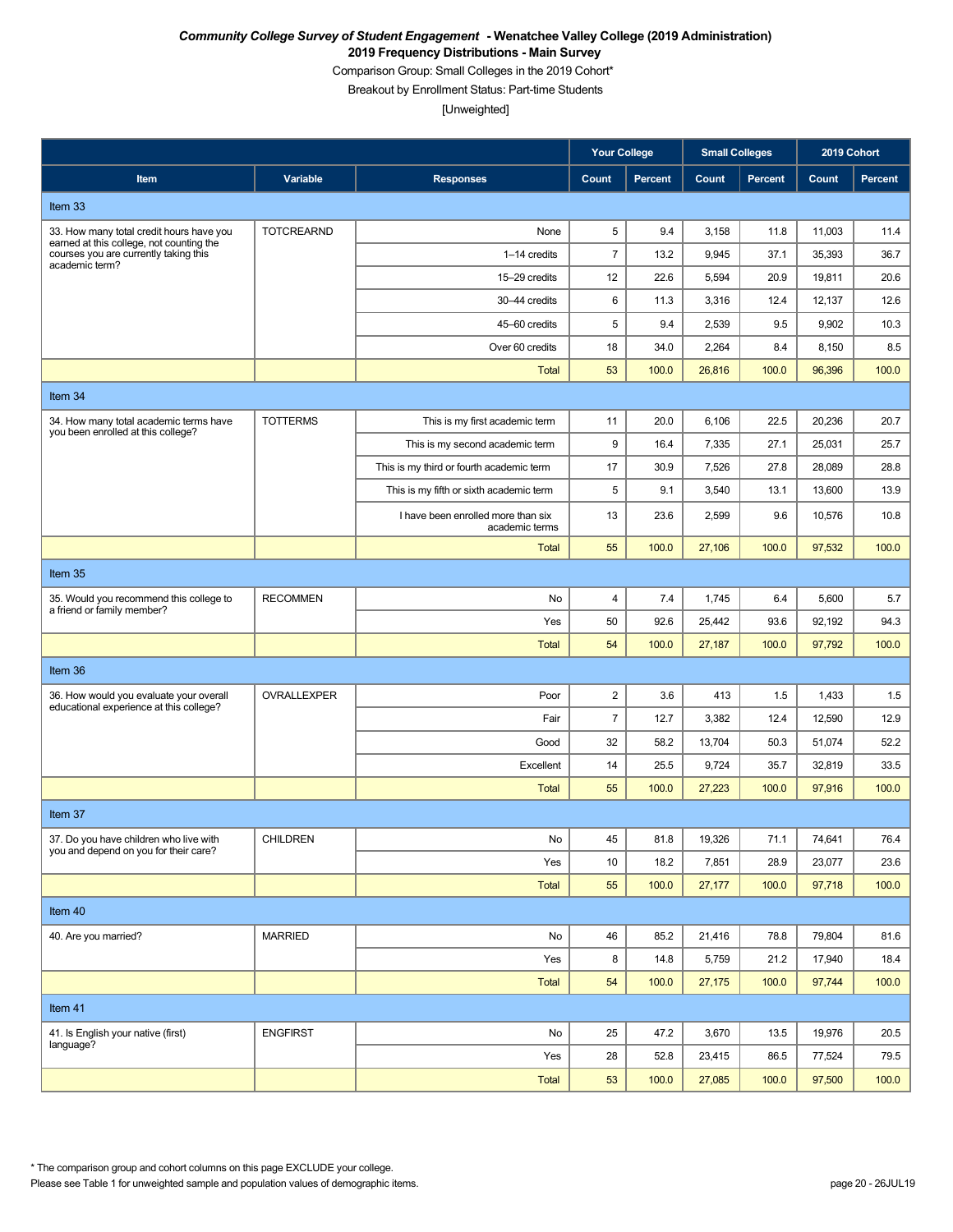Comparison Group: Small Colleges in the 2019 Cohort\*

Breakout by Enrollment Status: Part-time Students

[Unweighted]

|                                                           |                                                                                       |                                       | <b>Your College</b>     |         | <b>Small Colleges</b> |                | 2019 Cohort |                |  |  |
|-----------------------------------------------------------|---------------------------------------------------------------------------------------|---------------------------------------|-------------------------|---------|-----------------------|----------------|-------------|----------------|--|--|
| Item                                                      | Variable                                                                              | <b>Responses</b>                      | Count                   | Percent | Count                 | <b>Percent</b> | Count       | <b>Percent</b> |  |  |
| Item 42                                                   |                                                                                       |                                       |                         |         |                       |                |             |                |  |  |
| 42. Are you a current or former member                    | <b>MILITARY</b>                                                                       | No                                    | 54                      | 100.0   | 25,872                | 95.4           | 93,584      | 95.9           |  |  |
| of the U.S. Armed Forces, Reserves, or<br>National Guard? |                                                                                       | Yes                                   | 0                       | N/A     | 1,241                 | 4.6            | 3,970       | 4.1            |  |  |
|                                                           |                                                                                       | <b>Total</b>                          | 54                      | 100.0   | 27,113                | 100.0          | 97,554      | 100.0          |  |  |
| Item 44                                                   |                                                                                       |                                       |                         |         |                       |                |             |                |  |  |
| 44. Are you a student-athlete on a team                   | <b>STUATHLETE</b>                                                                     | No                                    | 55                      | 100.0   | 26,628                | 98.5           | 96,061      | 98.8           |  |  |
| sponsored by this college's athletics<br>department?      |                                                                                       | Yes                                   | 0                       | N/A     | 412                   | 1.5            | 1,191       | 1.2            |  |  |
|                                                           |                                                                                       | <b>Total</b>                          | 55                      | 100.0   | 27,040                | 100.0          | 97,252      | 100.0          |  |  |
| Item 46                                                   |                                                                                       |                                       |                         |         |                       |                |             |                |  |  |
| 46. What is the highest academic                          | <b>HIGHESTED</b>                                                                      | None                                  | 6                       | 10.9    | 1,294                 | 4.8            | 3,448       | 3.6            |  |  |
| credential you have earned?                               |                                                                                       | GED                                   | $\mathbf{1}$            | 1.8     | 1,345                 | 5.0            | 4,372       | 4.5            |  |  |
|                                                           |                                                                                       | High school diploma                   | 30                      | 54.5    | 16,871                | 63.0           | 64,076      | 66.5           |  |  |
|                                                           |                                                                                       | Vocational/technical certificate      | 5                       | 9.1     | 2,868                 | 10.7           | 8,461       | 8.8            |  |  |
|                                                           |                                                                                       | Associate degree                      | 8                       | 14.5    | 2,525                 | 9.4            | 8,192       | 8.5            |  |  |
|                                                           |                                                                                       | Bachelor's degree                     | 3                       | 5.5     | 1,483                 | 5.5            | 6,253       | 6.5            |  |  |
|                                                           |                                                                                       | Master's/doctoral/professional degree | $\overline{\mathbf{c}}$ | 3.6     | 384                   | 1.4            | 1,540       | 1.6            |  |  |
|                                                           |                                                                                       | <b>Total</b>                          | 55                      | 100.0   | 26,770                | 100.0          | 96,342      | 100.0          |  |  |
|                                                           | Item 47: Who in your family has attended at least some college? (Mark all that apply) |                                       |                         |         |                       |                |             |                |  |  |
| 47a. Mother                                               | SOMECOLMO                                                                             | Not marked                            | 32                      | 57.1    | 13,653                | 48.9           | 50,234      | 49.7           |  |  |
|                                                           |                                                                                       | Marked                                | 24                      | 42.9    | 14,287                | 51.1           | 50,750      | 50.3           |  |  |
|                                                           |                                                                                       | <b>Total</b>                          | 56                      | 100.0   | 27,940                | 100.0          | 100,984     | 100.0          |  |  |
| 47b. Father                                               | <b>SOMECOLFA</b>                                                                      | Not marked                            | 37                      | 66.1    | 17,159                | 61.4           | 60,082      | 59.5           |  |  |
|                                                           |                                                                                       | Marked                                | 19                      | 33.9    | 10,781                | 38.6           | 40,903      | 40.5           |  |  |
|                                                           |                                                                                       | <b>Total</b>                          | 56                      | 100.0   | 27,940                | 100.0          | 100,985     | 100.0          |  |  |
| 47c. Brother/Sister                                       | SOMECOLSIB                                                                            | Not marked                            | 30                      | 53.6    | 13,538                | 48.5           | 48,708      | 48.2           |  |  |
|                                                           |                                                                                       | Marked                                | 26                      | 46.4    | 14,402                | 51.5           | 52,276      | 51.8           |  |  |
|                                                           |                                                                                       | <b>Total</b>                          | 56                      | 100.0   | 27,940                | 100.0          | 100,984     | 100.0          |  |  |
| 47d. Child                                                | SOMECOLCHLD                                                                           | Not marked                            | 54                      | 96.4    | 26,068                | 93.3           | 95,488      | 94.6           |  |  |
|                                                           |                                                                                       | Marked                                | $\overline{2}$          | 3.6     | 1,872                 | 6.7            | 5,496       | 5.4            |  |  |
|                                                           |                                                                                       | <b>Total</b>                          | 56                      | 100.0   | 27,940                | 100.0          | 100,984     | 100.0          |  |  |
| 47e. Spouse/Partner                                       | SOMECOLSP                                                                             | Not marked                            | 51                      | 91.1    | 23,199                | 83.0           | 85,402      | 84.6           |  |  |
|                                                           |                                                                                       | Marked                                | 5                       | 8.9     | 4,741                 | 17.0           | 15,582      | 15.4           |  |  |
|                                                           |                                                                                       | <b>Total</b>                          | 56                      | 100.0   | 27,940                | 100.0          | 100,984     | 100.0          |  |  |
| 47f. Legal Guardian                                       | SOMECOLGUAR                                                                           | Not marked                            | 56                      | 100.0   | 27,508                | 98.5           | 99,457      | 98.5           |  |  |
|                                                           |                                                                                       | Marked                                | 0                       | N/A     | 432                   | 1.5            | 1,527       | 1.5            |  |  |
|                                                           |                                                                                       | <b>Total</b>                          | 56                      | 100.0   | 27,940                | 100.0          | 100,984     | 100.0          |  |  |
| 47g. No one                                               | SOMECOLNONE                                                                           | Not marked                            | 42                      | 75.0    | 23,803                | 85.2           | 85,334      | 84.5           |  |  |
|                                                           |                                                                                       | Marked                                | 14                      | 25.0    | 4,137                 | 14.8           | 15,650      | 15.5           |  |  |
|                                                           |                                                                                       | <b>Total</b>                          | 56                      | 100.0   | 27,940                | 100.0          | 100,984     | 100.0          |  |  |

\* The comparison group and cohort columns on this page EXCLUDE your college.

Please see Table 1 for unweighted sample and population values of demographic items. page 21 - 26JUL19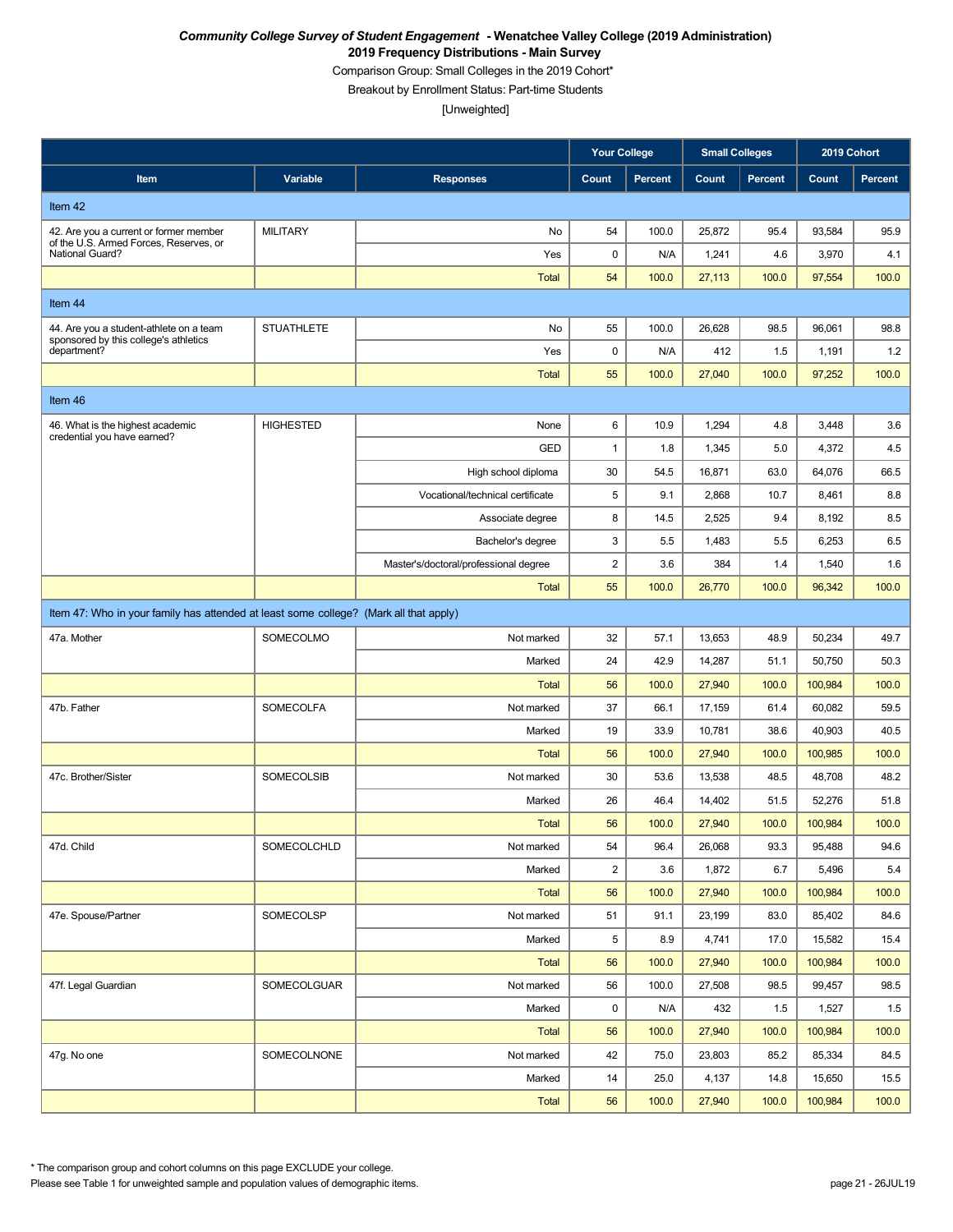Comparison Group: Small Colleges in the 2019 Cohort\*

Breakout by Enrollment Status: Full-time Students

[Unweighted]

|                                                                                    |                 |                                                                                                                                    | <b>Your College</b> |                | <b>Small Colleges</b> |                | 2019 Cohort |                |
|------------------------------------------------------------------------------------|-----------------|------------------------------------------------------------------------------------------------------------------------------------|---------------------|----------------|-----------------------|----------------|-------------|----------------|
| Item                                                                               | Variable        | <b>Responses</b>                                                                                                                   | Count               | <b>Percent</b> | Count                 | <b>Percent</b> | Count       | <b>Percent</b> |
| Item 1                                                                             |                 |                                                                                                                                    |                     |                |                       |                |             |                |
| 1. Did you begin college at this college or                                        | <b>ENTER</b>    | Started here                                                                                                                       | 312                 | 76.1           | 67,447                | 76.4           | 190.758     | 76.9           |
| elsewhere?                                                                         |                 | Started elsewhere                                                                                                                  | 98                  | 23.9           | 20,783                | 23.6           | 57,430      | 23.1           |
|                                                                                    |                 | <b>Total</b>                                                                                                                       | 410                 | 100.0          | 88,230                | 100.0          | 248,188     | 100.0          |
|                                                                                    |                 | Item 4: In your experiences at this college during the current academic year, about how often have you done each of the following? |                     |                |                       |                |             |                |
| 4a. Asked questions in class or                                                    | <b>CLQUEST</b>  | Never                                                                                                                              | 15                  | 3.7            | 1,447                 | 1.6            | 5,231       | 2.1            |
| contributed to class discussions<br>[ACTCOLL]                                      |                 | Sometimes                                                                                                                          | 122                 | 29.9           | 23,079                | 26.1           | 72,279      | 29.1           |
|                                                                                    |                 | Often                                                                                                                              | 134                 | 32.8           | 32,489                | 36.8           | 89,154      | 35.9           |
|                                                                                    |                 | Very often                                                                                                                         | 137                 | 33.6           | 31,264                | 35.4           | 81,632      | 32.9           |
|                                                                                    |                 | <b>Total</b>                                                                                                                       | 408                 | 100.0          | 88,279                | 100.0          | 248,296     | 100.0          |
| 4b. Made a class presentation<br>[ACTCOLL]                                         | <b>CLPRESEN</b> | Never                                                                                                                              | 43                  | 10.5           | 15,492                | 17.6           | 40,287      | 16.3           |
|                                                                                    |                 | Sometimes                                                                                                                          | 195                 | 47.8           | 36,808                | 41.8           | 103.928     | 42.0           |
|                                                                                    |                 | Often                                                                                                                              | 108                 | 26.5           | 23,700                | 26.9           | 69,019      | 27.9           |
|                                                                                    |                 | Very often                                                                                                                         | 62                  | 15.2           | 11,969                | 13.6           | 34,122      | 13.8           |
|                                                                                    |                 | <b>Total</b>                                                                                                                       | 408                 | 100.0          | 87,969                | 100.0          | 247,356     | 100.0          |
| 4c. Prepared two or more drafts of a<br>paper or assignment before turning it in   | <b>REWROPAP</b> | Never                                                                                                                              | 45                  | 11.1           | 13,582                | 15.5           | 36,180      | 14.7           |
| [STUEFF]                                                                           |                 | Sometimes                                                                                                                          | 134                 | 32.9           | 26,020                | 29.7           | 72,267      | 29.3           |
|                                                                                    |                 | Often                                                                                                                              | 125                 | 30.7           | 27,217                | 31.1           | 77,532      | 31.5           |
|                                                                                    |                 | Very often                                                                                                                         | 103                 | 25.3           | 20,809                | 23.7           | 60,374      | 24.5           |
|                                                                                    |                 | <b>Total</b>                                                                                                                       | 407                 | 100.0          | 87,628                | 100.0          | 246,353     | 100.0          |
| 4d. Worked on a paper or project that<br>required integrating ideas or information | <b>INTEGRAT</b> | Never                                                                                                                              | 10                  | 2.4            | 4,417                 | 5.0            | 10,965      | 4.4            |
| from various sources [STUEFF]                                                      |                 | Sometimes                                                                                                                          | 79                  | 19.2           | 19,420                | 22.1           | 50,991      | 20.7           |
|                                                                                    |                 | Often                                                                                                                              | 184                 | 44.8           | 34,106                | 38.8           | 96,026      | 38.9           |
|                                                                                    |                 | Very often                                                                                                                         | 138                 | 33.6           | 29,910                | 34.0           | 88,916      | 36.0           |
|                                                                                    |                 | <b>Total</b>                                                                                                                       | 411                 | 100.0          | 87,853                | 100.0          | 246,898     | 100.0          |
| 4e. Come to class without completing<br>readings or assignments [STUEFF]           | <b>CLUNPREP</b> | Never                                                                                                                              | 111                 | 27.1           | 28,859                | 32.9           | 76,832      | 31.2           |
|                                                                                    |                 | Sometimes                                                                                                                          | 232                 | 56.6           | 45,774                | 52.2           | 131,282     | 53.3           |
|                                                                                    |                 | Often                                                                                                                              | 38                  | 9.3            | 8,807                 | 10.1           | 25,963      | 10.5           |
|                                                                                    |                 | Very often                                                                                                                         | 29                  | 7.1            | 4,175                 | 4.8            | 12,204      | 5.0            |
|                                                                                    |                 | <b>Total</b>                                                                                                                       | 410                 | 100.0          | 87,615                | 100.0          | 246,281     | 100.0          |
| 4f. Worked with other students on<br>projects during class [ACTCOLL]               | <b>CLASSGRP</b> | Never                                                                                                                              | 23                  | 5.7            | 6,389                 | 7.3            | 18,559      | 7.6            |
|                                                                                    |                 | Sometimes                                                                                                                          | 133                 | 32.7           | 30,156                | 34.6           | 86,846      | 35.4           |
|                                                                                    |                 | Often                                                                                                                              | 152                 | 37.3           | 31,876                | 36.6           | 89,519      | 36.5           |
|                                                                                    |                 | Very often                                                                                                                         | 99                  | 24.3           | 18,751                | 21.5           | 50,207      | 20.5           |
|                                                                                    |                 | <b>Total</b>                                                                                                                       | 407                 | 100.0          | 87,172                | 100.0          | 245,131     | 100.0          |
| 4q. Worked with classmates outside of<br>class to prepare class assignments        | <b>OCCGRP</b>   | Never                                                                                                                              | 76                  | 18.6           | 23,817                | 27.3           | 68,283      | 27.8           |
| [ACTCOLL]                                                                          |                 | Sometimes                                                                                                                          | 173                 | 42.3           | 34,040                | 39.0           | 98,199      | 40.0           |
|                                                                                    |                 | Often                                                                                                                              | 104                 | 25.4           | 19,169                | 21.9           | 51,993      | 21.2           |
|                                                                                    |                 | Very often                                                                                                                         | 56                  | 13.7           | 10,348                | 11.8           | 27,203      | 11.1           |
|                                                                                    |                 | <b>Total</b>                                                                                                                       | 409                 | 100.0          | 87,374                | 100.0          | 245,678     | 100.0          |

\* The comparison group and cohort columns on this page EXCLUDE your college.

Please see Table 1 for unweighted sample and population values of demographic items. page 22 - 26JUL19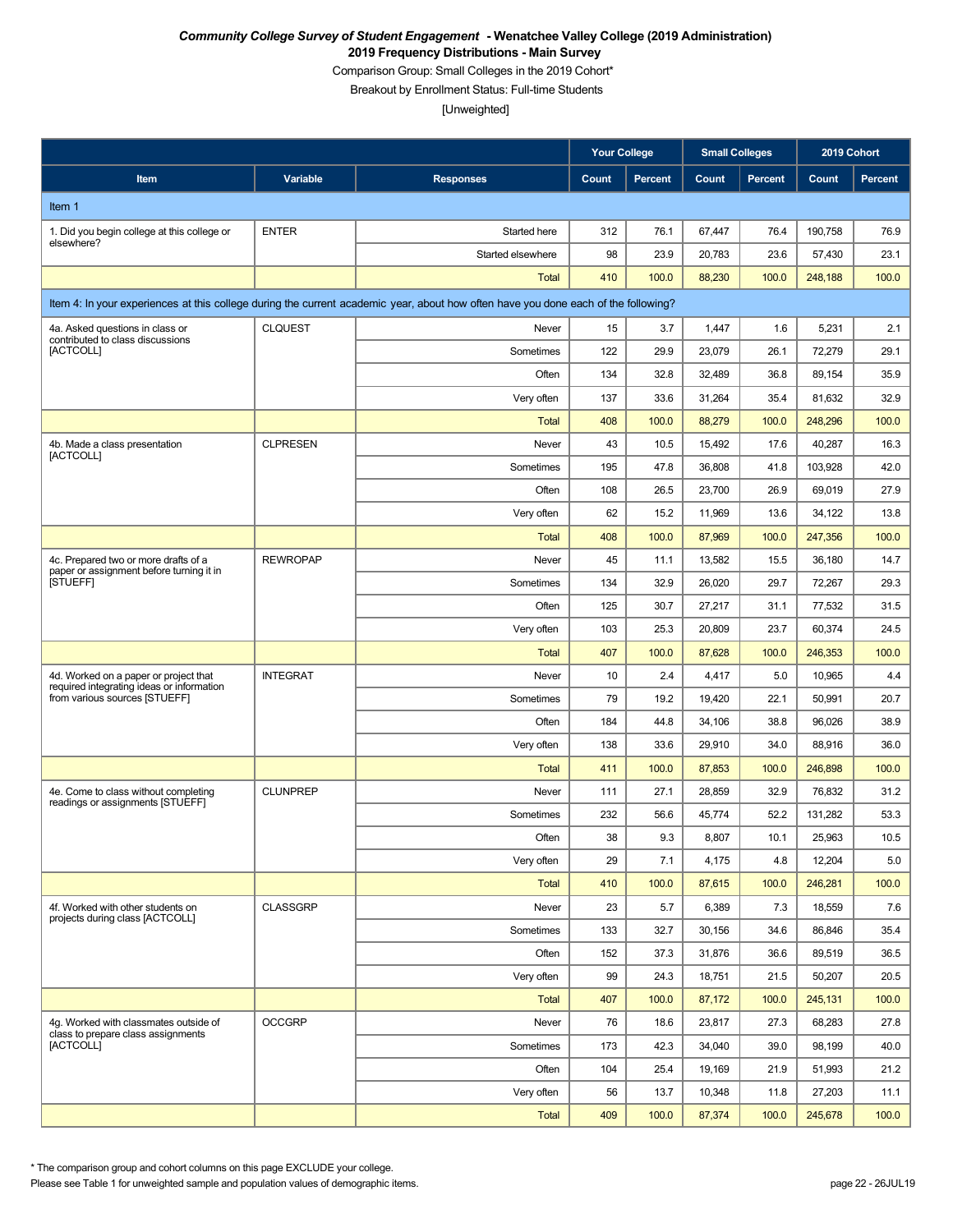Comparison Group: Small Colleges in the 2019 Cohort\*

Breakout by Enrollment Status: Full-time Students

|                                                                                        |                  |                                                                                                                                    | <b>Your College</b> |                | <b>Small Colleges</b> |                | 2019 Cohort |                |
|----------------------------------------------------------------------------------------|------------------|------------------------------------------------------------------------------------------------------------------------------------|---------------------|----------------|-----------------------|----------------|-------------|----------------|
| Item                                                                                   | Variable         | <b>Responses</b>                                                                                                                   | Count               | <b>Percent</b> | Count                 | <b>Percent</b> | Count       | <b>Percent</b> |
|                                                                                        |                  | Item 4: In your experiences at this college during the current academic year, about how often have you done each of the following? |                     |                |                       |                |             |                |
| 4h. Tutored or taught other students<br>(paid or voluntary) [ACTCOLL]                  | <b>TUTOR</b>     | Never                                                                                                                              | 283                 | 70.2           | 57,585                | 65.9           | 165.309     | 67.3           |
|                                                                                        |                  | Sometimes                                                                                                                          | 86                  | 21.3           | 19,406                | 22.2           | 53,099      | 21.6           |
|                                                                                        |                  | Often                                                                                                                              | 18                  | 4.5            | 6,573                 | 7.5            | 17,127      | 7.0            |
|                                                                                        |                  | Very often                                                                                                                         | 16                  | 4.0            | 3,883                 | 4.4            | 10,253      | 4.2            |
|                                                                                        |                  | <b>Total</b>                                                                                                                       | 403                 | 100.0          | 87,447                | 100.0          | 245,788     | 100.0          |
| 4i. Participated in a community-based<br>project (service-learning activity) as part   | <b>PARTICCBP</b> | Never                                                                                                                              | 246                 | 60.0           | 57,394                | 65.4           | 167,068     | 67.7           |
| of a regular course [ACTCOLL]                                                          |                  | Sometimes                                                                                                                          | 120                 | 29.3           | 19,451                | 22.2           | 51,400      | 20.8           |
|                                                                                        |                  | Often                                                                                                                              | 24                  | 5.9            | 7,093                 | 8.1            | 18,257      | 7.4            |
|                                                                                        |                  | Very often                                                                                                                         | 20                  | 4.9            | 3,849                 | 4.4            | 9,948       | 4.0            |
|                                                                                        |                  | <b>Total</b>                                                                                                                       | 410                 | 100.0          | 87,787                | 100.0          | 246,673     | 100.0          |
| 4j. Used e-mail to communicate with an<br>instructor [STUFAC]                          | <b>EMAIL</b>     | Never                                                                                                                              | 14                  | 3.4            | 2,991                 | 3.4            | 7,894       | 3.2            |
|                                                                                        |                  | Sometimes                                                                                                                          | 96                  | 23.5           | 18,842                | 21.6           | 55,674      | 22.6           |
|                                                                                        |                  | Often                                                                                                                              | 151                 | 37.0           | 27,200                | 31.1           | 78,451      | 31.9           |
|                                                                                        |                  | Very often                                                                                                                         | 147                 | 36.0           | 38,379                | 43.9           | 103,872     | 42.2           |
|                                                                                        |                  | <b>Total</b>                                                                                                                       | 408                 | 100.0          | 87,412                | 100.0          | 245,891     | 100.0          |
| 4k. Discussed grades or assignments with<br>an instructor [STUFAC]                     | <b>FACGRADE</b>  | Never                                                                                                                              | 29                  | 7.1            | 4,888                 | 5.6            | 16,859      | 6.8            |
|                                                                                        |                  | Sometimes                                                                                                                          | 161                 | 39.3           | 29,509                | 33.6           | 87,540      | 35.5           |
|                                                                                        |                  | Often                                                                                                                              | 129                 | 31.5           | 29,748                | 33.9           | 80,569      | 32.7           |
|                                                                                        |                  | Very often                                                                                                                         | 91                  | 22.2           | 23,648                | 26.9           | 61,714      | 25.0           |
|                                                                                        |                  | <b>Total</b>                                                                                                                       | 410                 | 100.0          | 87,793                | 100.0          | 246,682     | 100.0          |
| 4I. Talked about career plans with an<br>instructor or advisor [STUFAC]                | <b>FACPLANS</b>  | Never                                                                                                                              | 62                  | 15.4           | 13,396                | 15.3           | 44,032      | 17.9           |
|                                                                                        |                  | Sometimes                                                                                                                          | 175                 | 43.4           | 34,529                | 39.5           | 100,752     | 41.0           |
|                                                                                        |                  | Often                                                                                                                              | 96                  | 23.8           | 23,523                | 26.9           | 61,559      | 25.1           |
|                                                                                        |                  | Very often                                                                                                                         | 70                  | 17.4           | 15,957                | 18.3           | 39,373      | 16.0           |
|                                                                                        |                  | <b>Total</b>                                                                                                                       | 403                 | 100.0          | 87,405                | 100.0          | 245,716     | 100.0          |
| 4m. Discussed ideas from your readings<br>or classes with instructors outside of class | <b>FACIDEAS</b>  | Never                                                                                                                              | 141                 | 34.6           | 30,427                | 34.9           | 93,814      | 38.3           |
| [STUFAC]                                                                               |                  | Sometimes                                                                                                                          | 176                 | 43.1           | 34,804                | 39.9           | 94,195      | 38.4           |
|                                                                                        |                  | Often                                                                                                                              | 55                  | 13.5           | 14,366                | 16.5           | 37,622      | 15.3           |
|                                                                                        |                  | Very often                                                                                                                         | 36                  | 8.8            | 7,699                 | 8.8            | 19,531      | 8.0            |
|                                                                                        |                  | <b>Total</b>                                                                                                                       | 408                 | 100.0          | 87,296                | 100.0          | 245,162     | 100.0          |
| 4n. Received prompt feedback (written or<br>oral) from instructors on your             | <b>FACFEED</b>   | Never                                                                                                                              | 11                  | 2.7            | 3,992                 | 4.6            | 11,726      | 4.8            |
| performance [STUFAC]                                                                   |                  | Sometimes                                                                                                                          | 129                 | 31.7           | 24,860                | 28.4           | 70,718      | 28.8           |
|                                                                                        |                  | Often                                                                                                                              | 160                 | 39.3           | 35,755                | 40.8           | 100,069     | 40.7           |
|                                                                                        |                  | Very often                                                                                                                         | 107                 | 26.3           | 22,933                | 26.2           | 63,400      | 25.8           |
|                                                                                        |                  | <b>Total</b>                                                                                                                       | 407                 | 100.0          | 87,540                | 100.0          | 245,913     | 100.0          |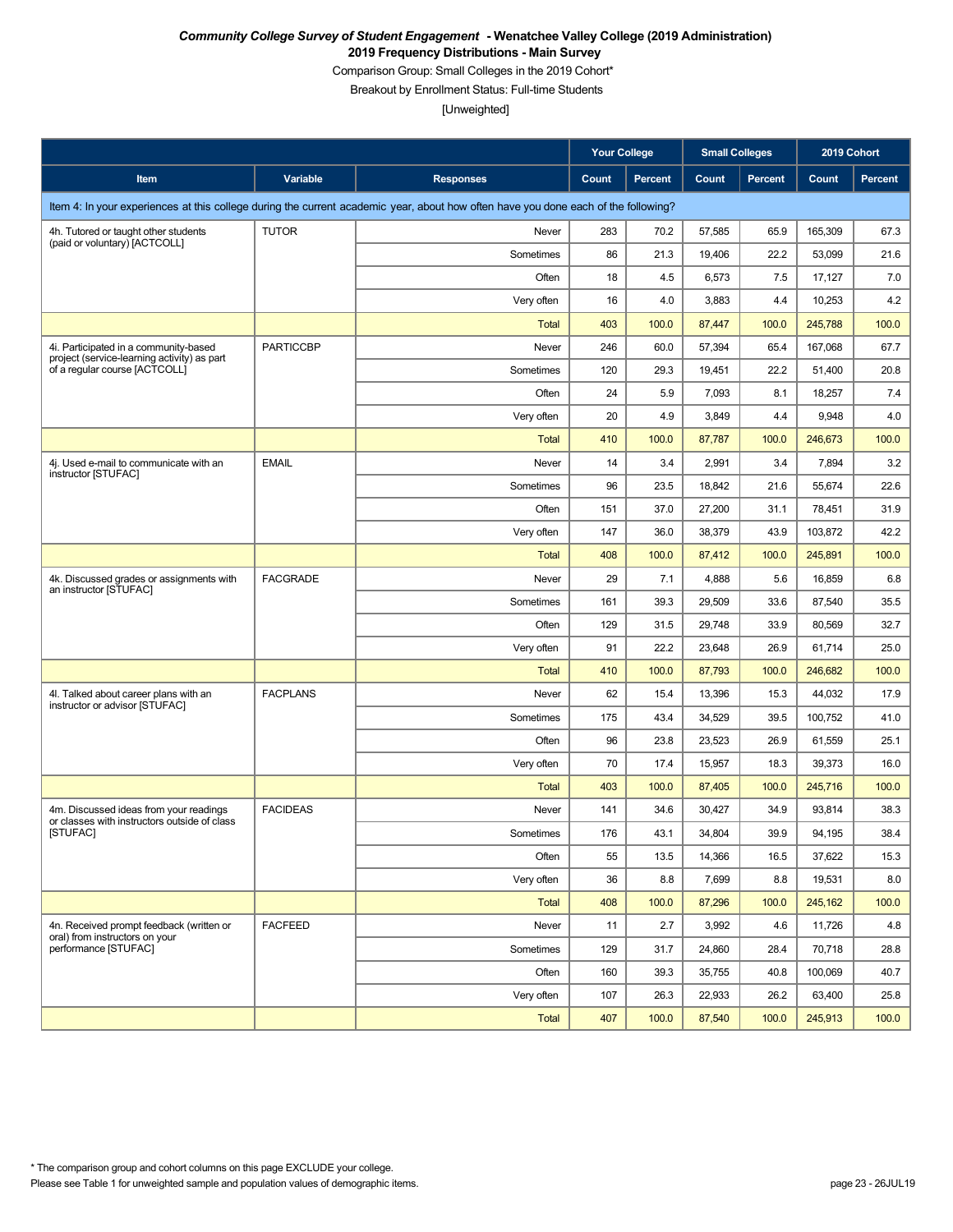Comparison Group: Small Colleges in the 2019 Cohort\*

Breakout by Enrollment Status: Full-time Students

|                                                                                   |                    |                                                                                                                                    | <b>Your College</b> |         | <b>Small Colleges</b> |                | 2019 Cohort |                |
|-----------------------------------------------------------------------------------|--------------------|------------------------------------------------------------------------------------------------------------------------------------|---------------------|---------|-----------------------|----------------|-------------|----------------|
| Item                                                                              | Variable           | <b>Responses</b>                                                                                                                   | Count               | Percent | Count                 | <b>Percent</b> | Count       | <b>Percent</b> |
|                                                                                   |                    | Item 4: In your experiences at this college during the current academic year, about how often have you done each of the following? |                     |         |                       |                |             |                |
| 4o. Worked harder than you thought you                                            | <b>WORKHARD</b>    | Never                                                                                                                              | 25                  | 6.1     | 6,139                 | 7.0            | 18,596      | 7.5            |
| could to meet an instructor's standards or<br>expectations [ACCHALL]              |                    | Sometimes                                                                                                                          | 129                 | 31.4    | 29,125                | 33.2           | 83,805      | 34.0           |
|                                                                                   |                    | Often                                                                                                                              | 149                 | 36.3    | 32,236                | 36.8           | 89,778      | 36.4           |
|                                                                                   |                    | Very often                                                                                                                         | 108                 | 26.3    | 20,206                | 23.0           | 54,373      | 22.1           |
|                                                                                   |                    | <b>Total</b>                                                                                                                       | 411                 | 100.0   | 87,706                | 100.0          | 246,552     | 100.0          |
| 4p. Worked with instructors on activities<br>other than coursework [STUFAC]       | <b>FACOTH</b>      | Never                                                                                                                              | 249                 | 61.0    | 46,659                | 53.7           | 143,694     | 58.9           |
|                                                                                   |                    | Sometimes                                                                                                                          | 99                  | 24.3    | 25,034                | 28.8           | 63,640      | 26.1           |
|                                                                                   |                    | Often                                                                                                                              | 42                  | 10.3    | 10,165                | 11.7           | 24,838      | 10.2           |
|                                                                                   |                    | Very often                                                                                                                         | 18                  | 4.4     | 5,091                 | 5.9            | 11,901      | 4.9            |
|                                                                                   |                    | <b>Total</b>                                                                                                                       | 408                 | 100.0   | 86,949                | 100.0          | 244,073     | 100.0          |
| 4q. Discussed ideas from your readings<br>or classes with others outside of class | <b>OOCIDEAS</b>    | Never                                                                                                                              | 42                  | 10.3    | 10,309                | 11.8           | 30,563      | 12.4           |
| (students, family members, co-workers,<br>etc.) [ACTCOLL]                         |                    | Sometimes                                                                                                                          | 131                 | 32.0    | 31,613                | 36.0           | 89,523      | 36.3           |
|                                                                                   |                    | Often                                                                                                                              | 132                 | 32.3    | 26,383                | 30.1           | 72,462      | 29.4           |
|                                                                                   |                    | Very often                                                                                                                         | 104                 | 25.4    | 19,407                | 22.1           | 53,900      | 21.9           |
|                                                                                   |                    | <b>Total</b>                                                                                                                       | 409                 | 100.0   | 87,712                | 100.0          | 246,448     | 100.0          |
| 4r. Had serious conversations with                                                | <b>CONVSTUDIFF</b> | Never                                                                                                                              | 116                 | 28.4    | 23,066                | 26.3           | 69,690      | 28.3           |
| students who differ from you                                                      |                    | Sometimes                                                                                                                          | 174                 | 42.6    | 35,813                | 40.8           | 98,457      | 39.9           |
|                                                                                   |                    | Often                                                                                                                              | 68                  | 16.7    | 18,586                | 21.2           | 50,627      | 20.5           |
|                                                                                   |                    | Very often                                                                                                                         | 50                  | 12.3    | 10,302                | 11.7           | 27,831      | 11.3           |
|                                                                                   |                    | <b>Total</b>                                                                                                                       | 408                 | 100.0   | 87,767                | 100.0          | 246,605     | 100.0          |
| 4s. Skipped class                                                                 | <b>SKIPCLAS</b>    | Never                                                                                                                              | 201                 | 48.8    | 45,845                | 52.1           | 122,063     | 49.4           |
|                                                                                   |                    | Sometimes                                                                                                                          | 186                 | 45.1    | 36,296                | 41.3           | 107,931     | 43.7           |
|                                                                                   |                    | Often                                                                                                                              | 15                  | 3.6     | 4,020                 | 4.6            | 11,907      | 4.8            |
|                                                                                   |                    | Very often                                                                                                                         | 10                  | 2.4     | 1,786                 | 2.0            | 5,126       | 2.1            |
|                                                                                   |                    | <b>Total</b>                                                                                                                       | 412                 | 100.0   | 87,947                | 100.0          | 247.027     | 100.0          |
|                                                                                   |                    | Item 5: During the current academic year, how much has your coursework at this college emphasized the following mental activities? |                     |         |                       |                |             |                |
| 5a. Memorizing facts, ideas, or methods<br>from your courses and readings so you  | MEMORIZE           | Very little                                                                                                                        | 24                  | 5.8     | 5,094                 | 5.8            | 13,863      | 5.6            |
| can repeat them in pretty much the same<br>form                                   |                    | Some                                                                                                                               | 91                  | 22.1    | 23,443                | 26.6           | 63,907      | 25.8           |
|                                                                                   |                    | Quite a bit                                                                                                                        | 160                 | 38.8    | 34,438                | 39.1           | 97,091      | 39.2           |
|                                                                                   |                    | Very much                                                                                                                          | 137                 | 33.3    | 25,102                | 28.5           | 72,697      | 29.4           |
|                                                                                   |                    | Total                                                                                                                              | 412                 | 100.0   | 88,077                | 100.0          | 247,558     | 100.0          |
| 5b. Analyzing the basic elements of an<br>idea, experience, or theory [ACCHALL]   | ANALYZE            | Very little                                                                                                                        | 15                  | 3.7     | 3,093                 | 3.5            | 7,999       | 3.2            |
|                                                                                   |                    | Some                                                                                                                               | 78                  | 19.0    | 21,892                | 24.9           | 58,074      | 23.5           |
|                                                                                   |                    | Quite a bit                                                                                                                        | 181                 | 44.1    | 37,998                | 43.3           | 107,632     | 43.6           |
|                                                                                   |                    | Very much                                                                                                                          | 136                 | 33.2    | 24,839                | 28.3           | 72,996      | 29.6           |
|                                                                                   |                    | Total                                                                                                                              | 410                 | 100.0   | 87,822                | 100.0          | 246,701     | 100.0          |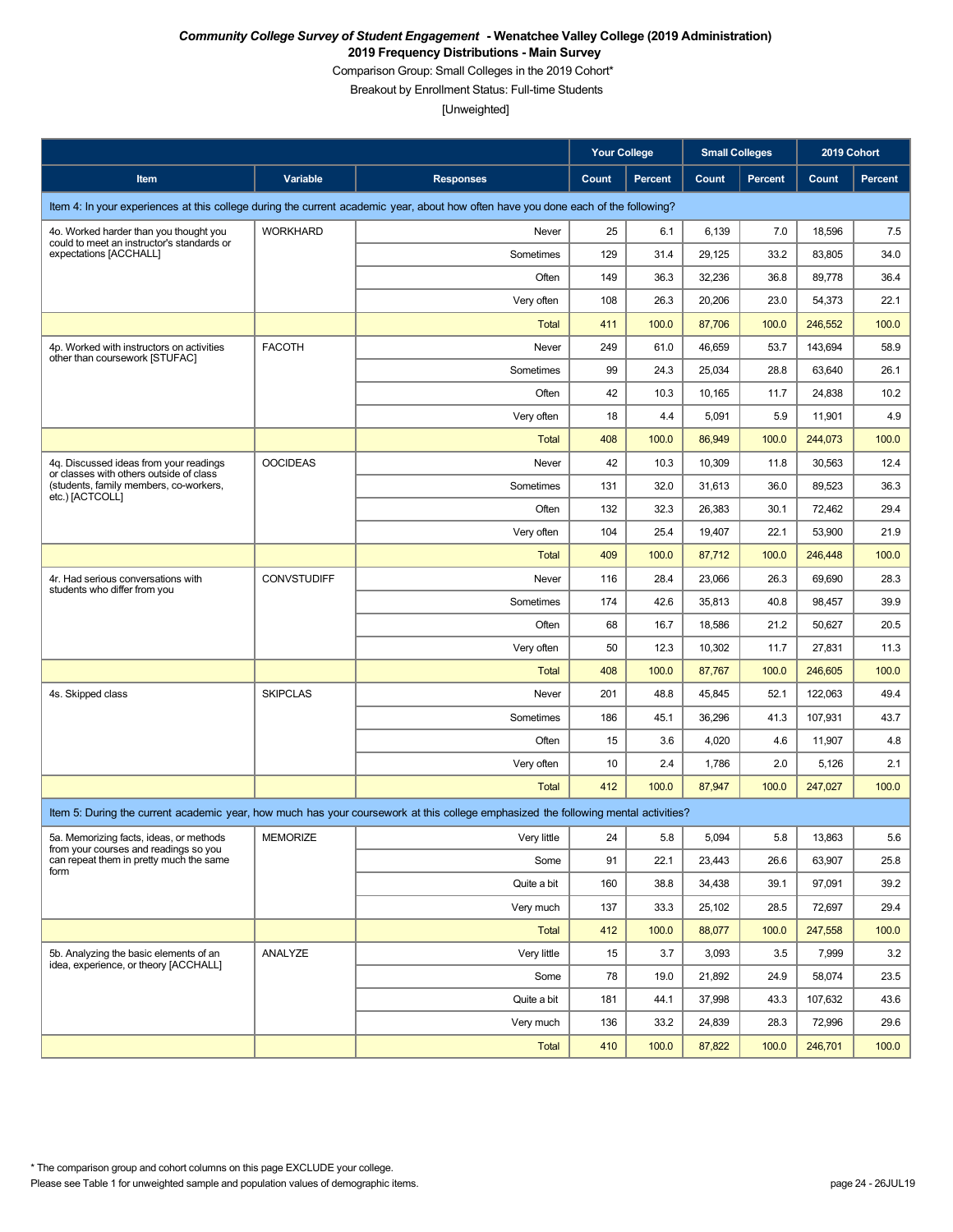Comparison Group: Small Colleges in the 2019 Cohort\*

Breakout by Enrollment Status: Full-time Students

|                                                                                                       |                  |                                                                                                                                    | <b>Your College</b> |                | <b>Small Colleges</b> |                | 2019 Cohort |                |
|-------------------------------------------------------------------------------------------------------|------------------|------------------------------------------------------------------------------------------------------------------------------------|---------------------|----------------|-----------------------|----------------|-------------|----------------|
| Item                                                                                                  | Variable         | <b>Responses</b>                                                                                                                   | Count               | <b>Percent</b> | Count                 | <b>Percent</b> | Count       | <b>Percent</b> |
|                                                                                                       |                  | Item 5: During the current academic year, how much has your coursework at this college emphasized the following mental activities? |                     |                |                       |                |             |                |
| 5c. Forming a new idea or understanding<br>from various pieces of information                         | <b>NEWIDEAS</b>  | Very little                                                                                                                        | 12                  | 2.9            | 3,586                 | 4.1            | 9,997       | 4.1            |
| [ACCHALL]                                                                                             |                  | Some                                                                                                                               | 93                  | 22.9           | 22,688                | 26.0           | 62,119      | 25.3           |
|                                                                                                       |                  | Quite a bit                                                                                                                        | 163                 | 40.0           | 36,285                | 41.5           | 101,835     | 41.5           |
|                                                                                                       |                  | Very much                                                                                                                          | 139                 | 34.2           | 24,829                | 28.4           | 71,518      | 29.1           |
|                                                                                                       |                  | <b>Total</b>                                                                                                                       | 407                 | 100.0          | 87,388                | 100.0          | 245,469     | 100.0          |
| 5d. Making judgements about the value<br>or soundness of information, arguments,                      | <b>EVALUATE</b>  | Very little                                                                                                                        | 31                  | 7.6            | 7,287                 | 8.3            | 20,286      | 8.2            |
| or methods [ACCHALL]                                                                                  |                  | Some                                                                                                                               | 122                 | 29.8           | 28,039                | 32.0           | 76,816      | 31.2           |
|                                                                                                       |                  | Quite a bit                                                                                                                        | 156                 | 38.0           | 32,029                | 36.5           | 90,800      | 36.9           |
|                                                                                                       |                  | Very much                                                                                                                          | 101                 | 24.6           | 20,304                | 23.2           | 58,499      | 23.7           |
|                                                                                                       |                  | <b>Total</b>                                                                                                                       | 410                 | 100.0          | 87,659                | 100.0          | 246,401     | 100.0          |
| 5e. Applying theories or concepts to<br>practical problems or in new situations                       | <b>APPLYING</b>  | Very little                                                                                                                        | 21                  | 5.1            | 5,773                 | 6.6            | 16,865      | 6.8            |
| <b>ACCHALLI</b>                                                                                       |                  | Some                                                                                                                               | 92                  | 22.4           | 24,886                | 28.3           | 70,001      | 28.4           |
|                                                                                                       |                  | Quite a bit                                                                                                                        | 157                 | 38.3           | 32,654                | 37.2           | 91,601      | 37.1           |
|                                                                                                       |                  | Very much                                                                                                                          | 140                 | 34.1           | 24,472                | 27.9           | 68,202      | 27.6           |
|                                                                                                       |                  | <b>Total</b>                                                                                                                       | 410                 | 100.0          | 87,785                | 100.0          | 246.669     | 100.0          |
| 5f. Using information you have read or                                                                | <b>PERFORM</b>   | Very little                                                                                                                        | 25                  | 6.1            | 4,686                 | 5.3            | 15,040      | 6.1            |
| heard to perform a new skill [ACCHALL]                                                                |                  | Some                                                                                                                               | 77                  | 18.7           | 20,636                | 23.5           | 60,510      | 24.5           |
|                                                                                                       |                  | Quite a bit                                                                                                                        | 155                 | 37.7           | 32,202                | 36.6           | 89,743      | 36.3           |
|                                                                                                       |                  | Very much                                                                                                                          | 154                 | 37.5           | 30,470                | 34.6           | 82,084      | 33.2           |
|                                                                                                       |                  | <b>Total</b>                                                                                                                       | 411                 | 100.0          | 87,994                | 100.0          | 247,377     | 100.0          |
| Item 6: During the current academic year, how much reading and writing have you done at this college? |                  |                                                                                                                                    |                     |                |                       |                |             |                |
| 6a. Number of assigned textbooks,<br>manuals, books, or packets of course                             | <b>ASSIGREAD</b> | None                                                                                                                               | $\sqrt{2}$          | 0.5            | 1,401                 | 1.6            | 3,594       | 1.5            |
| readings [ACCHALL]                                                                                    |                  | $1 - 4$                                                                                                                            | 67                  | 16.6           | 23,516                | 27.1           | 66,988      | 27.5           |
|                                                                                                       |                  | $5 - 10$                                                                                                                           | 151                 | 37.5           | 28,605                | 33.0           | 81,674      | 33.5           |
|                                                                                                       |                  | $11 - 20$                                                                                                                          | 90                  | 22.3           | 16,626                | 19.2           | 47,374      | 19.4           |
|                                                                                                       |                  | More than 20                                                                                                                       | 93                  | 23.1           | 16,527                | 19.1           | 44,078      | 18.1           |
|                                                                                                       |                  | <b>Total</b>                                                                                                                       | 403                 | 100.0          | 86,675                | 100.0          | 243,708     | 100.0          |
| 6b. Number of books read on your own                                                                  | <b>BKREADOWN</b> | None                                                                                                                               | 166                 | 41.1           | 33,311                | 38.2           | 89,279      | 36.5           |
| (not assigned) for personal enjoyment or<br>academic enrichment [STUEFF]                              |                  | $1 - 4$                                                                                                                            | 162                 | 40.1           | 36,308                | 41.7           | 105,713     | 43.2           |
|                                                                                                       |                  | $5 - 10$                                                                                                                           | 47                  | 11.6           | 10,089                | 11.6           | 28,912      | 11.8           |
|                                                                                                       |                  | $11 - 20$                                                                                                                          | 16                  | 4.0            | 3,730                 | 4.3            | 10,864      | 4.4            |
|                                                                                                       |                  | More than 20                                                                                                                       | 13                  | 3.2            | 3,712                 | 4.3            | 10,167      | 4.2            |
|                                                                                                       |                  | Total                                                                                                                              | 404                 | 100.0          | 87,150                | 100.0          | 244,935     | 100.0          |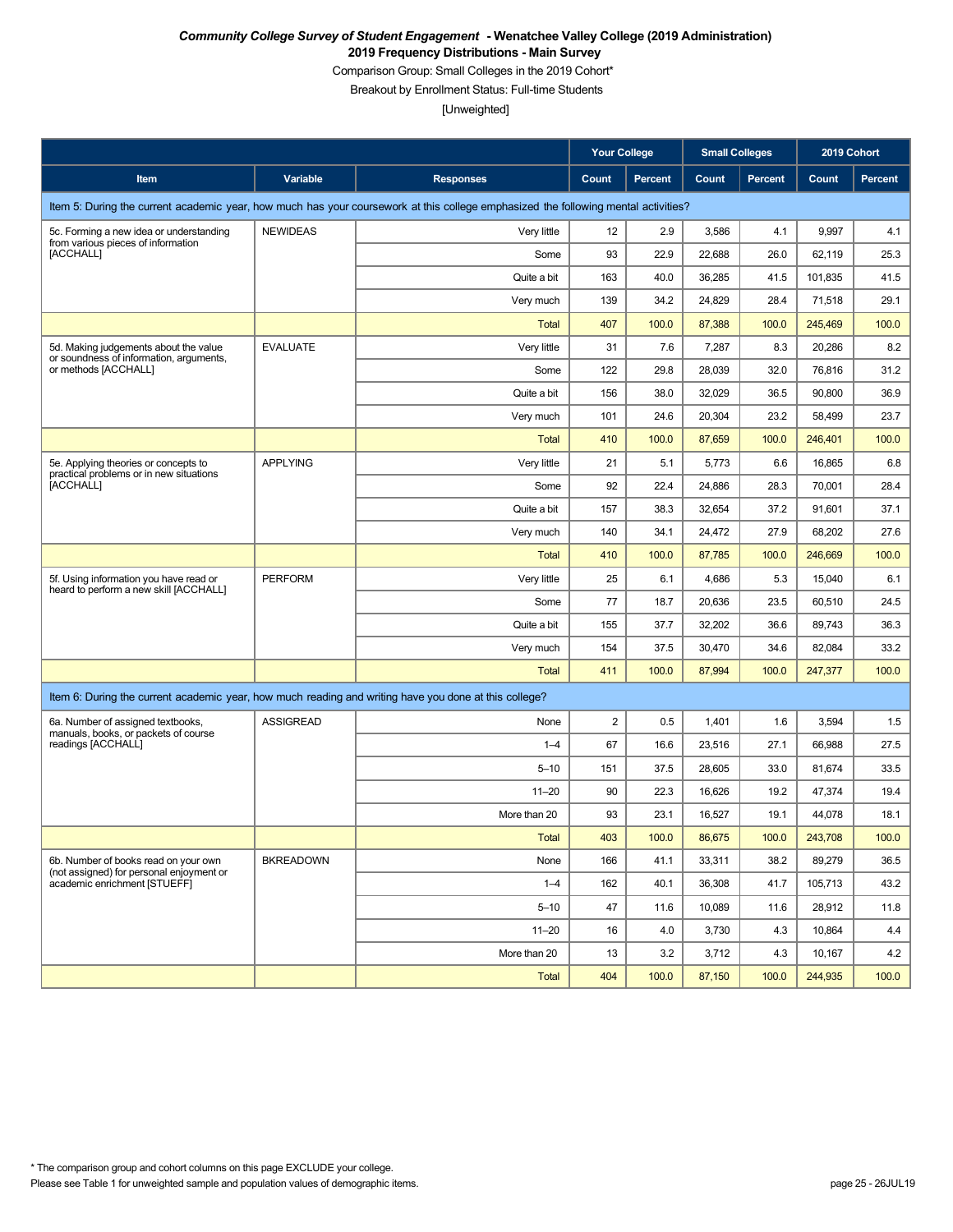Comparison Group: Small Colleges in the 2019 Cohort\*

Breakout by Enrollment Status: Full-time Students

|                                                                                                       |                    |                              | <b>Your College</b> |                | <b>Small Colleges</b> |                | 2019 Cohort |         |  |
|-------------------------------------------------------------------------------------------------------|--------------------|------------------------------|---------------------|----------------|-----------------------|----------------|-------------|---------|--|
| Item                                                                                                  | Variable           | <b>Responses</b>             | Count               | <b>Percent</b> | Count                 | <b>Percent</b> | Count       | Percent |  |
| Item 6: During the current academic year, how much reading and writing have you done at this college? |                    |                              |                     |                |                       |                |             |         |  |
| 6c. Number of written papers or reports of                                                            | <b>NUMPAPRRPTS</b> | None                         | 14                  | 3.4            | 5,224                 | 6.0            | 12,424      | 5.1     |  |
| any length [ACCHALL]                                                                                  |                    | $1 - 4$                      | 77                  | 18.9           | 24,263                | 27.8           | 64,945      | 26.5    |  |
|                                                                                                       |                    | $5 - 10$                     | 115                 | 28.3           | 29,185                | 33.5           | 85,023      | 34.7    |  |
|                                                                                                       |                    | $11 - 20$                    | 108                 | 26.5           | 17,752                | 20.4           | 51,996      | 21.2    |  |
|                                                                                                       |                    | More than 20                 | 93                  | 22.9           | 10,705                | 12.3           | 30,375      | 12.4    |  |
|                                                                                                       |                    | <b>Total</b>                 | 407                 | 100.0          | 87,129                | 100.0          | 244,763     | 100.0   |  |
| Item 7                                                                                                |                    |                              |                     |                |                       |                |             |         |  |
| 7. Mark the response that best<br>represents the extent to which your                                 | CHALNGXAM          | Extremely easy               | 3                   | 0.8            | 635                   | 0.8            | 1,667       | 0.7     |  |
| examinations during the current academic<br>year have challenged you to do your best                  |                    | (2)                          | 3                   | 0.8            | 1,433                 | 1.7            | 4,090       | 1.7     |  |
| work at this college [ACCHALL]                                                                        |                    | (3)                          | 19                  | 4.8            | 4,850                 | 5.8            | 14,069      | 6.0     |  |
|                                                                                                       |                    | (4)                          | 77                  | 19.6           | 21,127                | 25.3           | 59,934      | 25.6    |  |
|                                                                                                       |                    | (5)                          | 137                 | 34.9           | 28,778                | 34.4           | 83,113      | 35.5    |  |
|                                                                                                       |                    | (6)                          | 99                  | 25.3           | 17,801                | 21.3           | 49,676      | 21.2    |  |
|                                                                                                       |                    | <b>Extremely challenging</b> | 54                  | 13.8           | 8,965                 | 10.7           | 21,834      | 9.3     |  |
|                                                                                                       |                    | Total                        | 392                 | 100.0          | 83,589                | 100.0          | 234,383     | 100.0   |  |
| Item 8: Which of the following have you done, or are you currently doing at this college?             |                    |                              |                     |                |                       |                |             |         |  |
| 8a. Internship, field experience, co-op<br>experience, or clinical assignment                         | <b>DONEINTRN</b>   | No                           | 278                 | 68.6           | 63,167                | 72.6           | 191,696     | 78.5    |  |
|                                                                                                       |                    | Yes                          | 127                 | 31.4           | 23,811                | 27.4           | 52,641      | 21.5    |  |
|                                                                                                       |                    | <b>Total</b>                 | 405                 | 100.0          | 86,978                | 100.0          | 244,337     | 100.0   |  |
| 8b. An English course taught specifically<br>for students whose first language is not                 | <b>DONEESL</b>     | No                           | 385                 | 95.3           | 81,015                | 93.3           | 226,390     | 92.8    |  |
| English (ESL, ESOL)                                                                                   |                    | Yes                          | 19                  | 4.7            | 5,832                 | 6.7            | 17,660      | 7.2     |  |
|                                                                                                       |                    | <b>Total</b>                 | 404                 | 100.0          | 86,847                | 100.0          | 244,050     | 100.0   |  |
| 8c. Developmental/remedial reading<br>course (also referred to as Basic Skills,                       | <b>DONEDEVRD</b>   | No                           | 354                 | 87.8           | 69,847                | 80.6           | 196,767     | 80.8    |  |
| College Prep, etc.)                                                                                   |                    | Yes                          | 49                  | 12.2           | 16.830                | 19.4           | 46,749      | 19.2    |  |
|                                                                                                       |                    | <b>Total</b>                 | 403                 | 100.0          | 86,677                | 100.0          | 243,516     | 100.0   |  |
| 8d. Developmental/remedial writing<br>course (also referred to as Basic Skills,                       | <b>DONEDEVWR</b>   | No                           | 342                 | 84.7           | 67,994                | 78.3           | 192,547     | 79.0    |  |
| College Prep, etc.)                                                                                   |                    | Yes                          | 62                  | 15.3           | 18,809                | 21.7           | 51,267      | 21.0    |  |
|                                                                                                       |                    | <b>Total</b>                 | 404                 | 100.0          | 86,803                | 100.0          | 243,814     | 100.0   |  |
| 8e. Developmental/remedial math course<br>(also referred to as Basic Skills, College                  | <b>DONEDEVMT</b>   | No                           | 316                 | 78.4           | 60,175                | 69.3           | 170,628     | 69.9    |  |
| Prep, etc.)                                                                                           |                    | Yes                          | 87                  | 21.6           | 26,680                | 30.7           | 73,392      | 30.1    |  |
|                                                                                                       |                    | <b>Total</b>                 | 403                 | 100.0          | 86,855                | 100.0          | 244,020     | 100.0   |  |
| 8f. Honors course                                                                                     | <b>DONEHNRS</b>    | No                           | 376                 | 94.0           | 79,406                | 91.9           | 222,349     | 91.6    |  |
|                                                                                                       |                    | Yes                          | 24                  | 6.0            | 6,954                 | 8.1            | 20,499      | 8.4     |  |
|                                                                                                       |                    | Total                        | 400                 | 100.0          | 86,360                | 100.0          | 242,848     | 100.0   |  |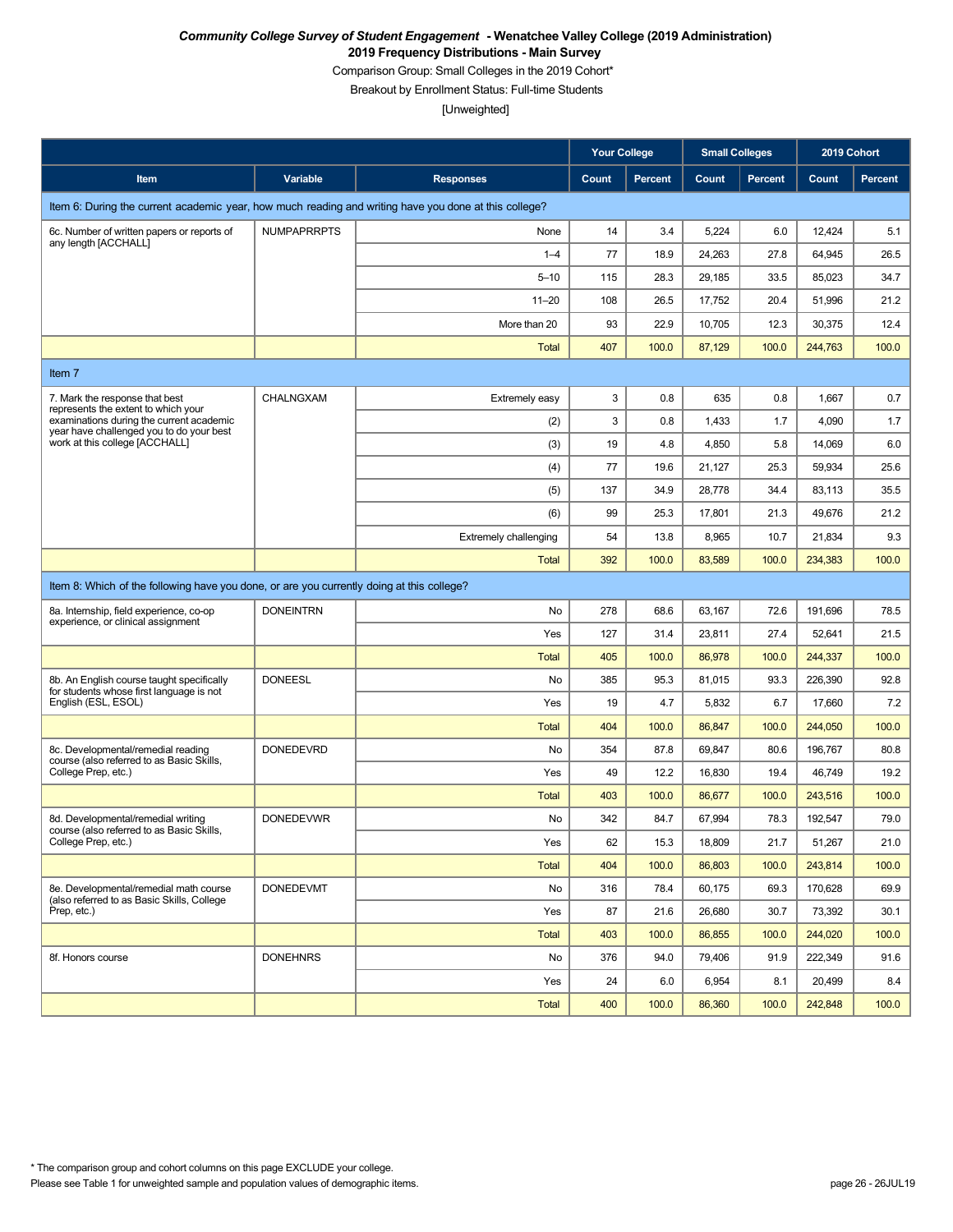Comparison Group: Small Colleges in the 2019 Cohort\*

Breakout by Enrollment Status: Full-time Students

|                                                                                       |                 |                  | <b>Your College</b> |                | <b>Small Colleges</b> |                | 2019 Cohort |         |
|---------------------------------------------------------------------------------------|-----------------|------------------|---------------------|----------------|-----------------------|----------------|-------------|---------|
| Item                                                                                  | Variable        | <b>Responses</b> | Count               | <b>Percent</b> | Count                 | <b>Percent</b> | Count       | Percent |
| Item 9: How much does this college emphasize the following?                           |                 |                  |                     |                |                       |                |             |         |
| 9a. Encouraging you to spend significant                                              | <b>ENVSCHOL</b> | Very little      | 10                  | 2.5            | 2,659                 | 3.0            | 7,494       | 3.1     |
| amounts of time studying [ACCHALL]                                                    |                 | Some             | 69                  | 17.0           | 17,096                | 19.6           | 47,019      | 19.2    |
|                                                                                       |                 | Quite a bit      | 171                 | 42.1           | 36,588                | 41.9           | 103,851     | 42.3    |
|                                                                                       |                 | Very much        | 156                 | 38.4           | 31,023                | 35.5           | 87,065      | 35.5    |
|                                                                                       |                 | <b>Total</b>     | 406                 | 100.0          | 87,366                | 100.0          | 245,429     | 100.0   |
| 9b. Providing the support you need to<br>help you succeed at this college             | <b>ENVSUPRT</b> | Very little      | 14                  | 3.5            | 3,151                 | 3.6            | 9,124       | 3.7     |
| [SUPPORT]                                                                             |                 | Some             | 76                  | 18.8           | 15,620                | 17.9           | 46,043      | 18.8    |
|                                                                                       |                 | Quite a bit      | 172                 | 42.6           | 34,528                | 39.6           | 97,727      | 39.9    |
|                                                                                       |                 | Very much        | 142                 | 35.1           | 33,915                | 38.9           | 92,024      | 37.6    |
|                                                                                       |                 | <b>Total</b>     | 404                 | 100.0          | 87,214                | 100.0          | 244,918     | 100.0   |
| 9c. Encouraging contact among students<br>from different economic, social, and racial | <b>ENVDIVRS</b> | Very little      | 37                  | 9.1            | 11,212                | 12.9           | 31,698      | 13.0    |
| or ethnic backgrounds [SUPPORT]                                                       |                 | Some             | 109                 | 26.8           | 25,000                | 28.7           | 68,671      | 28.1    |
|                                                                                       |                 | Quite a bit      | 146                 | 35.9           | 28,008                | 32.2           | 78,354      | 32.1    |
|                                                                                       |                 | Very much        | 115                 | 28.3           | 22,819                | 26.2           | 65,668      | 26.9    |
|                                                                                       |                 | Total            | 407                 | 100.0          | 87,039                | 100.0          | 244,391     | 100.0   |
| 9d. Helping you cope with your<br>non-academic responsibilities (work,                | <b>ENVNACAD</b> | Very little      | 120                 | 29.6           | 26,392                | 30.4           | 80,301      | 32.9    |
| family, etc.) [SUPPORT]                                                               |                 | Some             | 170                 | 41.9           | 30,122                | 34.6           | 83,441      | 34.2    |
|                                                                                       |                 | Quite a bit      | 65                  | 16.0           | 18,773                | 21.6           | 49,995      | 20.5    |
|                                                                                       |                 | Very much        | 51                  | 12.6           | 11,651                | 13.4           | 30,405      | 12.5    |
|                                                                                       |                 | Total            | 406                 | 100.0          | 86,938                | 100.0          | 244,142     | 100.0   |
| 9e. Providing the support you need to<br>thrive socially [SUPPORT]                    | <b>ENVSOCAL</b> | Very little      | 89                  | 22.1           | 17,511                | 20.1           | 54,697      | 22.4    |
|                                                                                       |                 | Some             | 167                 | 41.4           | 31,763                | 36.5           | 90,130      | 36.9    |
|                                                                                       |                 | Quite a bit      | 96                  | 23.8           | 23,830                | 27.4           | 62,968      | 25.8    |
|                                                                                       |                 | Very much        | 51                  | 12.7           | 13,880                | 16.0           | 36,419      | 14.9    |
|                                                                                       |                 | Total            | 403                 | 100.0          | 86,984                | 100.0          | 244,214     | 100.0   |
| 9f. Providing the financial support you<br>need to afford your education              | <b>FINSUPP</b>  | Very little      | 58                  | 14.3           | 13,228                | 15.2           | 42,153      | 17.2    |
| <b>ISUPPORTI</b>                                                                      |                 | Some             | 101                 | 24.9           | 21,560                | 24.8           | 60,828      | 24.9    |
|                                                                                       |                 | Quite a bit      | 121                 | 29.9           | 25,183                | 28.9           | 67,611      | 27.7    |
|                                                                                       |                 | Very much        | 125                 | 30.9           | 27,060                | 31.1           | 73,780      | 30.2    |
|                                                                                       |                 | <b>Total</b>     | 405                 | 100.0          | 87,031                | 100.0          | 244,372     | 100.0   |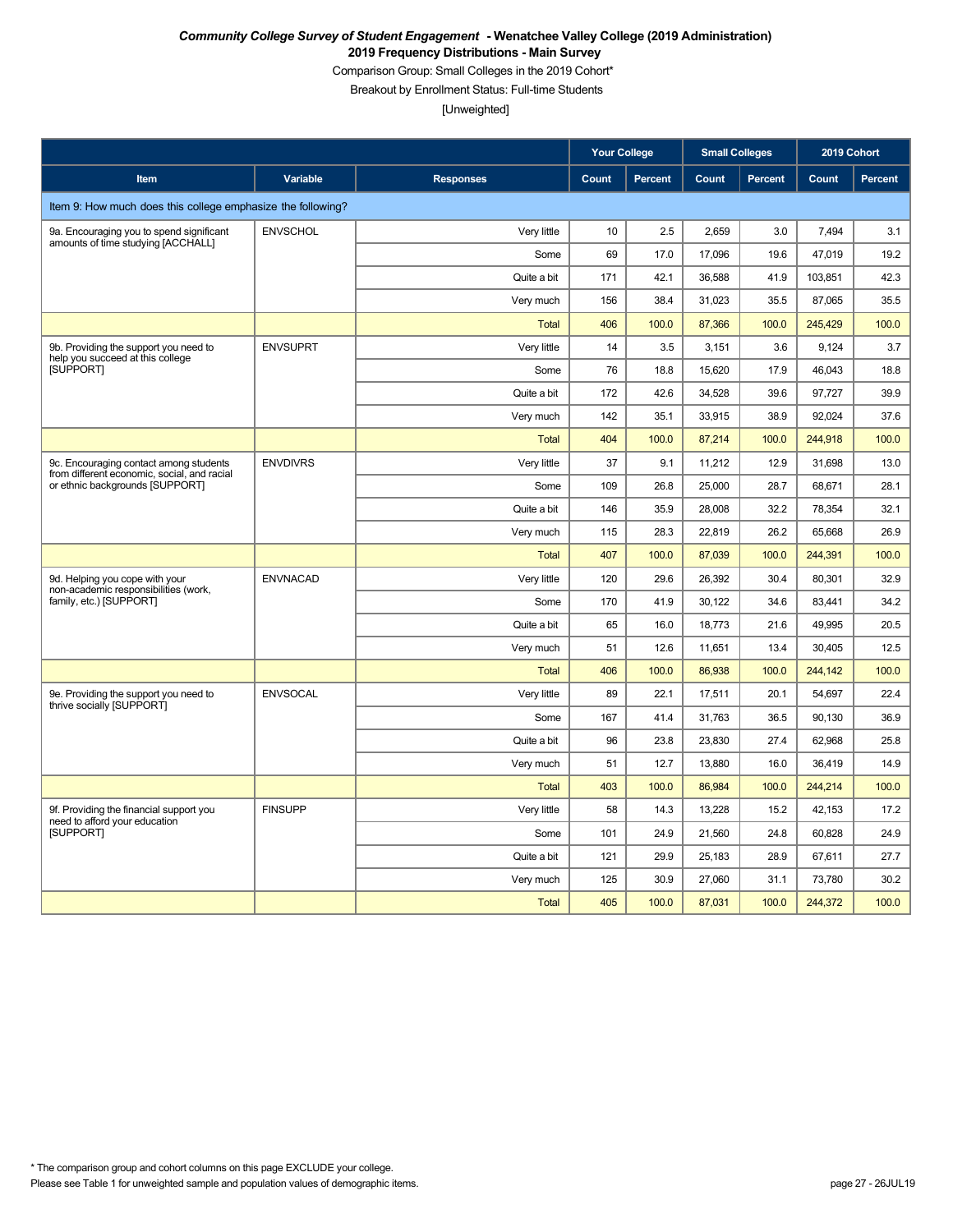Comparison Group: Small Colleges in the 2019 Cohort\*

Breakout by Enrollment Status: Full-time Students

|                                                                                                                                               |                   |                  | <b>Your College</b>     |         | <b>Small Colleges</b> |                | 2019 Cohort |         |
|-----------------------------------------------------------------------------------------------------------------------------------------------|-------------------|------------------|-------------------------|---------|-----------------------|----------------|-------------|---------|
| Item                                                                                                                                          | Variable          | <b>Responses</b> | Count                   | Percent | Count                 | <b>Percent</b> | Count       | Percent |
| Item 10: About how many hours do you spend in a typical 7-day week doing each of the following?                                               |                   |                  |                         |         |                       |                |             |         |
| 10a. Preparing for class (studying,                                                                                                           | ACADPR01          | None             | $\overline{\mathbf{c}}$ | 0.5     | 1,337                 | 1.5            | 2,939       | 1.2     |
| reading, writing, rehearsing, doing<br>homework, etc.) [STUEFF]                                                                               |                   | $1 - 5$          | 96                      | 23.6    | 29,977                | 34.4           | 80,343      | 32.8    |
|                                                                                                                                               |                   | $6 - 10$         | 113                     | 27.8    | 25,137                | 28.9           | 73,122      | 29.9    |
|                                                                                                                                               |                   | $11 - 20$        | 97                      | 23.8    | 18,075                | 20.8           | 53,243      | 21.8    |
|                                                                                                                                               |                   | $21 - 30$        | 50                      | 12.3    | 7,614                 | 8.7            | 21,963      | 9.0     |
|                                                                                                                                               |                   | More than 30     | 49                      | 12.0    | 4,963                 | 5.7            | 13,055      | 5.3     |
|                                                                                                                                               |                   | <b>Total</b>     | 407                     | 100.0   | 87,103                | 100.0          | 244,665     | 100.0   |
| 10b. Working for pay                                                                                                                          | <b>PAYWORK</b>    | None             | 134                     | 33.1    | 24,935                | 28.7           | 68,070      | 27.9    |
|                                                                                                                                               |                   | $1 - 5$          | 40                      | 9.9     | 7,598                 | 8.8            | 19,377      | 8.0     |
|                                                                                                                                               |                   | $6 - 10$         | 49                      | 12.1    | 8,261                 | 9.5            | 22,215      | 9.1     |
|                                                                                                                                               |                   | $11 - 20$        | 69                      | 17.0    | 14,404                | 16.6           | 41,860      | 17.2    |
|                                                                                                                                               |                   | $21 - 30$        | 48                      | 11.9    | 15,267                | 17.6           | 46,241      | 19.0    |
|                                                                                                                                               |                   | More than 30     | 65                      | 16.0    | 16,286                | 18.8           | 45,784      | 18.8    |
|                                                                                                                                               |                   | <b>Total</b>     | 405                     | 100.0   | 86,751                | 100.0          | 243,547     | 100.0   |
| 10c. Participating in college-sponsored<br>activities (organizations, campus<br>publications, student government,<br>intramural sports, etc.) | <b>PARTICXCUR</b> | None             | 287                     | 70.7    | 58,199                | 66.9           | 174,532     | 71.5    |
|                                                                                                                                               |                   | $1 - 5$          | 84                      | 20.7    | 18,818                | 21.6           | 45,901      | 18.8    |
|                                                                                                                                               |                   | $6 - 10$         | 17                      | 4.2     | 4,465                 | 5.1            | 11,035      | 4.5     |
|                                                                                                                                               |                   | $11 - 20$        | 12                      | 3.0     | 2,783                 | 3.2            | 6,726       | 2.8     |
|                                                                                                                                               |                   | $21 - 30$        | $\overline{c}$          | 0.5     | 1,293                 | 1.5            | 2,892       | 1.2     |
|                                                                                                                                               |                   | More than 30     | $\overline{\mathbf{4}}$ | 1.0     | 1,446                 | 1.7            | 3,173       | 1.3     |
|                                                                                                                                               |                   | <b>Total</b>     | 406                     | 100.0   | 87,004                | 100.0          | 244,259     | 100.0   |
| 10d. Providing care for dependents living<br>with you (parents, children, spouse, etc.)                                                       | CAREDE01          | None             | 222                     | 54.8    | 43,690                | 50.4           | 125,111     | 51.5    |
|                                                                                                                                               |                   | $1 - 5$          | 65                      | 16.0    | 14,065                | 16.2           | 41,889      | 17.2    |
|                                                                                                                                               |                   | $6 - 10$         | 31                      | 7.7     | 6,721                 | 7.8            | 20,414      | 8.4     |
|                                                                                                                                               |                   | $11 - 20$        | 15                      | 3.7     | 4,674                 | 5.4            | 13,550      | 5.6     |
|                                                                                                                                               |                   | $21 - 30$        | 11                      | 2.7     | 2,933                 | 3.4            | 8,206       | 3.4     |
|                                                                                                                                               |                   | More than 30     | 61                      | 15.1    | 14,523                | 16.8           | 33,948      | 14.0    |
|                                                                                                                                               |                   | Total            | 405                     | 100.0   | 86,606                | 100.0          | 243,118     | 100.0   |
| 10e. Commuting to and from classes                                                                                                            | <b>COMMUTE</b>    | None             | 44                      | 10.8    | 8,742                 | 10.1           | 20,257      | 8.3     |
|                                                                                                                                               |                   | $1 - 5$          | 245                     | 60.2    | 50,725                | 58.4           | 148,183     | 60.7    |
|                                                                                                                                               |                   | $6 - 10$         | 81                      | 19.9    | 16,533                | 19.0           | 46,169      | 18.9    |
|                                                                                                                                               |                   | $11 - 20$        | 18                      | 4.4     | 6,153                 | 7.1            | 17,065      | 7.0     |
|                                                                                                                                               |                   | $21 - 30$        | 4                       | 1.0     | 1,940                 | 2.2            | 5,233       | 2.1     |
|                                                                                                                                               |                   | More than 30     | 15                      | 3.7     | 2,823                 | 3.2            | 7,063       | 2.9     |
|                                                                                                                                               |                   | Total            | 407                     | 100.0   | 86,916                | 100.0          | 243,970     | 100.0   |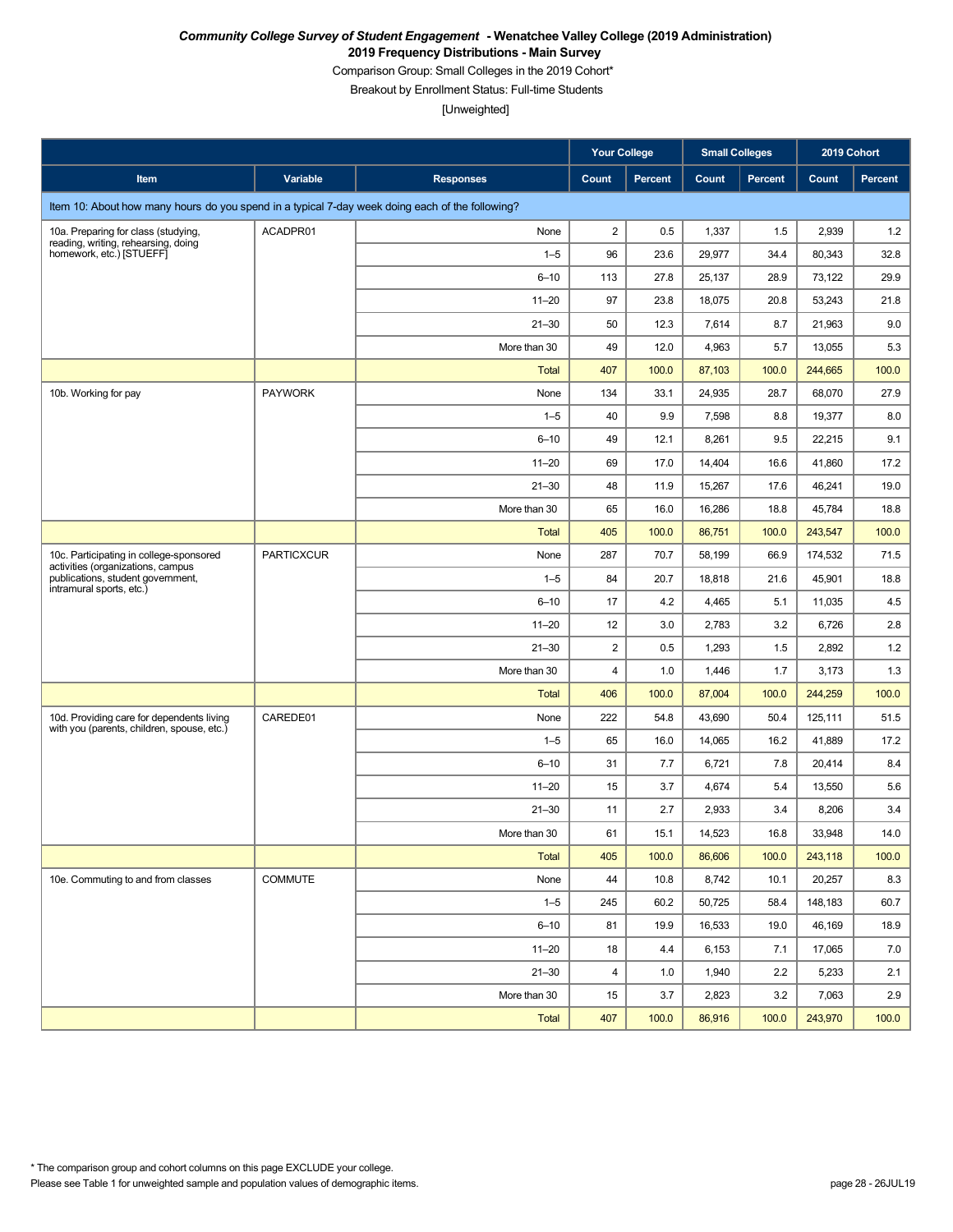Comparison Group: Small Colleges in the 2019 Cohort\*

Breakout by Enrollment Status: Full-time Students

|                                           |                 |                                                                                                                                               | <b>Your College</b> |         | <b>Small Colleges</b> |                | 2019 Cohort |         |
|-------------------------------------------|-----------------|-----------------------------------------------------------------------------------------------------------------------------------------------|---------------------|---------|-----------------------|----------------|-------------|---------|
| Item                                      | Variable        | <b>Responses</b>                                                                                                                              | Count               | Percent | Count                 | <b>Percent</b> | Count       | Percent |
|                                           |                 | Item 11: How much has your experience at this college contributed to your knowledge, skills, and personal development in the following areas? |                     |         |                       |                |             |         |
| 11a. Acquiring job- or work-related       | <b>GNWORK</b>   | Very little                                                                                                                                   | 63                  | 15.5    | 12,257                | 14.1           | 44,985      | 18.4    |
| knowledge and skills                      |                 | Some                                                                                                                                          | 105                 | 25.9    | 23,425                | 26.9           | 69,863      | 28.6    |
|                                           |                 | Quite a bit                                                                                                                                   | 125                 | 30.8    | 26,213                | 30.1           | 69,220      | 28.3    |
|                                           |                 | Very much                                                                                                                                     | 113                 | 27.8    | 25,151                | 28.9           | 60,199      | 24.6    |
|                                           |                 | <b>Total</b>                                                                                                                                  | 406                 | 100.0   | 87,046                | 100.0          | 244,267     | 100.0   |
| 11b. Writing clearly and effectively      | <b>GNWRITE</b>  | Very little                                                                                                                                   | 25                  | 6.2     | 7,129                 | 8.2            | 19,371      | 7.9     |
|                                           |                 | Some                                                                                                                                          | 103                 | 25.4    | 23,461                | 26.9           | 64,675      | 26.4    |
|                                           |                 | Quite a bit                                                                                                                                   | 184                 | 45.4    | 34,080                | 39.1           | 96,747      | 39.6    |
|                                           |                 | Very much                                                                                                                                     | 93                  | 23.0    | 22,428                | 25.8           | 63,777      | 26.1    |
|                                           |                 | <b>Total</b>                                                                                                                                  | 405                 | 100.0   | 87,098                | 100.0          | 244,570     | 100.0   |
| 11c. Speaking clearly and effectively     | <b>GNSPEAK</b>  | Very little                                                                                                                                   | 43                  | 10.6    | 8,704                 | 10.0           | 25,153      | 10.3    |
|                                           |                 | Some                                                                                                                                          | 115                 | 28.3    | 24,000                | 27.6           | 67,020      | 27.4    |
|                                           |                 | Quite a bit                                                                                                                                   | 159                 | 39.2    | 32,062                | 36.8           | 89,747      | 36.7    |
|                                           |                 | Very much                                                                                                                                     | 89                  | 21.9    | 22,254                | 25.6           | 62,401      | 25.5    |
|                                           |                 | <b>Total</b>                                                                                                                                  | 406                 | 100.0   | 87,020                | 100.0          | 244,321     | 100.0   |
| 11d. Thinking critically and analytically | <b>GNANALY</b>  | Very little                                                                                                                                   | 19                  | 4.7     | 3,780                 | 4.3            | 11,071      | 4.5     |
|                                           |                 | Some                                                                                                                                          | 74                  | 18.1    | 17,392                | 20.0           | 49,856      | 20.4    |
|                                           |                 | Quite a bit                                                                                                                                   | 161                 | 39.5    | 35,317                | 40.6           | 99,594      | 40.8    |
|                                           |                 | Very much                                                                                                                                     | 154                 | 37.7    | 30,500                | 35.1           | 83,670      | 34.3    |
|                                           |                 | <b>Total</b>                                                                                                                                  | 408                 | 100.0   | 86,989                | 100.0          | 244,191     | 100.0   |
| 11e. Solving numerical problems           | <b>GNSOLVE</b>  | Very little                                                                                                                                   | 46                  | 11.3    | 9,323                 | 10.7           | 27,602      | 11.3    |
|                                           |                 | Some                                                                                                                                          | 100                 | 24.6    | 24,613                | 28.3           | 68,409      | 28.0    |
|                                           |                 | Quite a bit                                                                                                                                   | 147                 | 36.1    | 30,641                | 35.2           | 85,484      | 35.0    |
|                                           |                 | Very much                                                                                                                                     | 114                 | 28.0    | 22,463                | 25.8           | 62,814      | 25.7    |
|                                           |                 | <b>Total</b>                                                                                                                                  | 407                 | 100.0   | 87,040                | 100.0          | 244,309     | 100.0   |
| 11f. Working effectively with others      | <b>GNOTHERS</b> | Very little                                                                                                                                   | 31                  | 7.6     | 5,731                 | 6.6            | 18,587      | 7.6     |
|                                           |                 | Some                                                                                                                                          | 100                 | 24.6    | 20,845                | 24.0           | 62,016      | 25.4    |
|                                           |                 | Quite a bit                                                                                                                                   | 157                 | 38.7    | 32,519                | 37.4           | 89,653      | 36.7    |
|                                           |                 | Very much                                                                                                                                     | 118                 | 29.1    | 27,906                | 32.1           | 73,943      | 30.3    |
|                                           |                 | Total                                                                                                                                         | 406                 | 100.0   | 87,001                | 100.0          | 244,199     | 100.0   |
| 11g. Learning effectively on your own     | GNINQ           | Very little                                                                                                                                   | 23                  | 5.7     | 4,429                 | 5.1            | 13,942      | 5.7     |
|                                           |                 | Some                                                                                                                                          | 68                  | 16.7    | 17,352                | 19.9           | 49,779      | 20.4    |
|                                           |                 | Quite a bit                                                                                                                                   | 163                 | 40.1    | 33,554                | 38.6           | 93,331      | 38.2    |
|                                           |                 | Very much                                                                                                                                     | 152                 | 37.4    | 31,653                | 36.4           | 87,132      | 35.7    |
|                                           |                 | <b>Total</b>                                                                                                                                  | 406                 | 100.0   | 86,988                | 100.0          | 244,184     | 100.0   |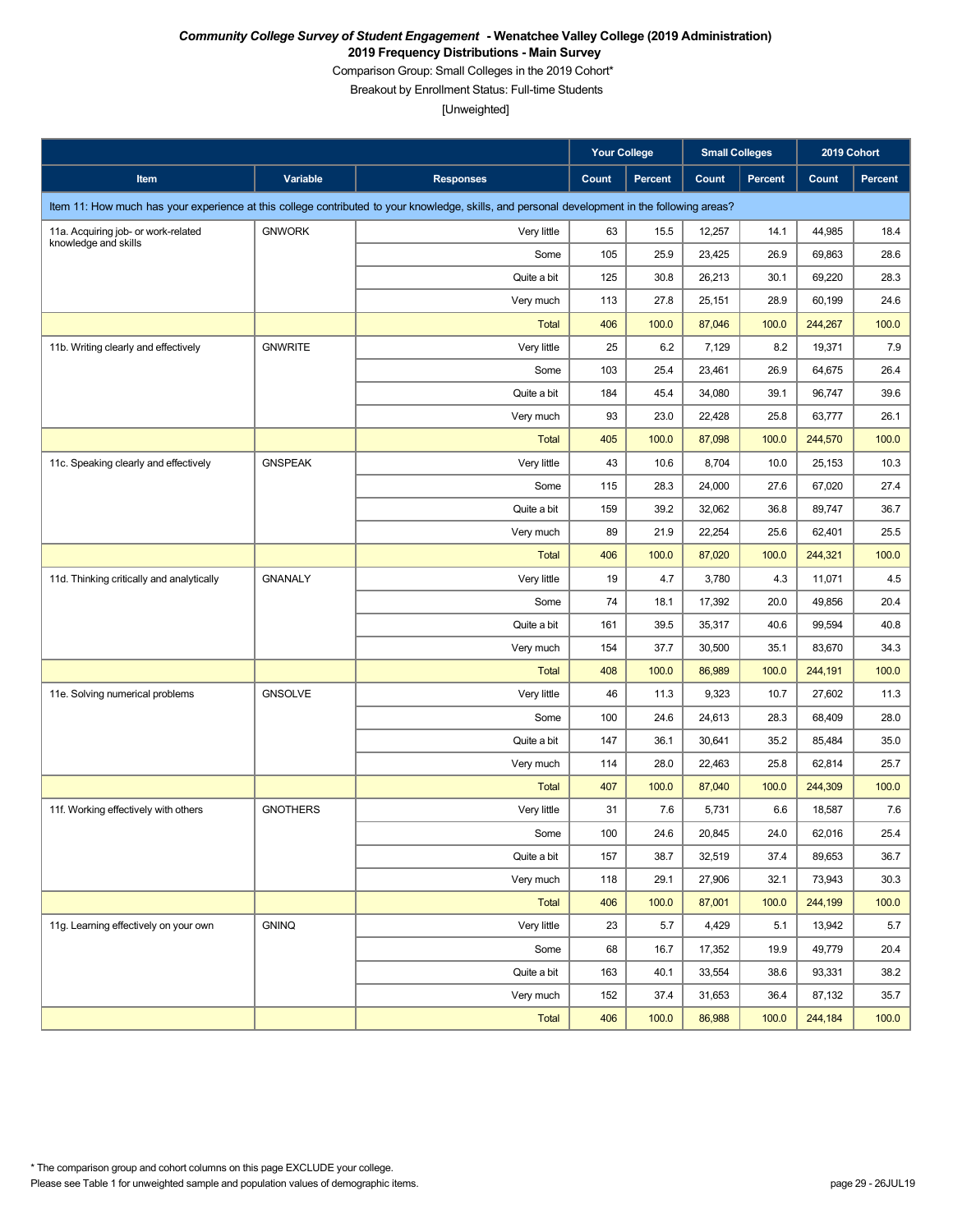Comparison Group: Small Colleges in the 2019 Cohort\*

Breakout by Enrollment Status: Full-time Students

|                                                                                             |                  |                                                                                                                                               | Your College   |                | <b>Small Colleges</b> |                | 2019 Cohort |                |
|---------------------------------------------------------------------------------------------|------------------|-----------------------------------------------------------------------------------------------------------------------------------------------|----------------|----------------|-----------------------|----------------|-------------|----------------|
| Item                                                                                        | Variable         | <b>Responses</b>                                                                                                                              | Count          | <b>Percent</b> | Count                 | <b>Percent</b> | Count       | <b>Percent</b> |
|                                                                                             |                  | Item 11: How much has your experience at this college contributed to your knowledge, skills, and personal development in the following areas? |                |                |                       |                |             |                |
| 11h. Developing clearer career goals                                                        | <b>GNCARGOAL</b> | Very little                                                                                                                                   | 51             | 12.6           | 8,694                 | 10.0           | 29,492      | 12.1           |
|                                                                                             |                  | Some                                                                                                                                          | 94             | 23.2           | 20,261                | 23.3           | 60,222      | 24.7           |
|                                                                                             |                  | Quite a bit                                                                                                                                   | 129            | 31.9           | 28,609                | 32.9           | 77,004      | 31.5           |
|                                                                                             |                  | Very much                                                                                                                                     | 131            | 32.3           | 29,404                | 33.8           | 77,407      | 31.7           |
|                                                                                             |                  | <b>Total</b>                                                                                                                                  | 405            | 100.0          | 86,968                | 100.0          | 244,125     | 100.0          |
| 11i. Gaining information about career<br>opportunities                                      | <b>GNGAINCAR</b> | Very little                                                                                                                                   | 57             | 14.1           | 11,119                | 12.8           | 38,174      | 15.6           |
|                                                                                             |                  | Some                                                                                                                                          | 108            | 26.7           | 22,337                | 25.6           | 66,342      | 27.1           |
|                                                                                             |                  | Quite a bit                                                                                                                                   | 118            | 29.1           | 26,720                | 30.7           | 71,282      | 29.2           |
|                                                                                             |                  | Very much                                                                                                                                     | 122            | 30.1           | 26,916                | 30.9           | 68,678      | 28.1           |
|                                                                                             |                  | <b>Total</b>                                                                                                                                  | 405            | 100.0          | 87,092                | 100.0          | 244,476     | 100.0          |
| Item 12.1: How often have you used the following services during the current academic year? |                  |                                                                                                                                               |                |                |                       |                |             |                |
| 12.1a. Academic advising/planning<br>[SUPPORT]                                              | <b>FREQACAD</b>  | Never                                                                                                                                         | 63             | 15.9           | 9,583                 | 11.2           | 27,616      | 11.5           |
|                                                                                             |                  | 1 time                                                                                                                                        | 96             | 24.2           | 17,467                | 20.4           | 52,019      | 21.6           |
|                                                                                             |                  | 2-4 times                                                                                                                                     | 178            | 44.9           | 44,464                | 52.0           | 123,064     | 51.2           |
|                                                                                             |                  | 5 or more times                                                                                                                               | 59             | 14.9           | 14,058                | 16.4           | 37,871      | 15.7           |
|                                                                                             |                  | <b>Total</b>                                                                                                                                  | 396            | 100.0          | 85,572                | 100.0          | 240,570     | 100.0          |
| 12.1b. Career counseling [SUPPORT]                                                          | <b>FREQCACOU</b> | Never                                                                                                                                         | 248            | 62.8           | 51,571                | 60.5           | 144,525     | 60.4           |
|                                                                                             |                  | 1 time                                                                                                                                        | 66             | 16.7           | 15,104                | 17.7           | 42,827      | 17.9           |
|                                                                                             |                  | 2-4 times                                                                                                                                     | 63             | 15.9           | 14,696                | 17.3           | 41,098      | 17.2           |
|                                                                                             |                  | 5 or more times                                                                                                                               | 18             | 4.6            | 3,815                 | 4.5            | 10,949      | 4.6            |
|                                                                                             |                  | <b>Total</b>                                                                                                                                  | 395            | 100.0          | 85,186                | 100.0          | 239,399     | 100.0          |
| 12.1c. Job placement assistance                                                             | <b>FREQJOBPL</b> | Never                                                                                                                                         | 333            | 84.7           | 69,687                | 82.3           | 203,247     | 85.5           |
|                                                                                             |                  | 1 time                                                                                                                                        | 34             | 8.7            | 7,551                 | 8.9            | 18,181      | 7.6            |
|                                                                                             |                  | 2-4 times                                                                                                                                     | 19             | 4.8            | 5,544                 | 6.5            | 12,250      | 5.2            |
|                                                                                             |                  | 5 or more times                                                                                                                               | $\overline{7}$ | 1.8            | 1,880                 | 2.2            | 4,154       | 1.7            |
|                                                                                             |                  | <b>Total</b>                                                                                                                                  | 393            | 100.0          | 84,662                | 100.0          | 237,832     | 100.0          |
| 12.1d. Peer or other tutoring [STUEFF]                                                      | <b>FREQTUTOR</b> | Never                                                                                                                                         | 222            | 56.6           | 50,166                | 59.3           | 138,596     | 58.3           |
|                                                                                             |                  | 1 time                                                                                                                                        | 55             | 14.0           | 10,592                | 12.5           | 29,962      | 12.6           |
|                                                                                             |                  | 2-4 times                                                                                                                                     | 70             | 17.9           | 13,572                | 16.0           | 38,639      | 16.3           |
|                                                                                             |                  | 5 or more times                                                                                                                               | 45             | 11.5           | 10,299                | 12.2           | 30,332      | 12.8           |
|                                                                                             |                  | Total                                                                                                                                         | 392            | 100.0          | 84,629                | 100.0          | 237,529     | 100.0          |
| 12.1e. Skill labs (writing, math, etc.)<br><b>ISTUEFFI</b>                                  | <b>FREQLAB</b>   | Never                                                                                                                                         | 201            | 51.3           | 42,225                | 50.0           | 124,031     | 52.3           |
|                                                                                             |                  | 1 time                                                                                                                                        | 60             | 15.3           | 9,501                 | 11.3           | 27,200      | 11.5           |
|                                                                                             |                  | 2-4 times                                                                                                                                     | 67             | 17.1           | 15,882                | 18.8           | 42,993      | 18.1           |
|                                                                                             |                  | 5 or more times                                                                                                                               | 64             | 16.3           | 16,832                | 19.9           | 42,929      | 18.1           |
|                                                                                             |                  | <b>Total</b>                                                                                                                                  | 392            | 100.0          | 84,440                | 100.0          | 237,153     | 100.0          |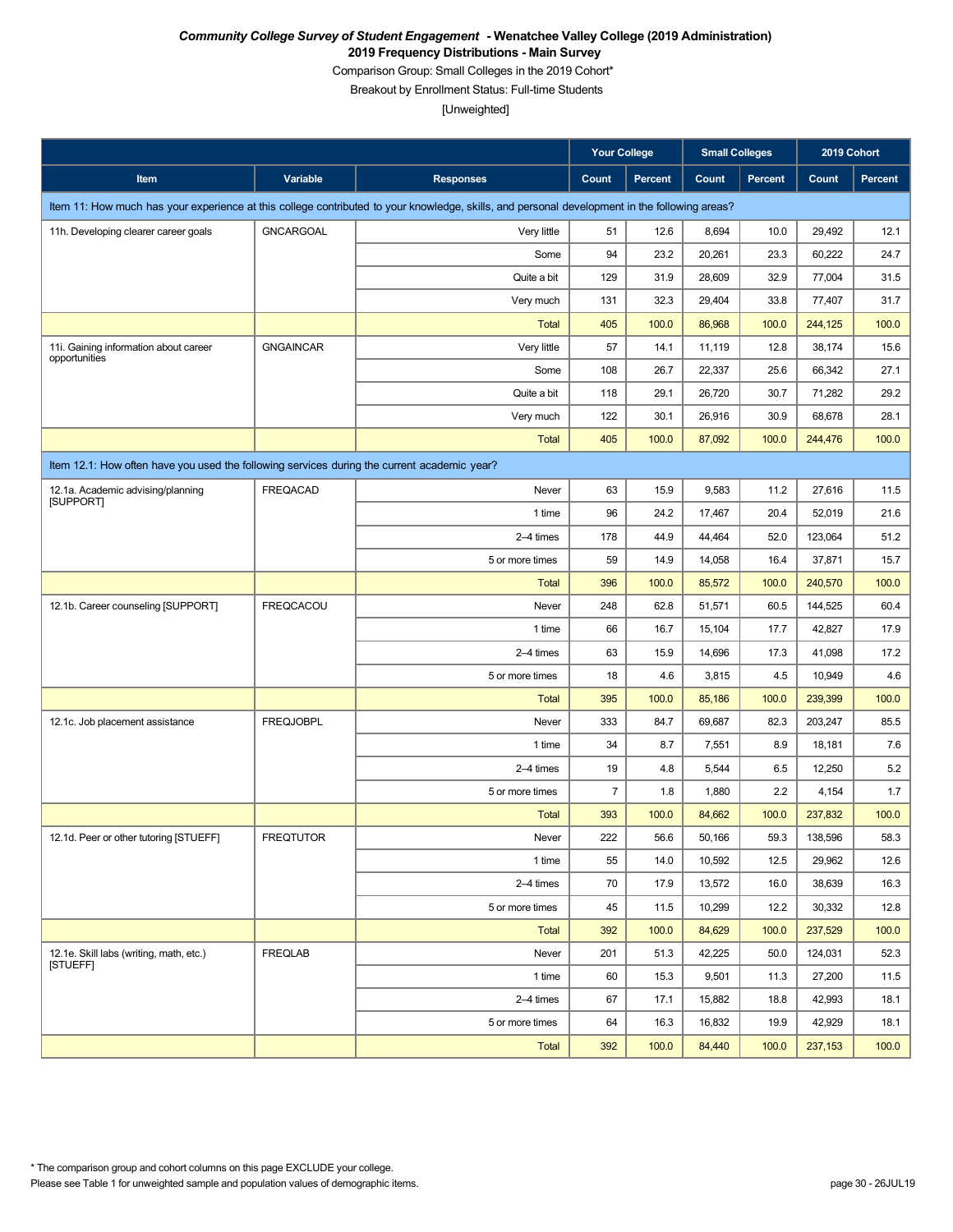Comparison Group: Small Colleges in the 2019 Cohort\*

Breakout by Enrollment Status: Full-time Students

|                                                                                             |                     |                  | <b>Your College</b> |         | <b>Small Colleges</b> |         | 2019 Cohort |         |
|---------------------------------------------------------------------------------------------|---------------------|------------------|---------------------|---------|-----------------------|---------|-------------|---------|
| Item                                                                                        | Variable            | <b>Responses</b> | <b>Count</b>        | Percent | Count                 | Percent | Count       | Percent |
| Item 12.1: How often have you used the following services during the current academic year? |                     |                  |                     |         |                       |         |             |         |
| 12.1f. Child care                                                                           | <b>FREQCHLD</b>     | Never            | 379                 | 96.4    | 78,596                | 93.1    | 223,767     | 94.4    |
|                                                                                             |                     | 1 time           | 5                   | 1.3     | 1,715                 | 2.0     | 4,114       | 1.7     |
|                                                                                             |                     | 2-4 times        | 3                   | 0.8     | 1,827                 | 2.2     | 4,315       | 1.8     |
|                                                                                             |                     | 5 or more times  | 6                   | 1.5     | 2,244                 | 2.7     | 4,742       | 2.0     |
|                                                                                             |                     | <b>Total</b>     | 393                 | 100.0   | 84,382                | 100.0   | 236,938     | 100.0   |
| 12.1g. Financial aid advising                                                               | <b>FREQFAADV</b>    | Never            | 157                 | 39.8    | 26,161                | 30.9    | 86,253      | 36.3    |
|                                                                                             |                     | 1 time           | 75                  | 19.0    | 17,874                | 21.1    | 47,830      | 20.1    |
|                                                                                             |                     | 2-4 times        | 107                 | 27.2    | 28,267                | 33.4    | 71,123      | 29.9    |
|                                                                                             |                     | 5 or more times  | 55                  | 14.0    | 12,258                | 14.5    | 32,319      | 13.6    |
|                                                                                             |                     | <b>Total</b>     | 394                 | 100.0   | 84,560                | 100.0   | 237,525     | 100.0   |
| 12.1h. Computer lab [STUEFF]                                                                | <b>FREQCOMLB</b>    | Never            | 93                  | 23.7    | 23,787                | 28.1    | 73,206      | 30.8    |
|                                                                                             |                     | 1 time           | 29                  | 7.4     | 9,208                 | 10.9    | 26,768      | 11.3    |
|                                                                                             |                     | 2-4 times        | 94                  | 24.0    | 19,134                | 22.6    | 52,516      | 22.1    |
|                                                                                             |                     | 5 or more times  | 176                 | 44.9    | 32,387                | 38.3    | 84,831      | 35.7    |
|                                                                                             |                     | <b>Total</b>     | 392                 | 100.0   | 84,516                | 100.0   | 237,321     | 100.0   |
| 12.1i. Student organizations                                                                | <b>FREQSTORG</b>    | Never            | 264                 | 67.0    | 54,522                | 64.7    | 164,114     | 69.4    |
|                                                                                             |                     | 1 time           | 42                  | 10.7    | 10,174                | 12.1    | 26,282      | 11.1    |
|                                                                                             |                     | 2-4 times        | 48                  | 12.2    | 11,130                | 13.2    | 26,457      | 11.2    |
|                                                                                             |                     | 5 or more times  | 40                  | 10.2    | 8,424                 | 10.0    | 19,614      | 8.3     |
|                                                                                             |                     | <b>Total</b>     | 394                 | 100.0   | 84,250                | 100.0   | 236,467     | 100.0   |
| 12.1j. Transfer advising/planning                                                           | <b>FREQTRADV</b>    | Never            | 241                 | 61.8    | 50,354                | 60.2    | 132,856     | 56.6    |
|                                                                                             |                     | 1 time           | 59                  | 15.1    | 14,881                | 17.8    | 45,134      | 19.2    |
|                                                                                             |                     | 2-4 times        | 60                  | 15.4    | 13,545                | 16.2    | 41,366      | 17.6    |
|                                                                                             |                     | 5 or more times  | 30                  | 7.7     | 4,828                 | 5.8     | 15,266      | 6.5     |
|                                                                                             |                     | <b>Total</b>     | 390                 | 100.0   | 83,608                | 100.0   | 234,622     | 100.0   |
| 12.1k. Library resources and services                                                       | <b>FREQLIB</b>      | Never            | 56                  | 14.3    | 20,766                | 24.6    | 55,459      | 23.4    |
|                                                                                             |                     | 1 time           | 41                  | 10.5    | 12,619                | 15.0    | 35,368      | 14.9    |
|                                                                                             |                     | 2-4 times        | 117                 | 29.8    | 23,444                | 27.8    | 66,254      | 28.0    |
|                                                                                             |                     | 5 or more times  | 178                 | 45.4    | 27,561                | 32.7    | 79,905      | 33.7    |
|                                                                                             |                     | <b>Total</b>     | 392                 | 100.0   | 84,390                | 100.0   | 236,986     | 100.0   |
| 12.1I. Services for students with<br>disabilities                                           | <b>FREQDISABSVC</b> | Never            | 361                 | 91.4    | 76,089                | 89.7    | 214,722     | 90.1    |
|                                                                                             |                     | 1 time           | 8                   | 2.0     | 3,156                 | 3.7     | 8,198       | 3.4     |
|                                                                                             |                     | 2-4 times        | 13                  | 3.3     | 3,056                 | 3.6     | 7,972       | 3.3     |
|                                                                                             |                     | 5 or more times  | 13                  | 3.3     | 2,570                 | 3.0     | 7,419       | 3.1     |
|                                                                                             |                     | Total            | 395                 | 100.0   | 84,871                | 100.0   | 238,311     | 100.0   |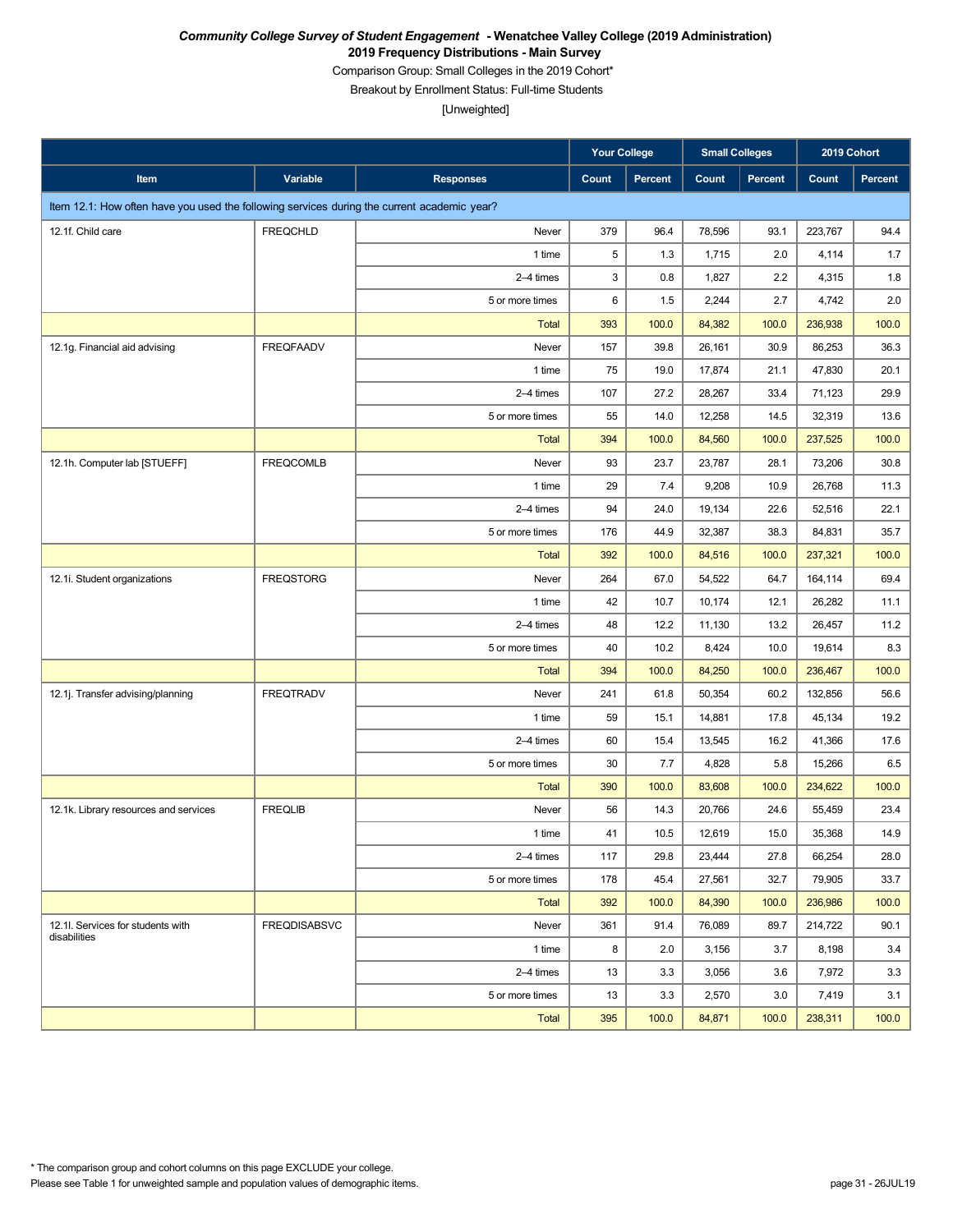Comparison Group: Small Colleges in the 2019 Cohort\*

Breakout by Enrollment Status: Full-time Students

|                                                                                             |                    |                  | <b>Your College</b> |         | <b>Small Colleges</b> |                | 2019 Cohort |         |
|---------------------------------------------------------------------------------------------|--------------------|------------------|---------------------|---------|-----------------------|----------------|-------------|---------|
| Item                                                                                        | Variable           | <b>Responses</b> | Count               | Percent | Count                 | <b>Percent</b> | Count       | Percent |
| Item 12.1: How often have you used the following services during the current academic year? |                    |                  |                     |         |                       |                |             |         |
| 12.1m. Services for active military and                                                     | <b>FREQMILSVCS</b> | Never            | 377                 | 95.2    | 77,155                | 90.9           | 216,769     | 91.0    |
| veterans                                                                                    |                    | 1 time           | $\overline{4}$      | 1.0     | 2,384                 | 2.8            | 5,893       | 2.5     |
|                                                                                             |                    | 2-4 times        | 6                   | 1.5     | 2,699                 | 3.2            | 7,307       | 3.1     |
|                                                                                             |                    | 5 or more times  | 9                   | 2.3     | 2,625                 | 3.1            | 8,241       | 3.5     |
|                                                                                             |                    | <b>Total</b>     | 396                 | 100.0   | 84,863                | 100.0          | 238,210     | 100.0   |
| Item 12.2: How satisfied are you with the services?                                         |                    |                  |                     |         |                       |                |             |         |
| 12.2a. Academic advising/planning                                                           | SATACAD            | Not at all       | 24                  | 6.1     | 4,450                 | 5.3            | 15,405      | 6.6     |
|                                                                                             |                    | Somewhat         | 149                 | 38.0    | 32,071                | 38.4           | 93,293      | 39.8    |
|                                                                                             |                    | Very             | 159                 | 40.6    | 38,393                | 46.0           | 100,716     | 43.0    |
|                                                                                             |                    | N.A.             | 60                  | 15.3    | 8,611                 | 10.3           | 24,932      | 10.6    |
|                                                                                             |                    | <b>Total</b>     | 392                 | 100.0   | 83,525                | 100.0          | 234,346     | 100.0   |
| 12.2b. Career counseling                                                                    | <b>SATCACOU</b>    | Not at all       | 28                  | 7.3     | 5,798                 | 7.0            | 16,014      | 6.9     |
|                                                                                             |                    | Somewhat         | 77                  | 20.1    | 16,583                | 20.1           | 45,770      | 19.8    |
|                                                                                             |                    | Very             | 67                  | 17.4    | 16,386                | 19.9           | 44,176      | 19.2    |
|                                                                                             |                    | N.A.             | 212                 | 55.2    | 43,580                | 52.9           | 124,635     | 54.0    |
|                                                                                             |                    | <b>Total</b>     | 384                 | 100.0   | 82,347                | 100.0          | 230,595     | 100.0   |
| 12.2c. Job placement assistance                                                             | <b>SATJOBPL</b>    | Not at all       | 20                  | 5.2     | 6,350                 | 7.8            | 16,558      | 7.3     |
|                                                                                             |                    | Somewhat         | 38                  | 9.9     | 9,474                 | 11.6           | 22,611      | 9.9     |
|                                                                                             |                    | Very             | 26                  | 6.8     | 8,020                 | 9.8            | 17,933      | 7.9     |
|                                                                                             |                    | N.A.             | 298                 | 78.0    | 57,710                | 70.8           | 170,825     | 74.9    |
|                                                                                             |                    | <b>Total</b>     | 382                 | 100.0   | 81,554                | 100.0          | 227,927     | 100.0   |
| 12.2d. Peer or other tutoring                                                               | <b>SATTUTOR</b>    | Not at all       | 18                  | 4.8     | 4,592                 | 5.6            | 11,888      | 5.2     |
|                                                                                             |                    | Somewhat         | 92                  | 24.5    | 15,109                | 18.5           | 43,096      | 18.9    |
|                                                                                             |                    | Very             | 72                  | 19.1    | 19,607                | 24.0           | 54,403      | 23.9    |
|                                                                                             |                    | N.A.             | 194                 | 51.6    | 42,288                | 51.8           | 118,688     | 52.0    |
|                                                                                             |                    | <b>Total</b>     | 376                 | 100.0   | 81,596                | 100.0          | 228,075     | 100.0   |
| 12.2e. Skill labs (writing, math, etc.)                                                     | SATLAB             | Not at all       | 10                  | 2.6     | 3,708                 | 4.6            | 10,147      | 4.5     |
|                                                                                             |                    | Somewhat         | 88                  | 23.0    | 18,587                | 22.9           | 49,477      | 21.8    |
|                                                                                             |                    | Very             | 100                 | 26.2    | 21,970                | 27.0           | 58,370      | 25.7    |
|                                                                                             |                    | N.A.             | 184                 | 48.2    | 37,013                | 45.5           | 109,416     | 48.1    |
|                                                                                             |                    | <b>Total</b>     | 382                 | 100.0   | 81,278                | 100.0          | 227,410     | 100.0   |
| 12.2f. Child care                                                                           | <b>SATCHLD</b>     | Not at all       | 12                  | 3.1     | 4,929                 | 6.1            | 12,329      | 5.5     |
|                                                                                             |                    | Somewhat         | 16                  | 4.2     | 4,681                 | 5.8            | 11,305      | 5.0     |
|                                                                                             |                    | Very             | 12                  | 3.1     | 4,665                 | 5.8            | 10,842      | 4.8     |
|                                                                                             |                    | N.A.             | 342                 | 89.5    | 66,531                | 82.3           | 191,372     | 84.7    |
|                                                                                             |                    | <b>Total</b>     | 382                 | 100.0   | 80,806                | 100.0          | 225,848     | 100.0   |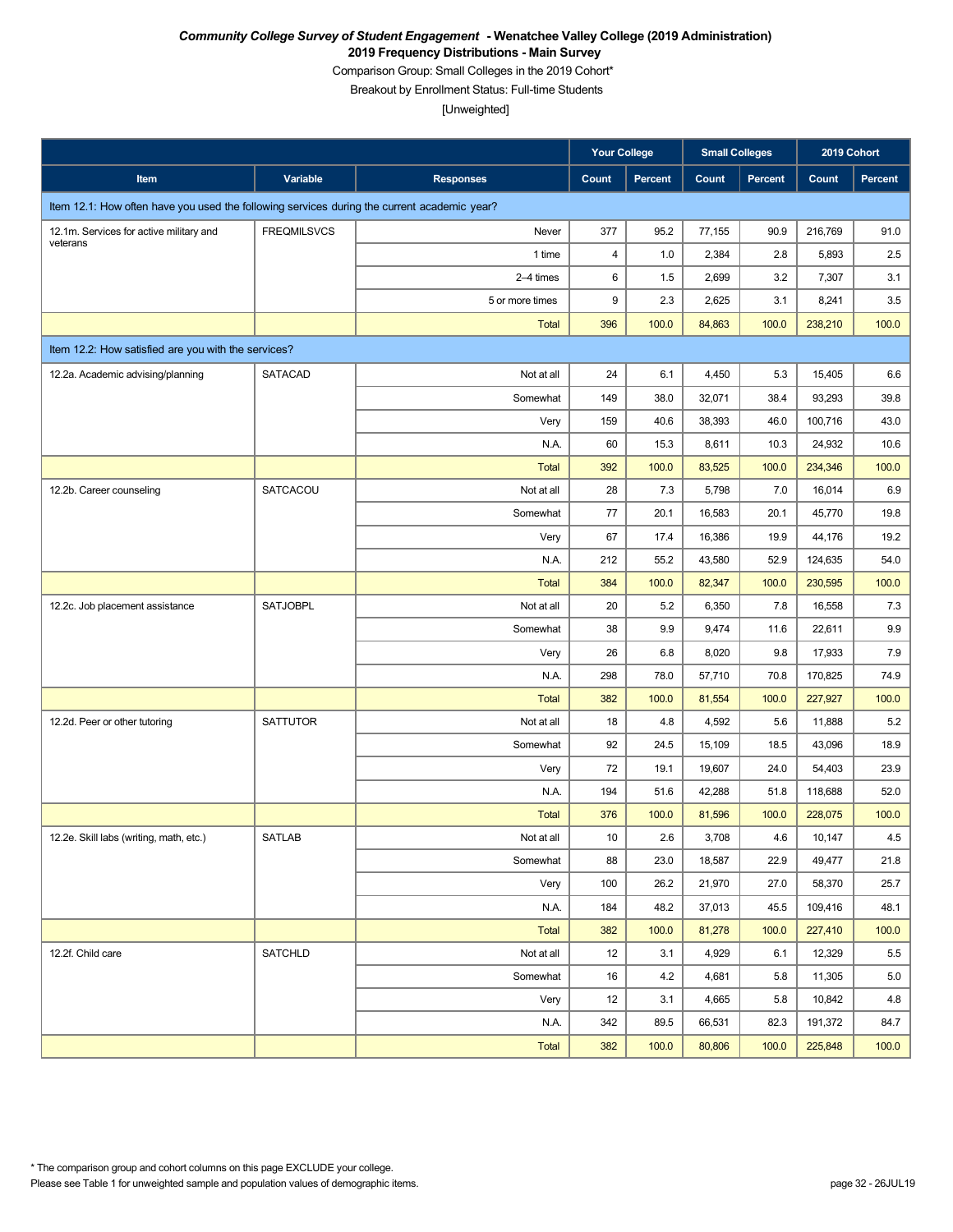Comparison Group: Small Colleges in the 2019 Cohort\*

Breakout by Enrollment Status: Full-time Students

|                                                     |                    |                  | <b>Your College</b> |         | <b>Small Colleges</b> |                | 2019 Cohort |                |
|-----------------------------------------------------|--------------------|------------------|---------------------|---------|-----------------------|----------------|-------------|----------------|
| Item                                                | Variable           | <b>Responses</b> | Count               | Percent | Count                 | <b>Percent</b> | Count       | <b>Percent</b> |
| Item 12.2: How satisfied are you with the services? |                    |                  |                     |         |                       |                |             |                |
| 12.2g. Financial aid advising                       | SATFAADV           | Not at all       | 34                  | 8.8     | 6,430                 | 7.9            | 18,761      | 8.2            |
|                                                     |                    | Somewhat         | 90                  | 23.4    | 20,867                | 25.6           | 55,613      | 24.4           |
|                                                     |                    | Very             | 130                 | 33.8    | 31,937                | 39.2           | 79,260      | 34.8           |
|                                                     |                    | N.A.             | 131                 | 34.0    | 22,278                | 27.3           | 74,439      | 32.6           |
|                                                     |                    | <b>Total</b>     | 385                 | 100.0   | 81,512                | 100.0          | 228,073     | 100.0          |
| 12.2h. Computer lab                                 | <b>SATCOMLB</b>    | Not at all       | 12                  | 3.1     | 3,007                 | 3.7            | 8,120       | 3.6            |
|                                                     |                    | Somewhat         | 92                  | 24.0    | 19,654                | 24.1           | 52,960      | 23.2           |
|                                                     |                    | Very             | 202                 | 52.7    | 38,025                | 46.7           | 102,517     | 45.0           |
|                                                     |                    | N.A.             | 77                  | 20.1    | 20,734                | 25.5           | 64,272      | 28.2           |
|                                                     |                    | <b>Total</b>     | 383                 | 100.0   | 81,420                | 100.0          | 227,869     | 100.0          |
| 12.2i. Student organizations                        | <b>SATSTORG</b>    | Not at all       | 20                  | 5.3     | 4,692                 | 5.8            | 12,805      | 5.7            |
|                                                     |                    | Somewhat         | 71                  | 18.9    | 15,700                | 19.4           | 38,653      | 17.1           |
|                                                     |                    | Very             | 54                  | 14.4    | 14,302                | 17.7           | 34,350      | 15.2           |
|                                                     |                    | N.A.             | 231                 | 61.4    | 46,213                | 57.1           | 140,111     | 62.0           |
|                                                     |                    | <b>Total</b>     | 376                 | 100.0   | 80,907                | 100.0          | 225,919     | 100.0          |
| 12.2j. Transfer advising/planning                   | <b>SATTRADV</b>    | Not at all       | 24                  | 6.4     | 5,592                 | 7.0            | 15,831      | 7.1            |
|                                                     |                    | Somewhat         | 71                  | 18.9    | 15,474                | 19.3           | 45,992      | 20.5           |
|                                                     |                    | Very             | 78                  | 20.7    | 16,837                | 21.0           | 49,725      | 22.2           |
|                                                     |                    | N.A.             | 203                 | 54.0    | 42,268                | 52.7           | 112,668     | 50.2           |
|                                                     |                    | <b>Total</b>     | 376                 | 100.0   | 80,171                | 100.0          | 224,216     | 100.0          |
| 12.2k. Library resources and services               | <b>SATLIB</b>      | Not at all       | 6                   | 1.6     | 3,129                 | 3.8            | 7,891       | 3.5            |
|                                                     |                    | Somewhat         | 92                  | 24.7    | 20,313                | 25.0           | 57,154      | 25.1           |
|                                                     |                    | Very             | 224                 | 60.2    | 40,037                | 49.2           | 114,288     | 50.1           |
|                                                     |                    | N.A.             | 50                  | 13.4    | 17,896                | 22.0           | 48,654      | 21.3           |
|                                                     |                    | <b>Total</b>     | 372                 | 100.0   | 81,375                | 100.0          | 227,987     | 100.0          |
| 12.2l. Services for students with<br>disabilities   | <b>SATDISABSVC</b> | Not at all       | 9                   | 2.4     | 3,950                 | 4.8            | 10,208      | 4.5            |
|                                                     |                    | Somewhat         | 16                  | $4.3\,$ | 5,559                 | $6.8\,$        | 13,983      | 6.1            |
|                                                     |                    | Very             | 35                  | 9.3     | 7,097                 | 8.7            | 18,527      | 8.1            |
|                                                     |                    | N.A.             | 316                 | 84.0    | 64,934                | 79.6           | 185,132     | 81.3           |
|                                                     |                    | <b>Total</b>     | 376                 | 100.0   | 81,540                | 100.0          | 227,850     | 100.0          |
| 12.2m. Services for active military and<br>veterans | <b>SATMILSVCS</b>  | Not at all       | 14                  | 3.7     | 4,462                 | 5.5            | 11,572      | 5.1            |
|                                                     |                    | Somewhat         | 14                  | 3.7     | 5,040                 | 6.2            | 12,634      | 5.5            |
|                                                     |                    | Very             | 21                  | 5.6     | 6,601                 | 8.1            | 18,024      | 7.9            |
|                                                     |                    | N.A.             | 328                 | 87.0    | 65,484                | 80.3           | 185,688     | 81.5           |
|                                                     |                    | Total            | 377                 | 100.0   | 81,587                | 100.0          | 227,918     | 100.0          |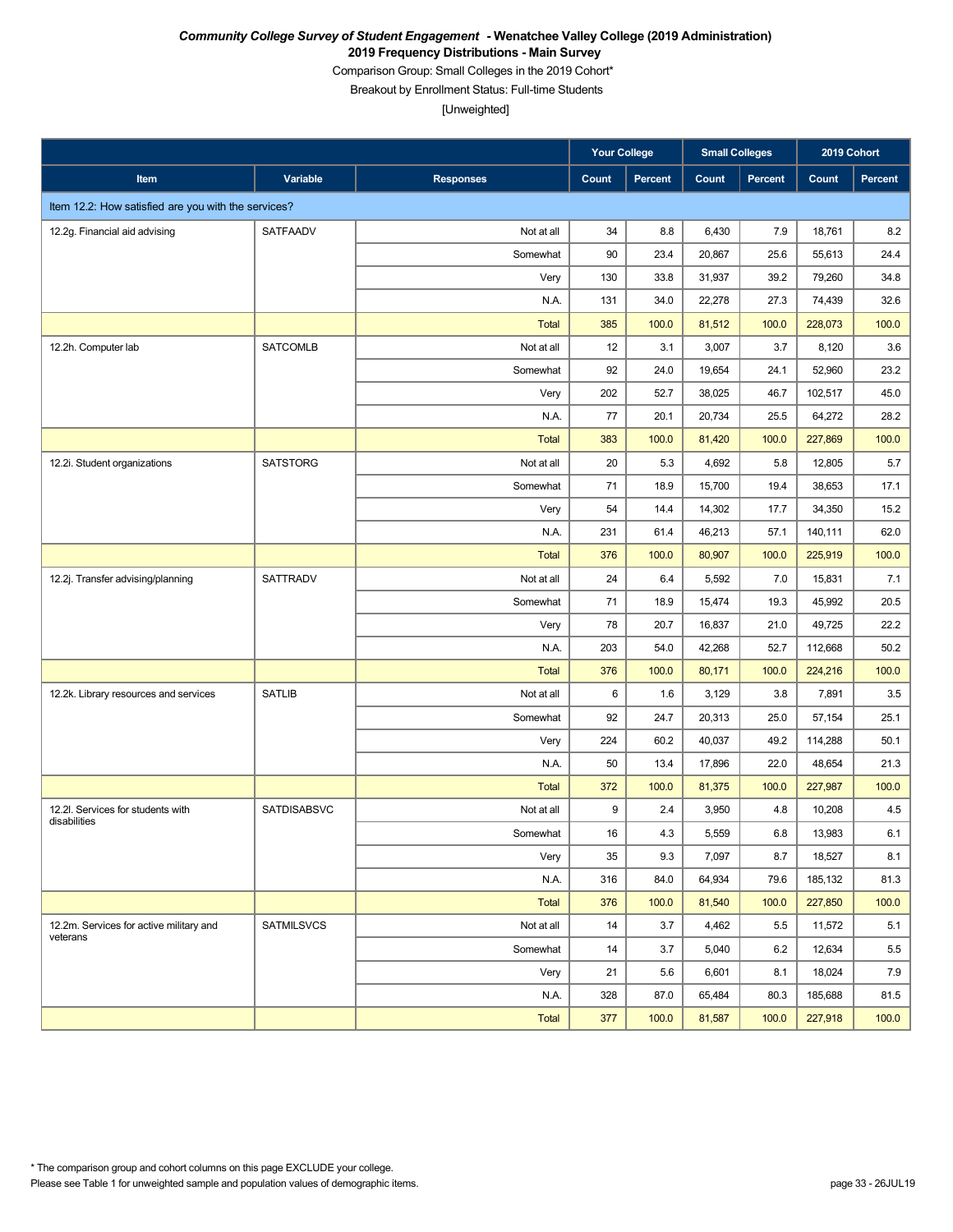Comparison Group: Small Colleges in the 2019 Cohort\*

Breakout by Enrollment Status: Full-time Students

|                                                                   |                 |                  | <b>Your College</b> |          | <b>Small Colleges</b> |                | 2019 Cohort |                |
|-------------------------------------------------------------------|-----------------|------------------|---------------------|----------|-----------------------|----------------|-------------|----------------|
| Item                                                              | Variable        | <b>Responses</b> | Count               | Percent  | Count                 | <b>Percent</b> | Count       | <b>Percent</b> |
| Item 12.3: How important are the services to you at this college? |                 |                  |                     |          |                       |                |             |                |
| 12.3a. Academic advising/planning                                 | <b>IMPACAD</b>  | Not at all       | 35                  | 9.0      | 4,422                 | 5.3            | 12,534      | 5.4            |
|                                                                   |                 | Somewhat         | 110                 | 28.1     | 19,129                | 23.1           | 52,548      | 22.6           |
|                                                                   |                 | Very             | 246                 | 62.9     | 59,434                | 71.6           | 167,764     | 72.0           |
|                                                                   |                 | <b>Total</b>     | 391                 | 100.0    | 82,985                | 100.0          | 232,846     | 100.0          |
| 12.3b. Career counseling                                          | <b>IMPCACOU</b> | Not at all       | 86                  | 22.7     | 17,016                | 20.9           | 46,263      | 20.3           |
|                                                                   |                 | Somewhat         | 111                 | 29.3     | 24,152                | 29.7           | 65,768      | 28.9           |
|                                                                   |                 | Very             | 182                 | 48.0     | 40,175                | 49.4           | 115,832     | 50.8           |
|                                                                   |                 | <b>Total</b>     | 379                 | 100.0    | 81,343                | 100.0          | 227,863     | 100.0          |
| 12.3c. Job placement assistance                                   | <b>IMPJOBPL</b> | Not at all       | 138                 | 36.7     | 24,416                | 30.3           | 71,243      | 31.7           |
|                                                                   |                 | Somewhat         | 104                 | 27.7     | 24,349                | 30.3           | 68,661      | 30.6           |
|                                                                   |                 | Very             | 134                 | 35.6     | 31,693                | 39.4           | 84,802      | 37.7           |
|                                                                   |                 | <b>Total</b>     | 376                 | 100.0    | 80,458                | 100.0          | 224,706     | 100.0          |
| 12.3d. Peer or other tutoring                                     | <b>IMPTUTOR</b> | Not at all       | 87                  | 23.1     | 19,746                | 24.5           | 54.017      | 24.0           |
|                                                                   |                 | Somewhat         | 121                 | 32.2     | 24,403                | 30.3           | 67,632      | 30.0           |
|                                                                   |                 | Very             | 168                 | 44.7     | 36,390                | 45.2           | 103,695     | 46.0           |
|                                                                   |                 | <b>Total</b>     | 376                 | 100.0    | 80,539                | 100.0          | 225,344     | 100.0          |
| 12.3e. Skill labs (writing, math, etc.)                           | <b>IMPLAB</b>   | Not at all       | 87                  | 22.9     | 17,841                | 22.2           | 51,188      | 22.8           |
|                                                                   |                 | Somewhat         | 113                 | 29.7     | 25,554                | 31.8           | 70,301      | 31.3           |
|                                                                   |                 | Very             | 180                 | 47.4     | 36,852                | 45.9           | 102,999     | 45.9           |
|                                                                   |                 | <b>Total</b>     | 380                 | 100.0    | 80,247                | 100.0          | 224,488     | 100.0          |
| 12.3f. Child care                                                 | <b>IMPCHLD</b>  | Not at all       | 184                 | 49.2     | 39,070                | 49.2           | 111,568     | 50.2           |
|                                                                   |                 | Somewhat         | 64                  | 17.1     | 15,761                | 19.8           | 43,218      | 19.5           |
|                                                                   |                 | Very             | 126                 | 33.7     | 24,638                | 31.0           | 67,285      | 30.3           |
|                                                                   |                 | <b>Total</b>     | 374                 | 100.0    | 79,469                | 100.0          | 222,071     | 100.0          |
| 12.3g. Financial aid advising                                     | <b>IMPFAADV</b> | Not at all       | 57                  | 14.9     | 10,837                | 13.4           | 34,882      | 15.4           |
|                                                                   |                 | Somewhat         | 57                  | 14.9     | 14,448                | 17.9           | 40,030      | 17.7           |
|                                                                   |                 | Very             | 269                 | $70.2\,$ | 55,583                | 68.7           | 151,033     | 66.8           |
|                                                                   |                 | <b>Total</b>     | 383                 | 100.0    | 80,868                | 100.0          | 225,945     | 100.0          |
| 12.3h. Computer lab                                               | <b>IMPCOMLB</b> | Not at all       | 49                  | 12.9     | 12,046                | 14.9           | 36,241      | 16.0           |
|                                                                   |                 | Somewhat         | 82                  | 21.6     | 21,613                | 26.8           | 60,810      | 26.9           |
|                                                                   |                 | Very             | 248                 | 65.4     | 47,128                | 58.3           | 128,925     | 57.1           |
|                                                                   |                 | <b>Total</b>     | 379                 | 100.0    | 80,787                | 100.0          | 225,976     | 100.0          |
| 12.3i. Student organizations                                      | <b>IMPSTORG</b> | Not at all       | 135                 | 36.3     | 26,152                | 32.8           | 76,683      | 34.4           |
|                                                                   |                 | Somewhat         | 132                 | 35.5     | 28,311                | 35.5           | 78,517      | 35.3           |
|                                                                   |                 | Very             | 105                 | 28.2     | 25,310                | 31.7           | 67,541      | 30.3           |
|                                                                   |                 | Total            | 372                 | 100.0    | 79,773                | 100.0          | 222,741     | 100.0          |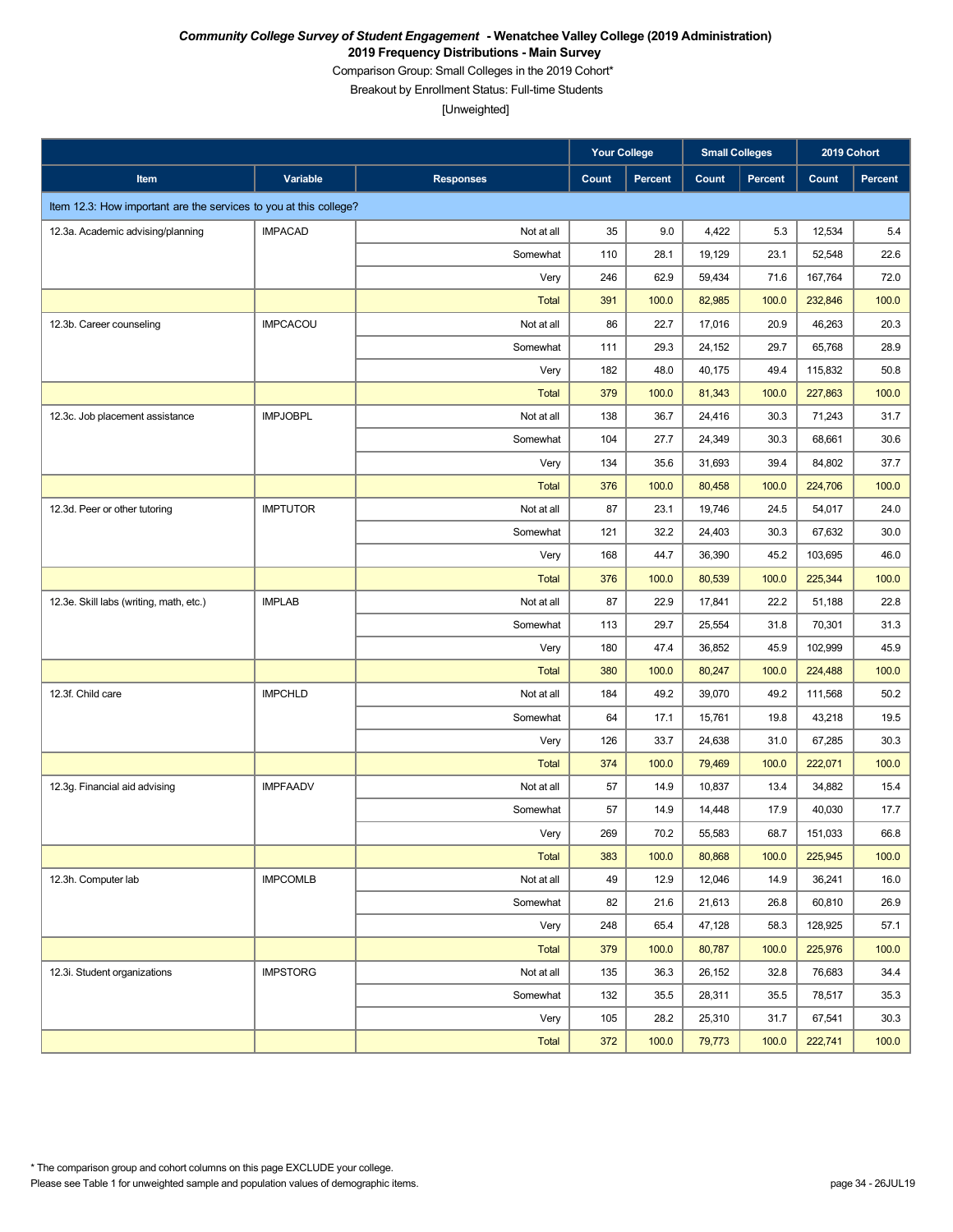Comparison Group: Small Colleges in the 2019 Cohort\*

Breakout by Enrollment Status: Full-time Students

|                                                                                         |                    |                                                                                                       | <b>Your College</b>     |                | <b>Small Colleges</b> |                | 2019 Cohort |                |
|-----------------------------------------------------------------------------------------|--------------------|-------------------------------------------------------------------------------------------------------|-------------------------|----------------|-----------------------|----------------|-------------|----------------|
| Item                                                                                    | Variable           | <b>Responses</b>                                                                                      | Count                   | <b>Percent</b> | Count                 | <b>Percent</b> | Count       | <b>Percent</b> |
| Item 12.3: How important are the services to you at this college?                       |                    |                                                                                                       |                         |                |                       |                |             |                |
| 12.3j. Transfer advising/planning                                                       | <b>IMPTRADV</b>    | Not at all                                                                                            | 95                      | 25.8           | 20,282                | 25.6           | 50,304      | 22.7           |
|                                                                                         |                    | Somewhat                                                                                              | 75                      | 20.4           | 19,548                | 24.7           | 50,768      | 22.9           |
|                                                                                         |                    | Very                                                                                                  | 198                     | 53.8           | 39,450                | 49.8           | 120,820     | 54.4           |
|                                                                                         |                    | <b>Total</b>                                                                                          | 368                     | 100.0          | 79,280                | 100.0          | 221,892     | 100.0          |
| 12.3k. Library resources and services                                                   | <b>IMPLIB</b>      | Not at all                                                                                            | 32                      | 8.5            | 10,187                | 12.6           | 26,884      | 11.9           |
|                                                                                         |                    | Somewhat                                                                                              | 68                      | 18.0           | 20,977                | 25.9           | 56,917      | 25.1           |
|                                                                                         |                    | Very                                                                                                  | 278                     | 73.5           | 49,768                | 61.5           | 142,930     | 63.0           |
|                                                                                         |                    | <b>Total</b>                                                                                          | 378                     | 100.0          | 80,932                | 100.0          | 226,731     | 100.0          |
| 12.3I. Services for students with<br>disabilities                                       | <b>IMPDISABSVC</b> | Not at all                                                                                            | 138                     | 37.0           | 29,733                | 37.0           | 85,189      | 37.9           |
|                                                                                         |                    | Somewhat                                                                                              | 51                      | 13.7           | 12,343                | 15.3           | 33,384      | 14.9           |
|                                                                                         |                    | Very                                                                                                  | 184                     | 49.3           | 38,342                | 47.7           | 106,139     | 47.2           |
|                                                                                         |                    | <b>Total</b>                                                                                          | 373                     | 100.0          | 80,418                | 100.0          | 224,712     | 100.0          |
| 12.3m. Services for active military and<br>veterans                                     | <b>IMPMILSVCS</b>  | Not at all                                                                                            | 155                     | 41.6           | 31,360                | 39.0           | 90,563      | 40.3           |
|                                                                                         |                    | Somewhat                                                                                              | 65                      | 17.4           | 12,806                | 15.9           | 35,296      | 15.7           |
|                                                                                         |                    | Very                                                                                                  | 153                     | 41.0           | 36,289                | 45.1           | 98,927      | 44.0           |
|                                                                                         |                    | <b>Total</b>                                                                                          | 373                     | 100.0          | 80,455                | 100.0          | 224,786     | 100.0          |
| Item 13                                                                                 |                    |                                                                                                       |                         |                |                       |                |             |                |
| 13. During the current academic term at<br>this college, I completed registration       | <b>COMPLREG</b>    | No; I was not registered for any of my<br>courses before the first class session(s)                   | $\mathbf{1}$            | 0.2            | 1,020                 | 1.2            | 2,567       | 1.1            |
| before the first class session(s).                                                      |                    | Partly; I was registered for some of my<br>courses before the first class session(s)                  | $\overline{\mathbf{4}}$ | 1.0            | 1,345                 | 1.5            | 4,195       | 1.7            |
|                                                                                         |                    | Mostly; I was registered for most of my<br>courses before the first class session(s)                  | 40                      | 9.9            | 5,552                 | 6.4            | 17,640      | 7.2            |
|                                                                                         |                    | Yes; I was registered for all of my courses<br>before the first class session(s)                      | 361                     | 88.9           | 78,928                | 90.9           | 219,166     | 90.0           |
|                                                                                         |                    | Total                                                                                                 | 406                     | 100.0          | 86,845                | 100.0          | 243,568     | 100.0          |
| Item 14                                                                                 |                    |                                                                                                       |                         |                |                       |                |             |                |
| 14. The one response that best describes<br>my experience with orientation when I first | <b>EXPORIENT</b>   | I was unable to participate in orientation<br>due to scheduling or other issues                       | 77                      | 19.2           | 12,860                | 14.9           | 33,199      | 13.7           |
| came to this college is:                                                                |                    | I was not aware of a college orientation                                                              | 87                      | 21.6           | 9,395                 | 10.9           | 30,782      | 12.7           |
|                                                                                         |                    | I enrolled in an orientation course as part<br>of my course schedule during my first<br>academic term | 14                      | 3.5            | 7,419                 | 8.6            | 18,648      | 7.7            |
|                                                                                         |                    | I attended an on-campus orientation prior<br>to the beginning of classes                              | 201                     | 50.0           | 47,903                | 55.4           | 124,273     | 51.2           |
|                                                                                         |                    | I took part in an online orientation prior to<br>the beginning of classes                             | 23                      | 5.7            | 8,946                 | 10.3           | 35,602      | 14.7           |
|                                                                                         |                    | <b>Total</b>                                                                                          | 402                     | 100.0          | 86,523                | 100.0          | 242,504     | 100.0          |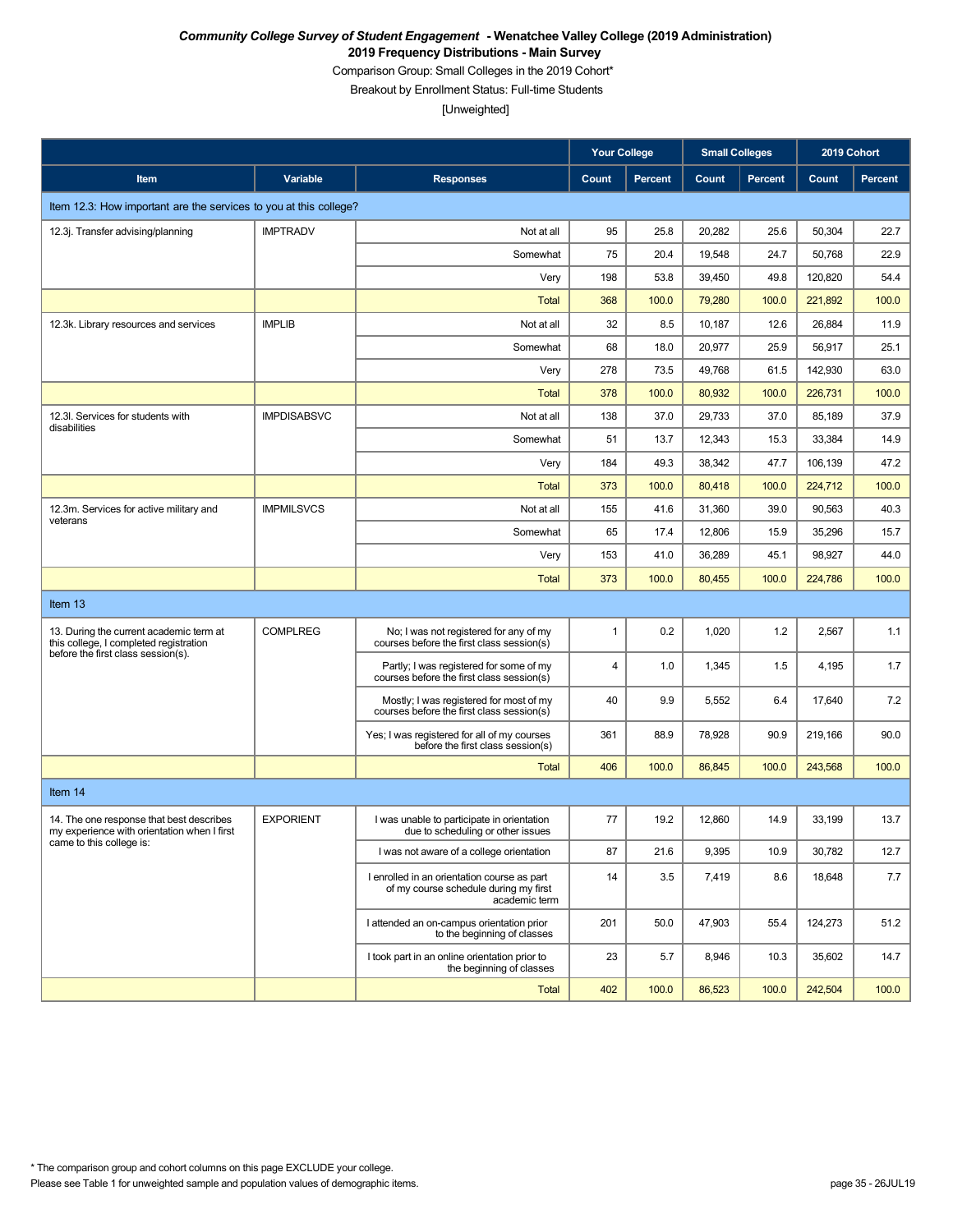Comparison Group: Small Colleges in the 2019 Cohort\*

Breakout by Enrollment Status: Full-time Students

[Unweighted]

|                                                                                                                                                                                            |                    |                                                                                    | <b>Your College</b> |                | <b>Small Colleges</b> |                | 2019 Cohort |                |
|--------------------------------------------------------------------------------------------------------------------------------------------------------------------------------------------|--------------------|------------------------------------------------------------------------------------|---------------------|----------------|-----------------------|----------------|-------------|----------------|
| Item                                                                                                                                                                                       | Variable           | <b>Responses</b>                                                                   | Count               | <b>Percent</b> | Count                 | <b>Percent</b> | Count       | <b>Percent</b> |
| Item 15                                                                                                                                                                                    |                    |                                                                                    |                     |                |                       |                |             |                |
| 15. During my first academic year at this<br>college, I participated in a first-year                                                                                                       | <b>PARTICFYE</b>   | No                                                                                 | 353                 | 87.8           | 64,581                | 74.6           | 189,481     | 78.0           |
| experience program.                                                                                                                                                                        |                    | Yes                                                                                | 49                  | 12.2           | 22,014                | 25.4           | 53,385      | 22.0           |
|                                                                                                                                                                                            |                    | <b>Total</b>                                                                       | 402                 | 100.0          | 86,595                | 100.0          | 242,866     | 100.0          |
| Item 16                                                                                                                                                                                    |                    |                                                                                    |                     |                |                       |                |             |                |
| 16. During my first academic term at this<br>college, I participated in an organized<br>learning community (a formal program in                                                            | <b>PARTICLRNC</b>  | No                                                                                 | 369                 | 91.3           | 73,537                | 85.1           | 213,255     | 88.0           |
| which groups of students take two or<br>more classes together).                                                                                                                            |                    | Yes                                                                                | 35                  | 8.7            | 12,900                | 14.9           | 29,210      | 12.0           |
|                                                                                                                                                                                            |                    | <b>Total</b>                                                                       | 404                 | 100.0          | 86,437                | 100.0          | 242,465     | 100.0          |
| Item 17                                                                                                                                                                                    |                    |                                                                                    |                     |                |                       |                |             |                |
| 17. During my first academic term at this<br>college, I participated in a student                                                                                                          | <b>PARTICSSC</b>   | No                                                                                 | 337                 | 83.2           | 54,865                | 63.4           | 160,355     | 66.1           |
| success course (a course that teaches<br>the skills needed to succeed in college).                                                                                                         |                    | Yes                                                                                | 68                  | 16.8           | 31,675                | 36.6           | 82,312      | 33.9           |
|                                                                                                                                                                                            |                    | <b>Total</b>                                                                       | 405                 | 100.0          | 86,540                | 100.0          | 242.667     | 100.0          |
| Item 18                                                                                                                                                                                    |                    |                                                                                    |                     |                |                       |                |             |                |
| 18. I was told that I should enroll in a<br>developmental/remedial course (also<br>referred to as Basic Skills, College Prep,<br>etc.) in my first academic term at this<br>college, and I | <b>TOLDENRDEV</b>  | Did not enroll in any of these courses                                             | 101                 | 25.1           | 16,120                | 18.6           | 43,648      | 18.0           |
|                                                                                                                                                                                            |                    | Did enroll in one of these courses                                                 | 50                  | 12.4           | 18,126                | 21.0           | 50,953      | 21.0           |
|                                                                                                                                                                                            |                    | Did enroll in more than one of these<br>courses                                    | 24                  | 6.0            | 12,391                | 14.3           | 35,083      | 14.5           |
|                                                                                                                                                                                            |                    | N.A.                                                                               | 228                 | 56.6           | 39,812                | 46.1           | 112,707     | 46.5           |
|                                                                                                                                                                                            |                    | <b>Total</b>                                                                       | 403                 | 100.0          | 86,449                | 100.0          | 242,391     | 100.0          |
| Item 19                                                                                                                                                                                    |                    |                                                                                    |                     |                |                       |                |             |                |
| 19. During the current academic term at<br>this college, my instructors clearly<br>explained a class attendance policy that                                                                | <b>ATTNDPOLICY</b> | None of my instructors explained a class<br>attendance policy                      | 13                  | 3.2            | 1,620                 | 1.9            | 4,278       | 1.8            |
| specified how many classes I could miss<br>without a penalty.                                                                                                                              |                    | Some of my instructors explained a class<br>attendance policy                      | 24                  | 5.9            | 6,165                 | 7.1            | 17,622      | 7.3            |
|                                                                                                                                                                                            |                    | Most of my instructors explained a class<br>attendance policy                      | 86                  | 21.2           | 13,301                | 15.4           | 40,423      | 16.6           |
|                                                                                                                                                                                            |                    | All of my instructors explained a class<br>attendance policy                       | 282                 | 69.6           | 65,545                | 75.7           | 180,479     | 74.3           |
|                                                                                                                                                                                            |                    | <b>Total</b>                                                                       | 405                 | 100.0          | 86,631                | 100.0          | 242,802     | 100.0          |
| Item 20                                                                                                                                                                                    |                    |                                                                                    |                     |                |                       |                |             |                |
| 20. Before the end of my first academic<br>term at this college, an advisor helped me                                                                                                      | <b>DEVACADPLN</b>  | No                                                                                 | 125                 | 30.9           | 24,020                | 27.8           | 71,857      | 29.7           |
| develop an academic plan (a<br>personalized plan with a defined<br>sequence of courses for completing a                                                                                    |                    | Yes                                                                                | 239                 | 59.0           | 50,380                | 58.3           | 139,245     | 57.5           |
| college certificate or degree and/or for<br>transferring to a 4-year college or<br>university).                                                                                            |                    | I'm still in my first academic term; I have<br>not yet developed an academic plan. | 41                  | 10.1           | 12,064                | 14.0           | 31,204      | 12.9           |
|                                                                                                                                                                                            |                    | <b>Total</b>                                                                       | 405                 | 100.0          | 86,464                | 100.0          | 242,306     | 100.0          |
| Item 21                                                                                                                                                                                    |                    |                                                                                    |                     |                |                       |                |             |                |
| 21. Someone at this college contacts me<br>if I am struggling with my studies to help                                                                                                      | <b>STRGLASSIST</b> | No                                                                                 | 169                 | 41.7           | 35,637                | 41.2           | 115,976     | 47.9           |
| me get the assistance I need.                                                                                                                                                              |                    | Yes                                                                                | 105                 | 25.9           | 27,263                | 31.5           | 60,531      | 25.0           |
|                                                                                                                                                                                            |                    | N.A.                                                                               | 131                 | 32.3           | 23,536                | 27.2           | 65,674      | 27.1           |
|                                                                                                                                                                                            |                    | <b>Total</b>                                                                       | 405                 | 100.0          | 86,436                | 100.0          | 242,181     | 100.0          |

\* The comparison group and cohort columns on this page EXCLUDE your college.

Please see Table 1 for unweighted sample and population values of demographic items. page 36 - 26JUL19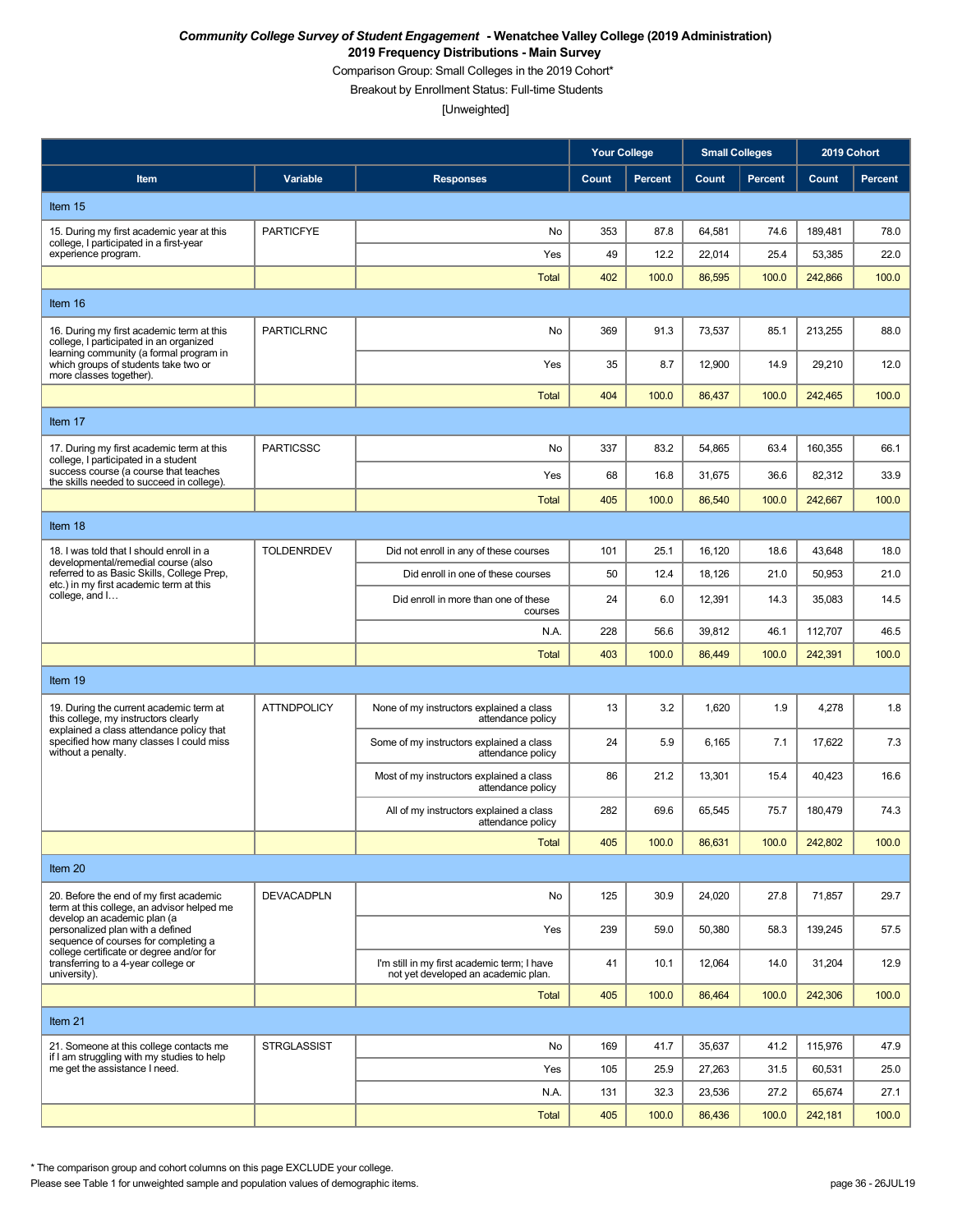Comparison Group: Small Colleges in the 2019 Cohort\*

Breakout by Enrollment Status: Full-time Students

[Unweighted]

|                                                                                   |                 |                                                                                                                  | <b>Your College</b> |         | <b>Small Colleges</b> |                |         | 2019 Cohort    |
|-----------------------------------------------------------------------------------|-----------------|------------------------------------------------------------------------------------------------------------------|---------------------|---------|-----------------------|----------------|---------|----------------|
| Item                                                                              | Variable        | <b>Responses</b>                                                                                                 | Count               | Percent | Count                 | <b>Percent</b> | Count   | <b>Percent</b> |
| Item 22                                                                           |                 |                                                                                                                  |                     |         |                       |                |         |                |
| 22. During the current academic year at                                           | <b>PARTICSI</b> | Never                                                                                                            | 297                 | 73.5    | 63,841                | 73.8           | 181,410 | 74.9           |
| this college, I have participated in<br>supplemental instruction/supplemental     |                 | Less than 1 time a week                                                                                          | 63                  | 15.6    | 11,671                | 13.5           | 31,730  | 13.1           |
| learning (extra class sessions with the<br>instructor or an experienced student). |                 | 1-2 times a week                                                                                                 | 41                  | 10.1    | 8,583                 | 9.9            | 22,649  | 9.4            |
|                                                                                   |                 | 3-4 times a week                                                                                                 | 2                   | 0.5     | 1,625                 | 1.9            | 4,405   | 1.8            |
|                                                                                   |                 | More than 4 times a week                                                                                         | 1                   | 0.2     | 750                   | 0.9            | 2,036   | 0.8            |
|                                                                                   |                 | <b>Total</b>                                                                                                     | 404                 | 100.0   | 86,470                | 100.0          | 242,230 | 100.0          |
|                                                                                   |                 | Item 23: How likely is it that the following issues would cause you to withdraw from class or from this college? |                     |         |                       |                |         |                |
| 23a. Working full-time                                                            | <b>WRKFULL</b>  | Not likely                                                                                                       | 162                 | 40.2    | 38,038                | 44.1           | 104,416 | 43.3           |
|                                                                                   |                 | Somewhat likely                                                                                                  | 73                  | 18.1    | 17,873                | 20.7           | 49,885  | 20.7           |
|                                                                                   |                 | Likely                                                                                                           | 73                  | 18.1    | 14,315                | 16.6           | 40,910  | 17.0           |
|                                                                                   |                 | Very likely                                                                                                      | 95                  | 23.6    | 15,937                | 18.5           | 46,136  | 19.1           |
|                                                                                   |                 | <b>Total</b>                                                                                                     | 403                 | 100.0   | 86,163                | 100.0          | 241,347 | 100.0          |
| 23b. Caring for dependents                                                        | CAREDEP         | Not likely                                                                                                       | 191                 | 47.8    | 44,506                | 51.8           | 125,696 | 52.3           |
|                                                                                   |                 | Somewhat likely                                                                                                  | 88                  | 22.0    | 18,348                | 21.4           | 50,501  | 21.0           |
|                                                                                   |                 | Likely                                                                                                           | 65                  | 16.3    | 13,055                | 15.2           | 36,594  | 15.2           |
|                                                                                   |                 | Very likely                                                                                                      | 56                  | 14.0    | 9,947                 | 11.6           | 27,553  | 11.5           |
|                                                                                   |                 | <b>Total</b>                                                                                                     | 400                 | 100.0   | 85,856                | 100.0          | 240,344 | 100.0          |
| 23c. Academically unprepared                                                      | <b>ACADUNP</b>  | Not likely                                                                                                       | 226                 | 56.4    | 49,480                | 57.9           | 134,913 | 56.4           |
|                                                                                   |                 | Somewhat likely                                                                                                  | 96                  | 23.9    | 19,800                | 23.2           | 56,732  | 23.7           |
|                                                                                   |                 | Likely                                                                                                           | 52                  | 13.0    | 9,844                 | 11.5           | 28,928  | 12.1           |
|                                                                                   |                 | Very likely                                                                                                      | 27                  | 6.7     | 6,283                 | 7.4            | 18,552  | 7.8            |
|                                                                                   |                 | <b>Total</b>                                                                                                     | 401                 | 100.0   | 85,407                | 100.0          | 239,125 | 100.0          |
| 23d. Lack of finances                                                             | <b>LACKFIN</b>  | Not likely                                                                                                       | 100                 | 24.9    | 28,831                | 33.6           | 81,450  | 33.9           |
|                                                                                   |                 | Somewhat likely                                                                                                  | 74                  | 18.5    | 18,961                | 22.1           | 52,562  | 21.9           |
|                                                                                   |                 | Likely                                                                                                           | 77                  | 19.2    | 15,632                | 18.2           | 42,942  | 17.9           |
|                                                                                   |                 | Very likely                                                                                                      | 150                 | 37.4    | 22,349                | 26.1           | 63,215  | 26.3           |
|                                                                                   |                 | <b>Total</b>                                                                                                     | 401                 | 100.0   | 85,773                | 100.0          | 240,169 | 100.0          |
| 23e. Transfer to a 4-year college or<br>university                                | <b>TRANSFER</b> | Not likely                                                                                                       | 182                 | 45.7    | 38,168                | 44.4           | 92,393  | 38.4           |
|                                                                                   |                 | Somewhat likely                                                                                                  | 64                  | 16.1    | 15,345                | 17.9           | 41,274  | 17.2           |
|                                                                                   |                 | Likely                                                                                                           | 60                  | 15.1    | 13,353                | 15.5           | 39,904  | 16.6           |
|                                                                                   |                 | Very likely                                                                                                      | 92                  | 23.1    | 19,025                | 22.2           | 67,019  | 27.9           |
|                                                                                   |                 | Total                                                                                                            | 398                 | 100.0   | 85,891                | 100.0          | 240,590 | 100.0          |
| Item 24                                                                           |                 |                                                                                                                  |                     |         |                       |                |         |                |
| 24. How supportive are your friends of<br>your attending this college?            | <b>FRNDSUPP</b> | Not very                                                                                                         | $\overline{7}$      | 1.7     | 3,055                 | 3.5            | 9,145   | 3.8            |
|                                                                                   |                 | Somewhat                                                                                                         | 39                  | 9.7     | 11,369                | 13.2           | 33,352  | 13.8           |
|                                                                                   |                 | Quite a bit                                                                                                      | 110                 | 27.3    | 24,976                | 28.9           | 70,225  | 29.0           |
|                                                                                   |                 | Extremely                                                                                                        | 247                 | 61.3    | 46,961                | 54.4           | 129,304 | 53.4           |
|                                                                                   |                 | Total                                                                                                            | 403                 | 100.0   | 86,361                | 100.0          | 242,026 | 100.0          |

\* The comparison group and cohort columns on this page EXCLUDE your college.

Please see Table 1 for unweighted sample and population values of demographic items. page 37 - 26JUL19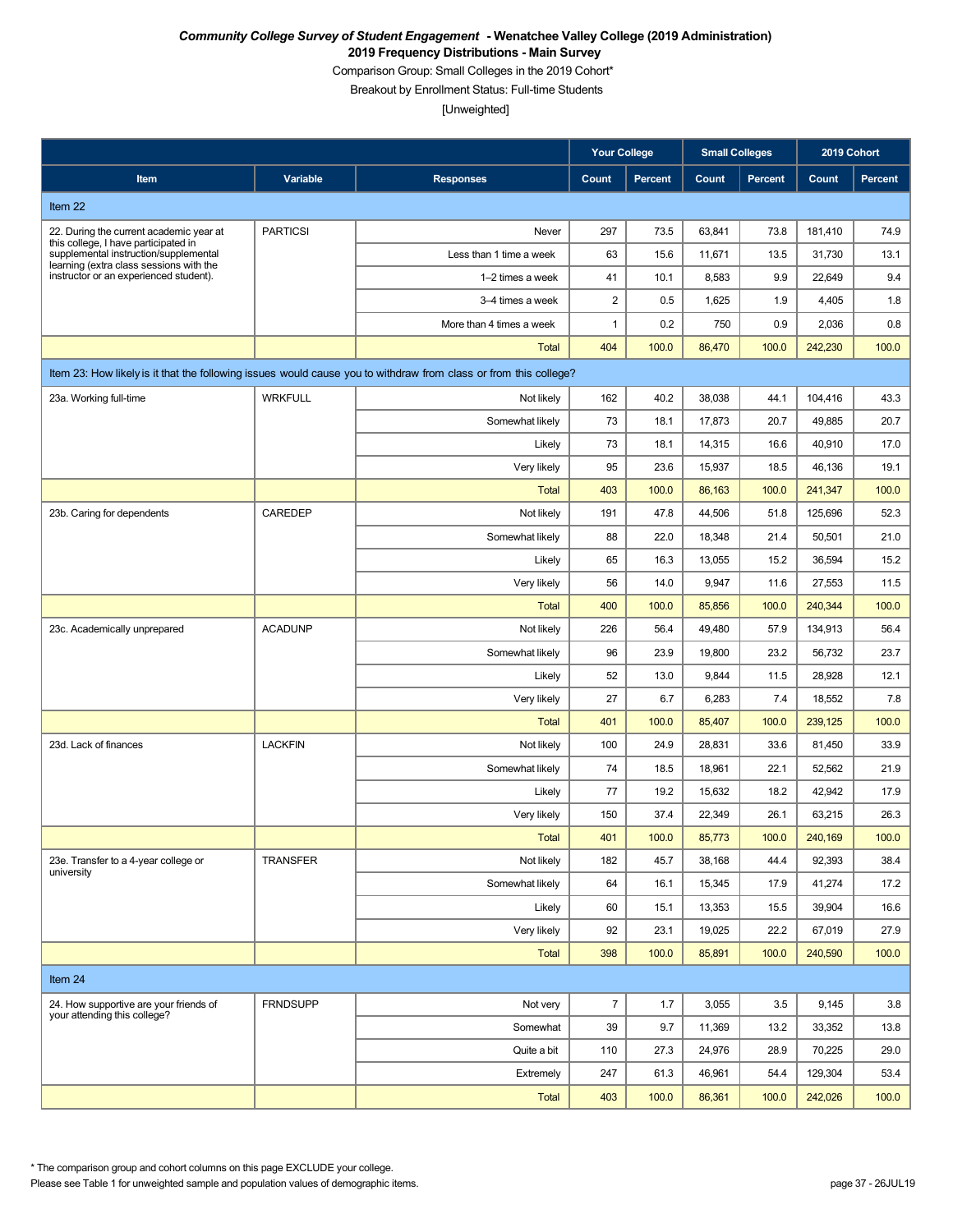Comparison Group: Small Colleges in the 2019 Cohort\*

Breakout by Enrollment Status: Full-time Students

|                                                                                                       |                     |                  | <b>Your College</b> |         | <b>Small Colleges</b> |                | 2019 Cohort |                |
|-------------------------------------------------------------------------------------------------------|---------------------|------------------|---------------------|---------|-----------------------|----------------|-------------|----------------|
| Item                                                                                                  | Variable            | <b>Responses</b> | Count               | Percent | Count                 | <b>Percent</b> | Count       | <b>Percent</b> |
| Item 25                                                                                               |                     |                  |                     |         |                       |                |             |                |
| 25. How supportive is your immediate                                                                  | <b>FAMSUPP</b>      | Not very         | 4                   | 1.0     | 2,094                 | 2.4            | 6,173       | 2.5            |
| family of your attending this college?                                                                |                     | Somewhat         | 25                  | 6.2     | 6,491                 | 7.5            | 19,656      | 8.1            |
|                                                                                                       |                     | Quite a bit      | 61                  | 15.1    | 16,406                | 19.0           | 47,295      | 19.5           |
|                                                                                                       |                     | Extremely        | 314                 | 77.7    | 61,407                | 71.1           | 168,986     | 69.8           |
|                                                                                                       |                     | <b>Total</b>     | 404                 | 100.0   | 86,398                | 100.0          | 242,110     | 100.0          |
| Item 26: Indicate which of the following are your reasons/goals for attending this college.           |                     |                  |                     |         |                       |                |             |                |
| 26a. Complete a certificate program                                                                   | <b>GOALCERT</b>     | No               | 192                 | 49.0    | 43,447                | 51.1           | 134,118     | 56.4           |
|                                                                                                       |                     | Yes              | 200                 | 51.0    | 41,555                | 48.9           | 103,563     | 43.6           |
|                                                                                                       |                     | <b>Total</b>     | 392                 | 100.0   | 85,002                | 100.0          | 237,681     | 100.0          |
| 26b. Obtain an associate degree                                                                       | <b>GOALAA</b>       | No               | 72                  | 18.1    | 13,855                | 16.2           | 43,533      | 18.2           |
|                                                                                                       |                     | Yes              | 326                 | 81.9    | 71,709                | 83.8           | 195,793     | 81.8           |
|                                                                                                       |                     | <b>Total</b>     | 398                 | 100.0   | 85,564                | 100.0          | 239,326     | 100.0          |
| 26c. Transfer to a 4-year college or<br>university                                                    | GOALTR4YR           | No               | 152                 | 38.8    | 31,330                | 36.8           | 66,813      | 27.9           |
|                                                                                                       |                     | Yes              | 240                 | 61.2    | 53,910                | 63.2           | 172,396     | 72.1           |
|                                                                                                       |                     | <b>Total</b>     | 392                 | 100.0   | 85.240                | 100.0          | 239,209     | 100.0          |
| 26d. Obtain or update job-related skills                                                              | <b>GOALJOBSKILL</b> | No               | 152                 | 39.0    | 28,151                | 33.2           | 89,630      | 37.8           |
|                                                                                                       |                     | Yes              | 238                 | 61.0    | 56,548                | 66.8           | 147,230     | 62.2           |
|                                                                                                       |                     | <b>Total</b>     | 390                 | 100.0   | 84,699                | 100.0          | 236,860     | 100.0          |
| 26e. Change careers                                                                                   | <b>GOALCHGCAR</b>   | No               | 266                 | 68.0    | 58,196                | 68.8           | 169,389     | 71.6           |
|                                                                                                       |                     | Yes              | 125                 | 32.0    | 26,424                | 31.2           | 67,259      | 28.4           |
|                                                                                                       |                     | <b>Total</b>     | 391                 | 100.0   | 84,620                | 100.0          | 236,648     | 100.0          |
| 26f. Self-improvement/personal<br>enjoyment                                                           | <b>GOALSELFIMP</b>  | No               | 142                 | 36.2    | 26,619                | 31.3           | 80,857      | 34.0           |
|                                                                                                       |                     | Yes              | 250                 | 63.8    | 58,308                | 68.7           | 156,748     | 66.0           |
|                                                                                                       |                     | <b>Total</b>     | 392                 | 100.0   | 84,927                | 100.0          | 237,605     | 100.0          |
| Item 27: Indicate which of the following are sources you use to pay for your tuition at this college. |                     |                  |                     |         |                       |                |             |                |
| 27a. My own income/savings                                                                            | <b>PAYOWNINC</b>    | Not a source     | 105                 | 26.3    | 32,061                | 37.7           | 89,956      | 37.7           |
|                                                                                                       |                     | Minor source     | 158                 | 39.5    | 30,444                | 35.8           | 84,146      | 35.2           |
|                                                                                                       |                     | Major source     | 137                 | 34.3    | 22,648                | 26.6           | 64,644      | 27.1           |
|                                                                                                       |                     | <b>Total</b>     | 400                 | 100.0   | 85,153                | 100.0          | 238,746     | 100.0          |
| 27b. Income/savings from family                                                                       | <b>PAYFAM</b>       | Not a source     | 216                 | 54.3    | 46,776                | 55.1           | 122,443     | 51.4           |
|                                                                                                       |                     | Minor source     | 100                 | 25.1    | 18,239                | 21.5           | 49,568      | 20.8           |
|                                                                                                       |                     | Major source     | 82                  | 20.6    | 19,913                | 23.4           | 66,125      | 27.8           |
|                                                                                                       |                     | <b>Total</b>     | 398                 | 100.0   | 84,928                | 100.0          | 238,136     | 100.0          |
| 27c. Employer contributions                                                                           | PAYEMPLOYER         | Not a source     | 358                 | 89.7    | 75,370                | 89.2           | 212,808     | 89.8           |
|                                                                                                       |                     | Minor source     | 24                  | 6.0     | 5,853                 | 6.9            | 15,351      | 6.5            |
|                                                                                                       |                     | Major source     | 17                  | 4.3     | 3,313                 | 3.9            | 8,713       | 3.7            |
|                                                                                                       |                     | <b>Total</b>     | 399                 | 100.0   | 84,536                | 100.0          | 236,872     | 100.0          |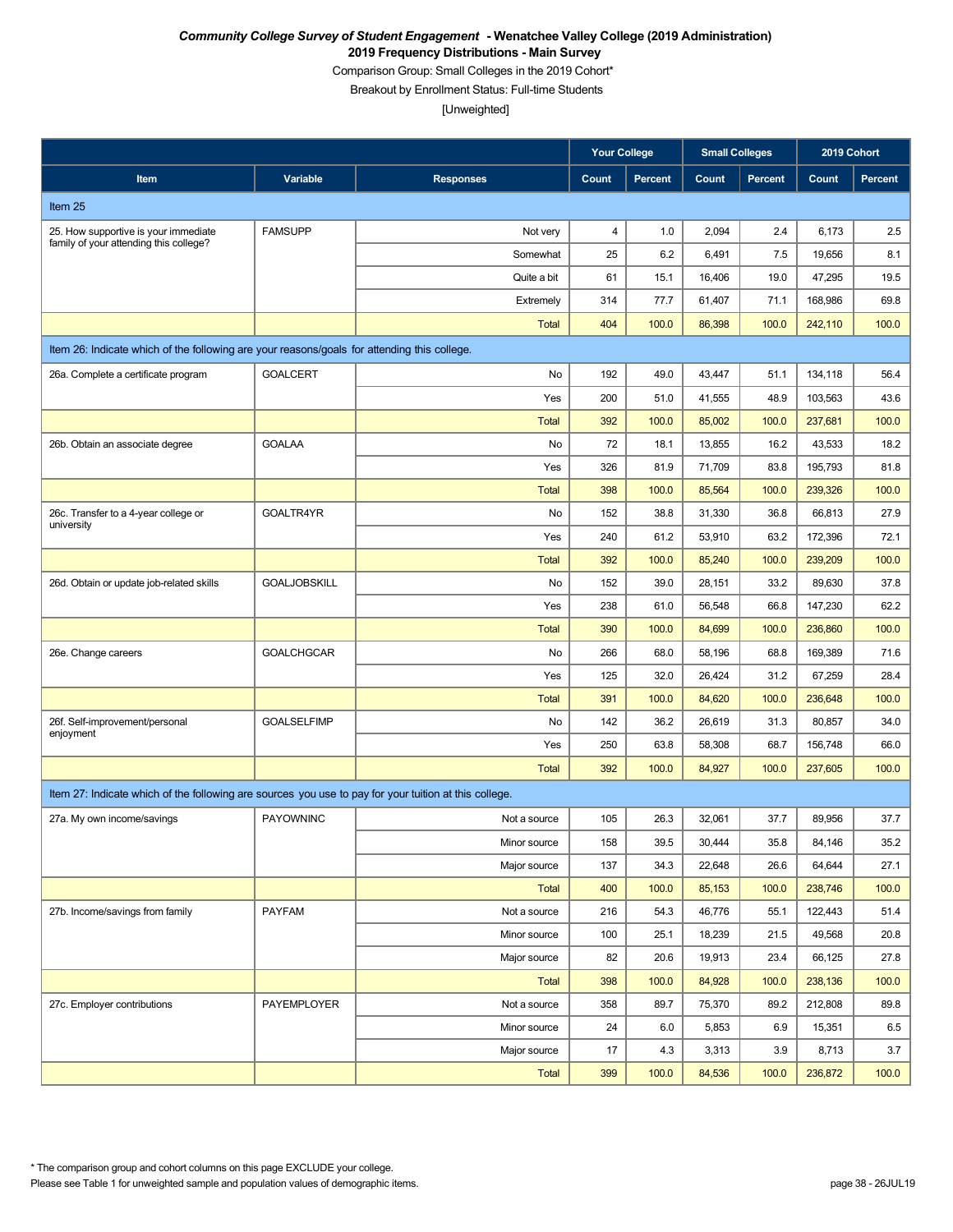Comparison Group: Small Colleges in the 2019 Cohort\*

Breakout by Enrollment Status: Full-time Students

|                                                                                                       |                    |                                                                                     | <b>Your College</b> |         | <b>Small Colleges</b> |                | 2019 Cohort |                |  |  |
|-------------------------------------------------------------------------------------------------------|--------------------|-------------------------------------------------------------------------------------|---------------------|---------|-----------------------|----------------|-------------|----------------|--|--|
| Item                                                                                                  | Variable           | <b>Responses</b>                                                                    | Count               | Percent | Count                 | <b>Percent</b> | Count       | <b>Percent</b> |  |  |
| Item 27: Indicate which of the following are sources you use to pay for your tuition at this college. |                    |                                                                                     |                     |         |                       |                |             |                |  |  |
| 27d. Active military or veterans benefits                                                             | <b>PAYMILBEN</b>   | Not a source                                                                        | 384                 | 96.2    | 77,010                | 91.2           | 215,592     | 91.1           |  |  |
|                                                                                                       |                    | Minor source                                                                        | 3                   | 0.8     | 2,042                 | 2.4            | 5,236       | 2.2            |  |  |
|                                                                                                       |                    | Major source                                                                        | 12                  | 3.0     | 5,402                 | 6.4            | 15,727      | 6.6            |  |  |
|                                                                                                       |                    | <b>Total</b>                                                                        | 399                 | 100.0   | 84,454                | 100.0          | 236,555     | 100.0          |  |  |
| 27e. Grants                                                                                           | PAYGRANT           | Not a source                                                                        | 197                 | 49.3    | 37,817                | 44.4           | 117,041     | 49.1           |  |  |
|                                                                                                       |                    | Minor source                                                                        | 40                  | 10.0    | 11,322                | 13.3           | 28,078      | 11.8           |  |  |
|                                                                                                       |                    | Major source                                                                        | 163                 | 40.8    | 36,071                | 42.3           | 93,359      | 39.1           |  |  |
|                                                                                                       |                    | <b>Total</b>                                                                        | 400                 | 100.0   | 85,210                | 100.0          | 238,478     | 100.0          |  |  |
| 27f. Scholarships                                                                                     | <b>PAYSCHOL</b>    | Not a source                                                                        | 260                 | 65.0    | 41,977                | 49.5           | 139,672     | 58.8           |  |  |
|                                                                                                       |                    | Minor source                                                                        | 45                  | 11.3    | 16,333                | 19.3           | 38,016      | 16.0           |  |  |
|                                                                                                       |                    | Major source                                                                        | 95                  | 23.8    | 26,529                | 31.3           | 59,748      | 25.2           |  |  |
|                                                                                                       |                    | <b>Total</b>                                                                        | 400                 | 100.0   | 84,839                | 100.0          | 237,436     | 100.0          |  |  |
| 27q. Student loans (bank, etc.)                                                                       | <b>PAYSTULOANS</b> | Not a source                                                                        | 309                 | 77.3    | 54,725                | 64.4           | 166,544     | 70.0           |  |  |
|                                                                                                       |                    | Minor source                                                                        | 28                  | 7.0     | 8,046                 | 9.5            | 20,207      | 8.5            |  |  |
|                                                                                                       |                    | Major source                                                                        | 63                  | 15.8    | 22,155                | 26.1           | 51,072      | 21.5           |  |  |
|                                                                                                       |                    | <b>Total</b>                                                                        | 400                 | 100.0   | 84,926                | 100.0          | 237,823     | 100.0          |  |  |
| 27h. Public assistance                                                                                | PAYPUBASSIST       | Not a source                                                                        | 329                 | 82.3    | 73,103                | 86.3           | 206,626     | 87.1           |  |  |
|                                                                                                       |                    | Minor source                                                                        | 25                  | 6.3     | 5,016                 | 5.9            | 12,761      | 5.4            |  |  |
|                                                                                                       |                    | Major source                                                                        | 46                  | 11.5    | 6,569                 | 7.8            | 17,877      | 7.5            |  |  |
|                                                                                                       |                    | <b>Total</b>                                                                        | 400                 | 100.0   | 84,688                | 100.0          | 237,264     | 100.0          |  |  |
| Item 28                                                                                               |                    |                                                                                     |                     |         |                       |                |             |                |  |  |
| 28. When do you plan to take classes at<br>this college again?                                        | <b>WHENTKAGN</b>   | I will accomplish my goal(s) during this<br>academic term and will not be returning | 136                 | 33.9    | 19,319                | 22.4           | 52,020      | 21.6           |  |  |
|                                                                                                       |                    | I have no current plan to return                                                    | 8                   | 2.0     | 5,460                 | 6.3            | 12,943      | 5.4            |  |  |
|                                                                                                       |                    | Within the next 12 months                                                           | 207                 | 51.6    | 47,953                | 55.6           | 140,975     | 58.4           |  |  |
|                                                                                                       |                    | Uncertain                                                                           | 50                  | 12.5    | 13,460                | 15.6           | 35,369      | 14.7           |  |  |
|                                                                                                       |                    | <b>Total</b>                                                                        | 401                 | 100.0   | 86,192                | 100.0          | 241,307     | 100.0          |  |  |
| Item 29                                                                                               |                    |                                                                                     |                     |         |                       |                |             |                |  |  |
| 29. At this college, in what range is your                                                            | <b>COLGPA</b>      | D or lower                                                                          | 9                   | 2.2     | 1,442                 | 1.7            | 4,165       | 1.7            |  |  |
| overall college grade point average<br>(GPA)?                                                         |                    | C                                                                                   | 65                  | 16.2    | 14,498                | 16.9           | 40,533      | 16.9           |  |  |
|                                                                                                       |                    | В                                                                                   | 199                 | 49.6    | 40,966                | 47.7           | 114,824     | 47.7           |  |  |
|                                                                                                       |                    | Α                                                                                   | 124                 | 30.9    | 27,050                | 31.5           | 74,913      | 31.1           |  |  |
|                                                                                                       |                    | I do not have a GPA at this college                                                 | $\overline{4}$      | 1.0     | 1,963                 | 2.3            | 6,083       | 2.5            |  |  |
|                                                                                                       |                    | Total                                                                               | 401                 | 100.0   | 85,919                | 100.0          | 240,518     | 100.0          |  |  |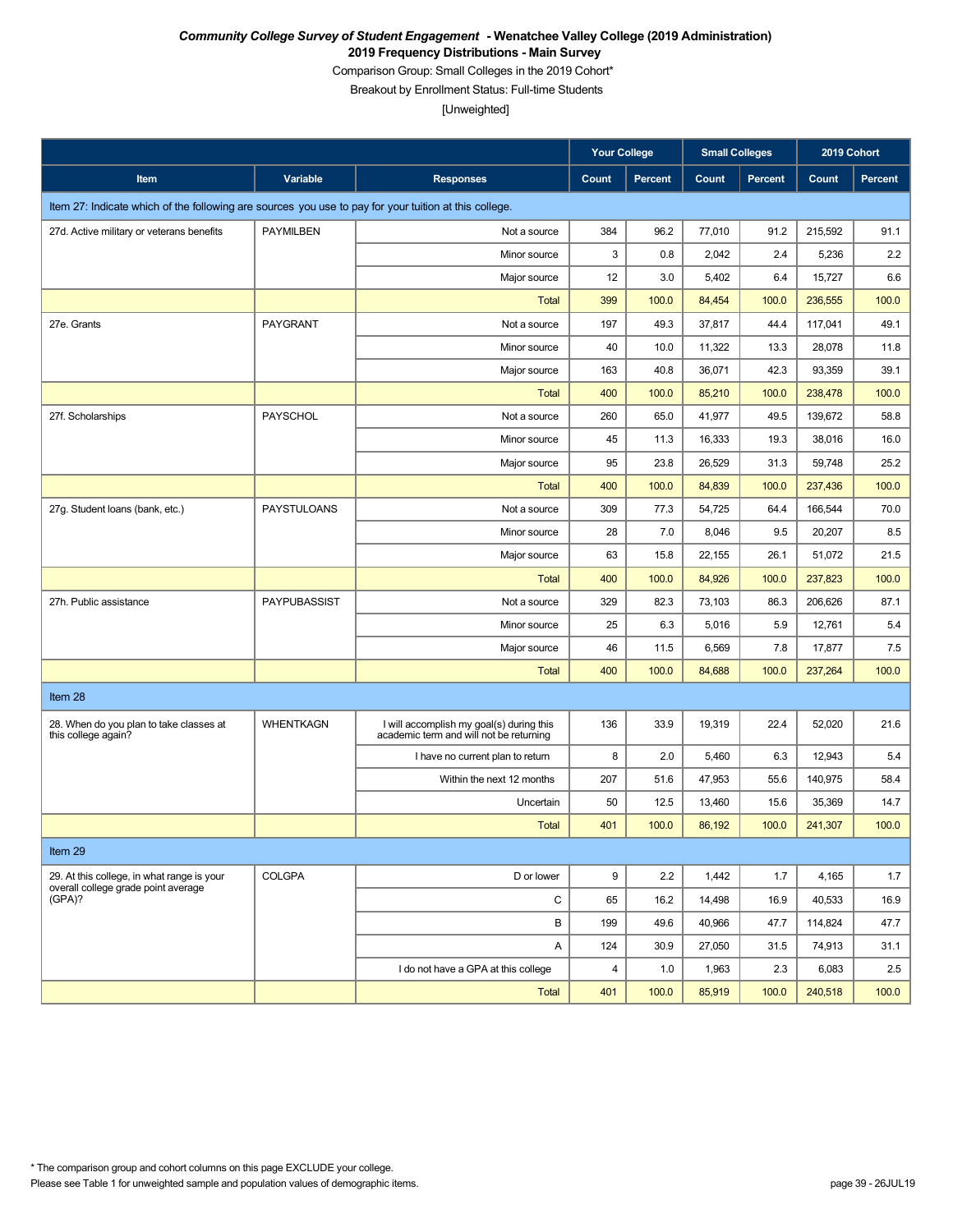Comparison Group: Small Colleges in the 2019 Cohort\*

Breakout by Enrollment Status: Full-time Students

|                                                                                        |                 |                                    | <b>Your College</b> |         | <b>Small Colleges</b> |                | 2019 Cohort |         |
|----------------------------------------------------------------------------------------|-----------------|------------------------------------|---------------------|---------|-----------------------|----------------|-------------|---------|
| Item                                                                                   | Variable        | <b>Responses</b>                   | Count               | Percent | Count                 | <b>Percent</b> | Count       | Percent |
| Item 30                                                                                |                 |                                    |                     |         |                       |                |             |         |
| 30. In what range was your overall high<br>school grade point average (GPA)?           | <b>HSGPA</b>    | D or lower                         | 16                  | 4.0     | 3,033                 | 3.5            | 8,297       | 3.4     |
|                                                                                        |                 | C                                  | 84                  | 20.9    | 15,984                | 18.6           | 44,883      | 18.6    |
|                                                                                        |                 | B                                  | 138                 | 34.3    | 35,418                | 41.1           | 101,168     | 41.9    |
|                                                                                        |                 | Α                                  | 132                 | 32.8    | 25,824                | 30.0           | 70,483      | 29.2    |
|                                                                                        |                 | I do not remember                  | 32                  | 8.0     | 5,865                 | 6.8            | 16,365      | 6.8     |
|                                                                                        |                 | <b>Total</b>                       | 402                 | 100.0   | 86,124                | 100.0          | 241,196     | 100.0   |
| Item 31                                                                                |                 |                                    |                     |         |                       |                |             |         |
| 31. When do you most frequently take<br>classes at this college?                       | <b>TIMCLASS</b> | Day classes (morning or afternoon) | 369                 | 92.5    | 77,990                | 91.0           | 216,311     | 90.2    |
|                                                                                        |                 | Evening classes                    | 29                  | 7.3     | 7,560                 | 8.8            | 23,024      | 9.6     |
|                                                                                        |                 | Weekend classes                    | $\mathbf{1}$        | 0.3     | 190                   | 0.2            | 588         | 0.2     |
|                                                                                        |                 | <b>Total</b>                       | 399                 | 100.0   | 85,740                | 100.0          | 239.923     | 100.0   |
| Item 32: During the current academic term, how many classes are you taking             |                 |                                    |                     |         |                       |                |             |         |
| 32a. Face-to-face (a class in which all<br>instruction is face-to-face in a classroom) | NUMCLF2F        | None                               | 6                   | 1.5     | 1,996                 | 2.3            | 4,108       | 1.7     |
|                                                                                        |                 | $\mathbf{1}$                       | 62                  | 15.6    | 6,824                 | 8.0            | 15,043      | 6.3     |
|                                                                                        |                 | $\overline{\mathbf{c}}$            | 89                  | 22.4    | 12,918                | 15.1           | 33,347      | 13.9    |
|                                                                                        |                 | 3                                  | 157                 | 39.5    | 18,870                | 22.0           | 58,143      | 24.2    |
|                                                                                        |                 | 4                                  | 48                  | 12.1    | 23,792                | 27.8           | 76,209      | 31.8    |
|                                                                                        |                 | 5 or more                          | 35                  | 8.8     | 21,196                | 24.8           | 53,101      | 22.1    |
|                                                                                        |                 | <b>Total</b>                       | 397                 | 100.0   | 85,596                | 100.0          | 239,951     | 100.0   |
| 32b. Online (a class in which all<br>instruction is online)                            | <b>NUMCLOL</b>  | None                               | 243                 | 65.5    | 45,902                | 56.2           | 140,590     | 61.8    |
|                                                                                        |                 | 1                                  | 100                 | 27.0    | 19,960                | 24.5           | 51,170      | 22.5    |
|                                                                                        |                 | $\overline{\mathbf{c}}$            | 19                  | 5.1     | 9,552                 | 11.7           | 22,459      | 9.9     |
|                                                                                        |                 | 3                                  | $\overline{4}$      | 1.1     | 3,975                 | 4.9            | 8,638       | 3.8     |
|                                                                                        |                 | 4                                  | $\overline{2}$      | 0.5     | 1,376                 | 1.7            | 2,803       | 1.2     |
|                                                                                        |                 | 5 or more                          | 3                   | 0.8     | 859                   | 1.1            | 1,907       | 0.8     |
|                                                                                        |                 | <b>Total</b>                       | 371                 | 100.0   | 81,624                | 100.0          | 227,567     | 100.0   |
| 32c. Hybrid (a class that is a mixture of<br>face-to-face and online instruction)      | <b>NUMCLHYB</b> | None                               | 259                 | 68.7    | 55,707                | 69.1           | 164,080     | 72.9    |
|                                                                                        |                 | $\mathbf{1}$                       | 92                  | 24.4    | 14,268                | 17.7           | 36,592      | 16.3    |
|                                                                                        |                 | $\overline{2}$                     | 13                  | 3.4     | 4,951                 | 6.1            | 11,650      | 5.2     |
|                                                                                        |                 | 3                                  | 12                  | 3.2     | 2,639                 | 3.3            | 6,091       | 2.7     |
|                                                                                        |                 | 4                                  | $\mathbf{1}$        | 0.3     | 1,651                 | 2.0            | 3,625       | 1.6     |
|                                                                                        |                 | 5 or more                          | 0                   | N/A     | 1,394                 | 1.7            | 3,032       | 1.3     |
|                                                                                        |                 | Total                              | 377                 | 100.0   | 80,610                | 100.0          | 225,070     | 100.0   |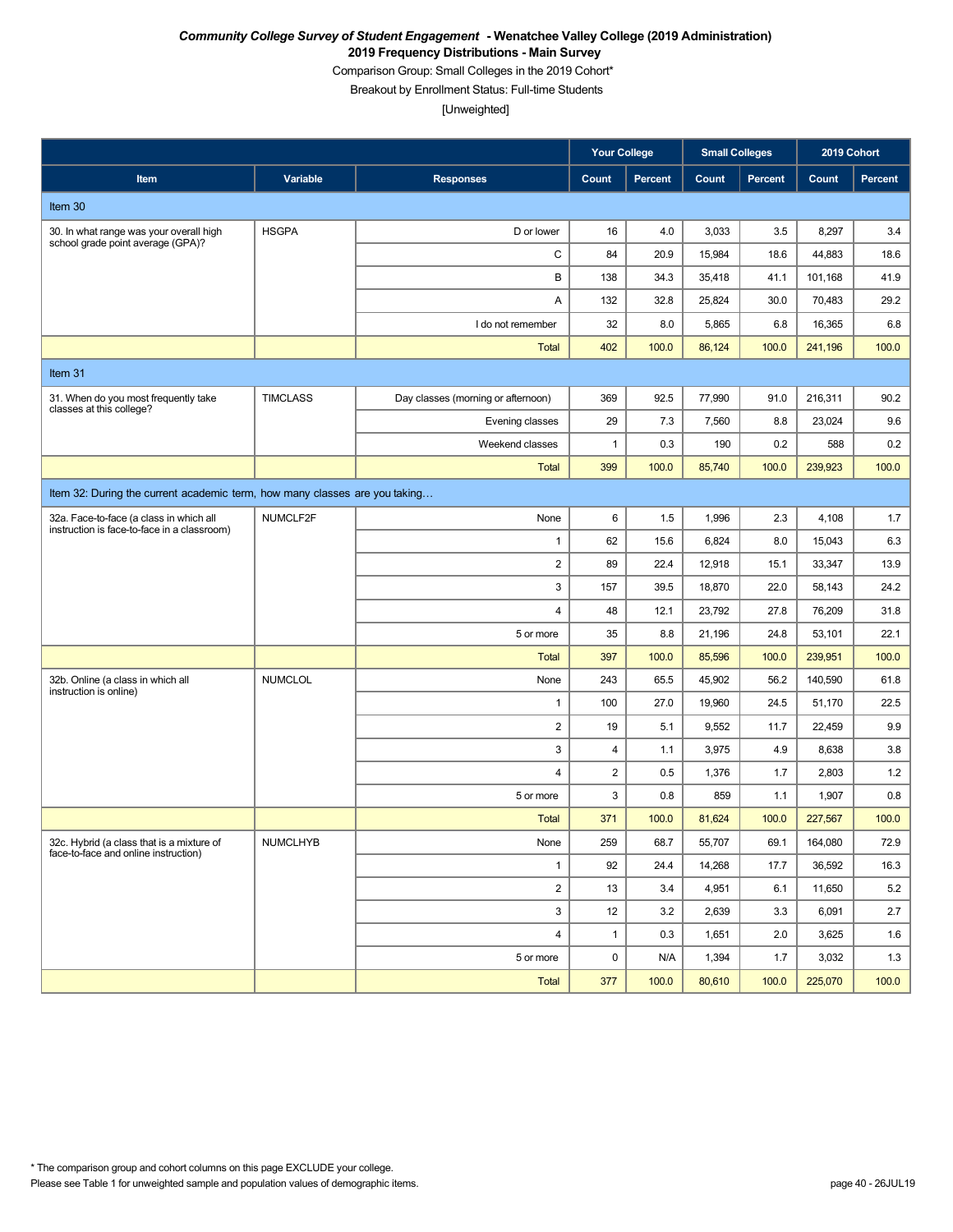Comparison Group: Small Colleges in the 2019 Cohort\*

Breakout by Enrollment Status: Full-time Students

[Unweighted]

|                                                                                                     |                   |                                                      | <b>Your College</b> |         | <b>Small Colleges</b> |                | 2019 Cohort |                |
|-----------------------------------------------------------------------------------------------------|-------------------|------------------------------------------------------|---------------------|---------|-----------------------|----------------|-------------|----------------|
| Item                                                                                                | Variable          | <b>Responses</b>                                     | Count               | Percent | Count                 | <b>Percent</b> | Count       | <b>Percent</b> |
| Item 33                                                                                             |                   |                                                      |                     |         |                       |                |             |                |
| 33. How many total credit hours have you                                                            | <b>TOTCREARND</b> | None                                                 | 12                  | 3.0     | 5,567                 | 6.5            | 15,914      | 6.6            |
| earned at this college, not counting the<br>courses you are currently taking this<br>academic term? |                   | 1-14 credits                                         | 32                  | 8.0     | 22,220                | 26.0           | 65,773      | 27.4           |
|                                                                                                     |                   | 15-29 credits                                        | 68                  | 16.9    | 23,974                | 28.0           | 62,686      | 26.1           |
|                                                                                                     |                   | 30-44 credits                                        | 68                  | 16.9    | 13,348                | 15.6           | 38,419      | 16.0           |
|                                                                                                     |                   | 45-60 credits                                        | 72                  | 17.9    | 12,746                | 14.9           | 35,802      | 14.9           |
|                                                                                                     |                   | Over 60 credits                                      | 150                 | 37.3    | 7,729                 | 9.0            | 21,146      | 8.8            |
|                                                                                                     |                   | <b>Total</b>                                         | 402                 | 100.0   | 85,584                | 100.0          | 239,740     | 100.0          |
| Item 34                                                                                             |                   |                                                      |                     |         |                       |                |             |                |
| 34. How many total academic terms have                                                              | <b>TOTTERMS</b>   | This is my first academic term                       | 53                  | 13.1    | 15,747                | 18.2           | 40,829      | 16.9           |
| you been enrolled at this college?                                                                  |                   | This is my second academic term                      | 71                  | 17.5    | 31,672                | 36.6           | 86,250      | 35.6           |
|                                                                                                     |                   | This is my third or fourth academic term             | 126                 | 31.1    | 25,855                | 29.9           | 73,622      | 30.4           |
|                                                                                                     |                   | This is my fifth or sixth academic term              | 81                  | 20.0    | 8,981                 | 10.4           | 27,689      | 11.4           |
|                                                                                                     |                   | I have been enrolled more than six<br>academic terms | 74                  | 18.3    | 4,229                 | 4.9            | 13,643      | 5.6            |
|                                                                                                     |                   | Total                                                | 405                 | 100.0   | 86,484                | 100.0          | 242,033     | 100.0          |
| Item 35                                                                                             |                   |                                                      |                     |         |                       |                |             |                |
| 35. Would you recommend this college to<br>a friend or family member?                               | <b>RECOMMEN</b>   | No                                                   | 11                  | 2.7     | 6,834                 | 7.9            | 15,927      | 6.6            |
|                                                                                                     |                   | Yes                                                  | 392                 | 97.3    | 79,795                | 92.1           | 226,575     | 93.4           |
|                                                                                                     |                   | <b>Total</b>                                         | 403                 | 100.0   | 86,629                | 100.0          | 242,502     | 100.0          |
| Item 36                                                                                             |                   |                                                      |                     |         |                       |                |             |                |
| 36. How would you evaluate your overall                                                             | OVRALLEXPER       | Poor                                                 | $\mathbf{1}$        | 0.2     | 1,412                 | 1.6            | 3,445       | 1.4            |
| educational experience at this college?                                                             |                   | Fair                                                 | 29                  | 7.2     | 10,132                | 11.7           | 28,482      | 11.7           |
|                                                                                                     |                   | Good                                                 | 215                 | 53.3    | 42,752                | 49.3           | 124,245     | 51.2           |
|                                                                                                     |                   | Excellent                                            | 158                 | 39.2    | 32,442                | 37.4           | 86,615      | 35.7           |
|                                                                                                     |                   | <b>Total</b>                                         | 403                 | 100.0   | 86,738                | 100.0          | 242,787     | 100.0          |
| Item 37                                                                                             |                   |                                                      |                     |         |                       |                |             |                |
| 37. Do you have children who live with<br>you and depend on you for their care?                     | <b>CHILDREN</b>   | No                                                   | 330                 | 81.3    | 68,929                | 79.6           | 201,258     | 83.1           |
|                                                                                                     |                   | Yes                                                  | 76                  | 18.7    | 17,645                | 20.4           | 41,031      | 16.9           |
|                                                                                                     |                   | <b>Total</b>                                         | 406                 | 100.0   | 86,574                | 100.0          | 242,289     | 100.0          |
| Item 40                                                                                             |                   |                                                      |                     |         |                       |                |             |                |
| 40. Are you married?                                                                                | <b>MARRIED</b>    | No                                                   | 350                 | 86.0    | 74,938                | 86.5           | 213,840     | 88.2           |
|                                                                                                     |                   | Yes                                                  | 57                  | 14.0    | 11,738                | 13.5           | 28,736      | 11.8           |
|                                                                                                     |                   | <b>Total</b>                                         | 407                 | 100.0   | 86,676                | 100.0          | 242,576     | 100.0          |
| Item 41                                                                                             |                   |                                                      |                     |         |                       |                |             |                |
| 41. Is English your native (first)                                                                  | <b>ENGFIRST</b>   | No                                                   | 139                 | 34.2    | 10,807                | 12.5           | 45,541      | 18.8           |
| language?                                                                                           |                   | Yes                                                  | 268                 | 65.8    | 75,633                | 87.5           | 196,419     | 81.2           |
|                                                                                                     |                   | <b>Total</b>                                         | 407                 | 100.0   | 86,440                | 100.0          | 241,960     | 100.0          |

Please see Table 1 for unweighted sample and population values of demographic items. page 41 - 26JUL19